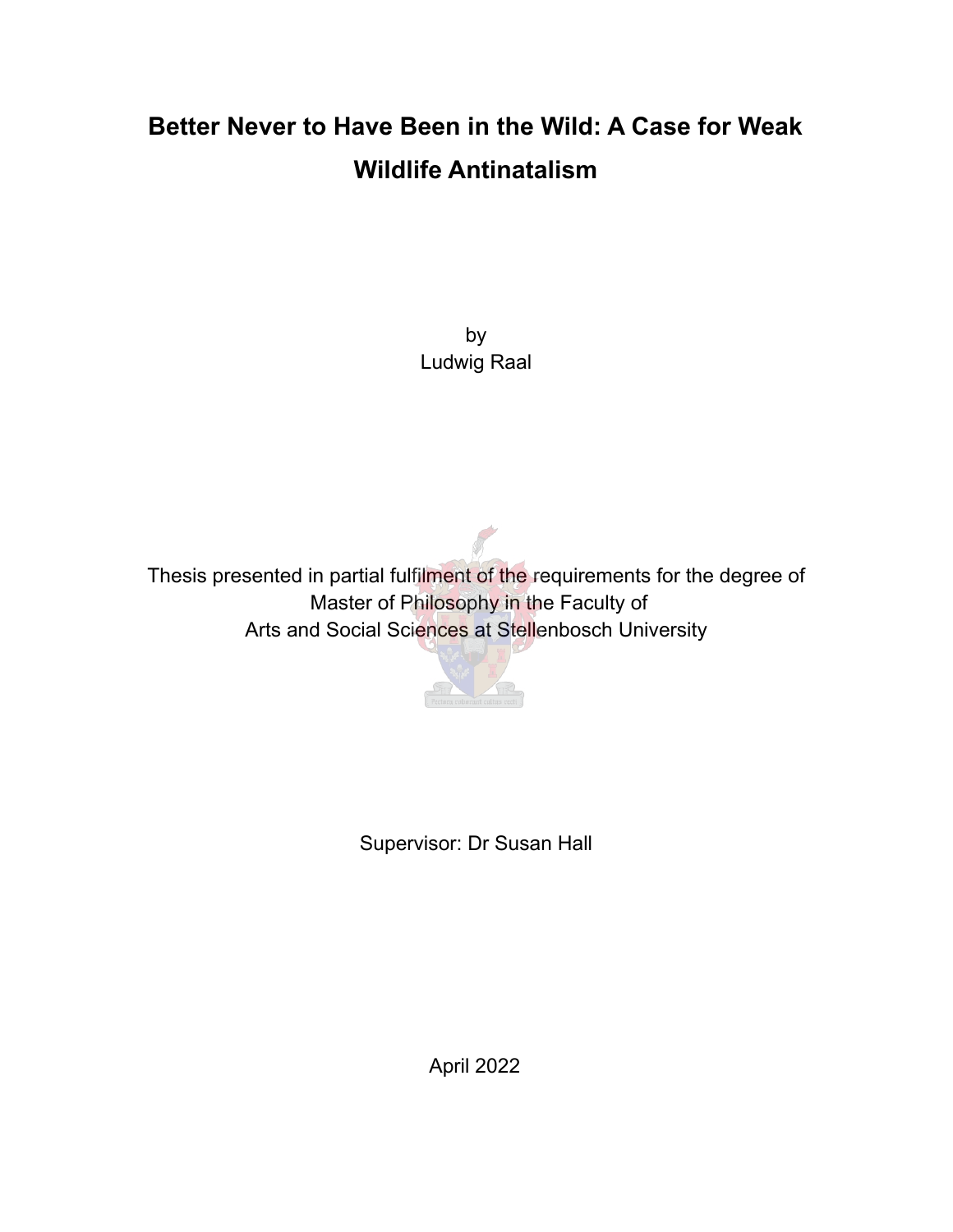#### **Declaration**

By submitting this thesis electronically, I declare that the entirety of the work contained therein is my own, original work, that I am the sole author thereof (save to the extent explicitly otherwise stated), that reproduction and publication thereof by Stellenbosch University will not infringe any third party rights and that I have not previously in its entirety or in part submitted it for obtaining any qualification.

April 2022

Copyright © 2022 Stellenbosch University All rights reserved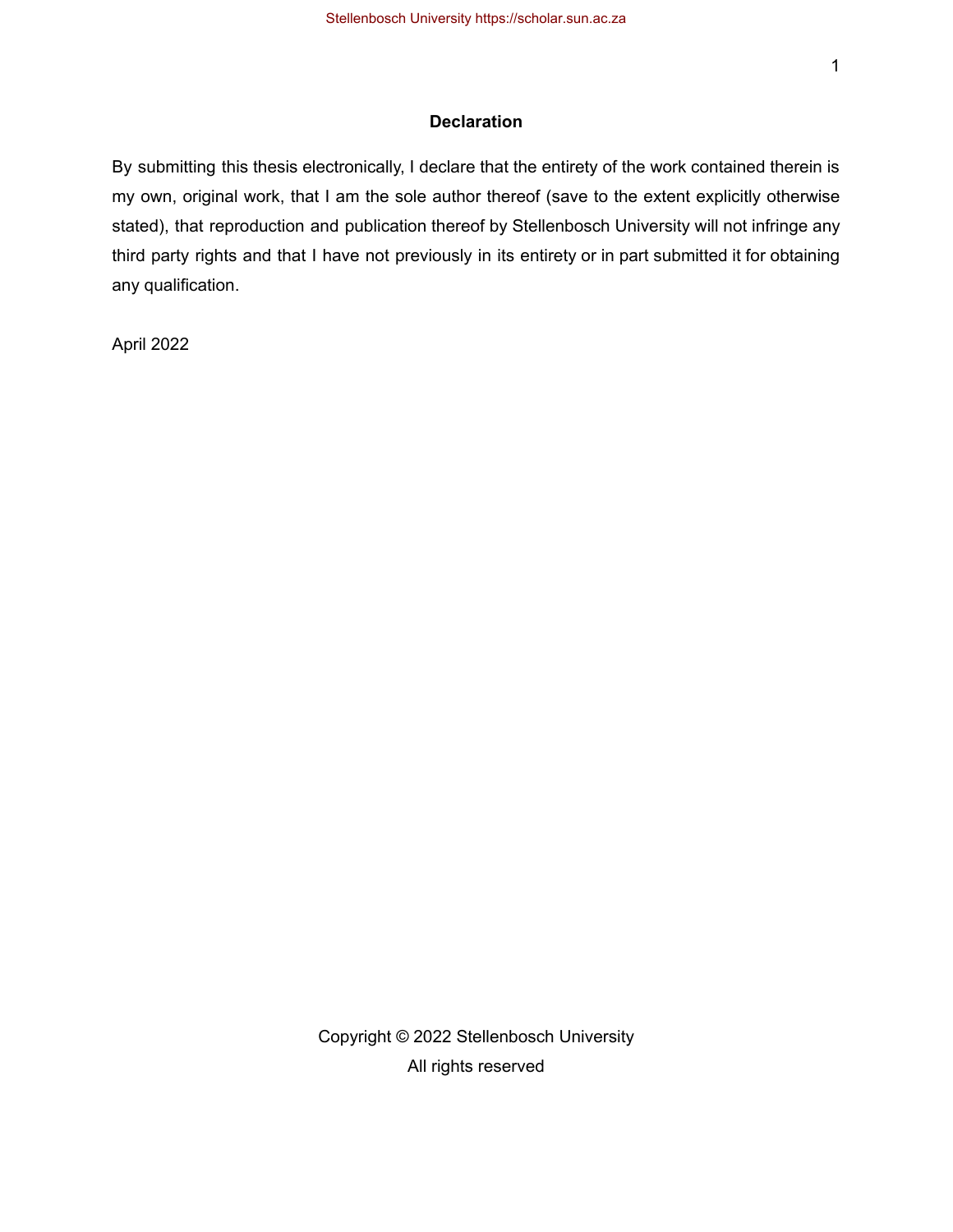## Abstract

Most people have an idyllic view of nature and believe that wild animals have good lives. But nature is a hostile place. In addition to the suffering inflicted upon prey by their predators, many wild animals are victims of infectious disease, extreme weather, starvation, and parasitism. Yet it is often claimed that an abundance of wildlife is desirable. The aim of this thesis is to challenge this premise. My argument will proceed in four parts. Firstly, I will show that the lives of most wild animals are characterised by a surplus of negative experiences, and that there are a myriad of ways in which wild animals suffer. Secondly, I will challenge the notion that wildlife has intrinsic value by considering, and arguing against, two related claims: that the lives of *individual* wild animals have intrinsic value, and that wild species as *wholes* are of intrinsic value. Thirdly, I will consider whether wildlife has instrumental value, and if so, whether it is sufficient to justify traditional conservation methods. I conclude that this is not the case. Finally, I will argue that it may be best for most wild animals not to be born at all, a view I refer to as weak wildlife antinatalism. While such a conjecture may strike many as deeply counterintuitive, I will make the case that it is both technically feasible and morally desirable.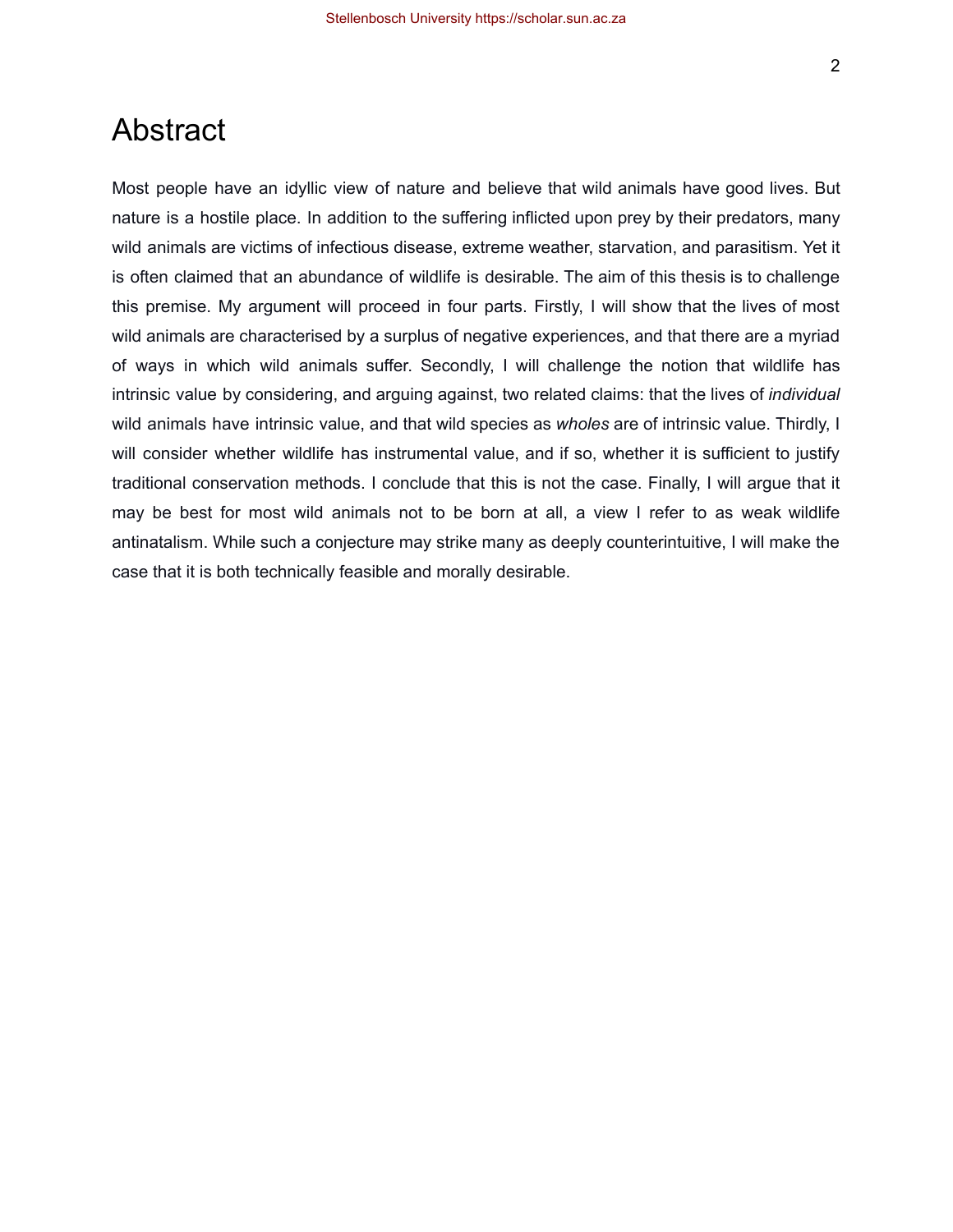# Opsomming

Meeste mense beskou die natuur as idillies en glo dat wilde diere goeie lewens lei. Maar die natuur kan wreed wees. Roofdiere veroorsaak dat hulle prooi lei en baie wilde diere is slagoffers van aansteeklike siektes, uiterste weersomstandighede, hongersnood, en parasitisme. Tog heers daar die algemene siening dat 'n oorvloed aan wilde diere wenslik is. Die doel van hierdie tesis is om hierdie standpunt uit te daag. Ek lê my argument in vier dele uit. Eerstens wys ek dat die lewens van die meeste wilde diere deur 'n oormatige aantal negatiewe ervarings gekenmerk word en dat daar 'n magdom wyses is waarop wilde diere kan lei. Tweedens daag ek die idee dat die dierewêreld intrinsieke waarde het uit, deur twee verwante bewerings te oorweeg en dan van die hand te wys: Eerstens, dat die lewens van *individuele* wilde diere intrinsieke waarde het, en, tweedens, dat wilde spesies as *gehele* intrinsieke waarde het. Derdens oorweeg ek die vraag of wilde diere instrumentele waarde het en, indien wel, of hierdie waarde dan voldoende is om tradisionele bewaringsmetodes te regverdig. Ek kom tot die gevolgtrekking dat dit nie die geval is nie. Laastens maak ek die punt dat die meeste wilde diere beter daaraantoe sou wees indien hulle nooit gebore sou word nie, en ek noem hierdie siening "sagte dierewêreld-antinatalisme". Alhoewel baie mense waarskynlik hierdie siening hoogs bedenklik sal vind, argumenteer ekt dat dit beide tegnies moontlik sowel as moreel wenslik sou wees om so 'n stand van sake teweeg te bring.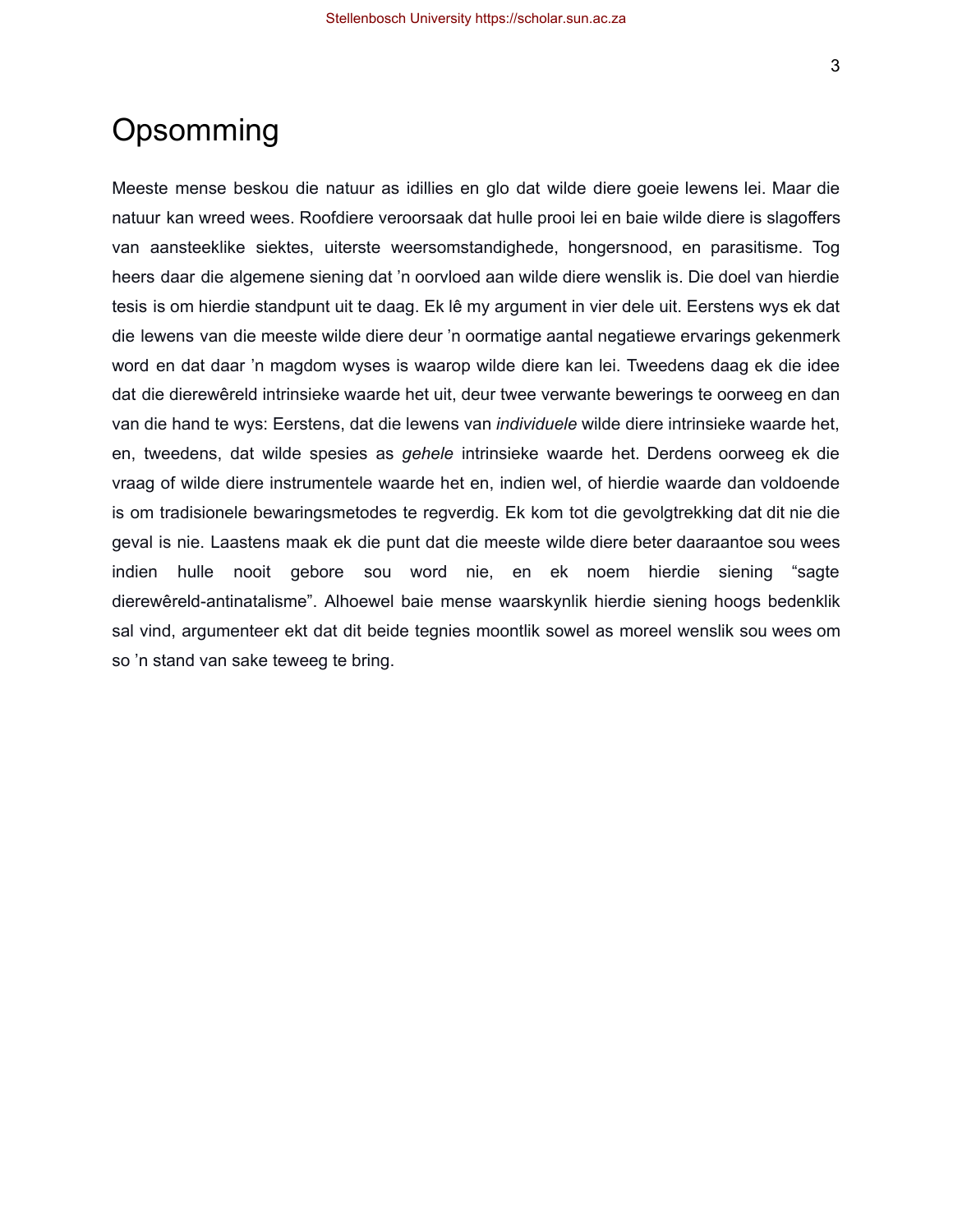Firstly, I want to thank my supervisor Dr Susan Hall for her guidance, patience, and encouragement throughout the process of writing this thesis.

I am also grateful to my fiance, Ridalise, for being an ever-present sounding board and putting on a brave face whenever I raised the topic of my thesis at get-togethers with friends and family.

Lastly, I want to thank the philosophers David Pearce and Magnus Vinding, whose writings on the problem of wild animal suffering were an inspiration for this thesis.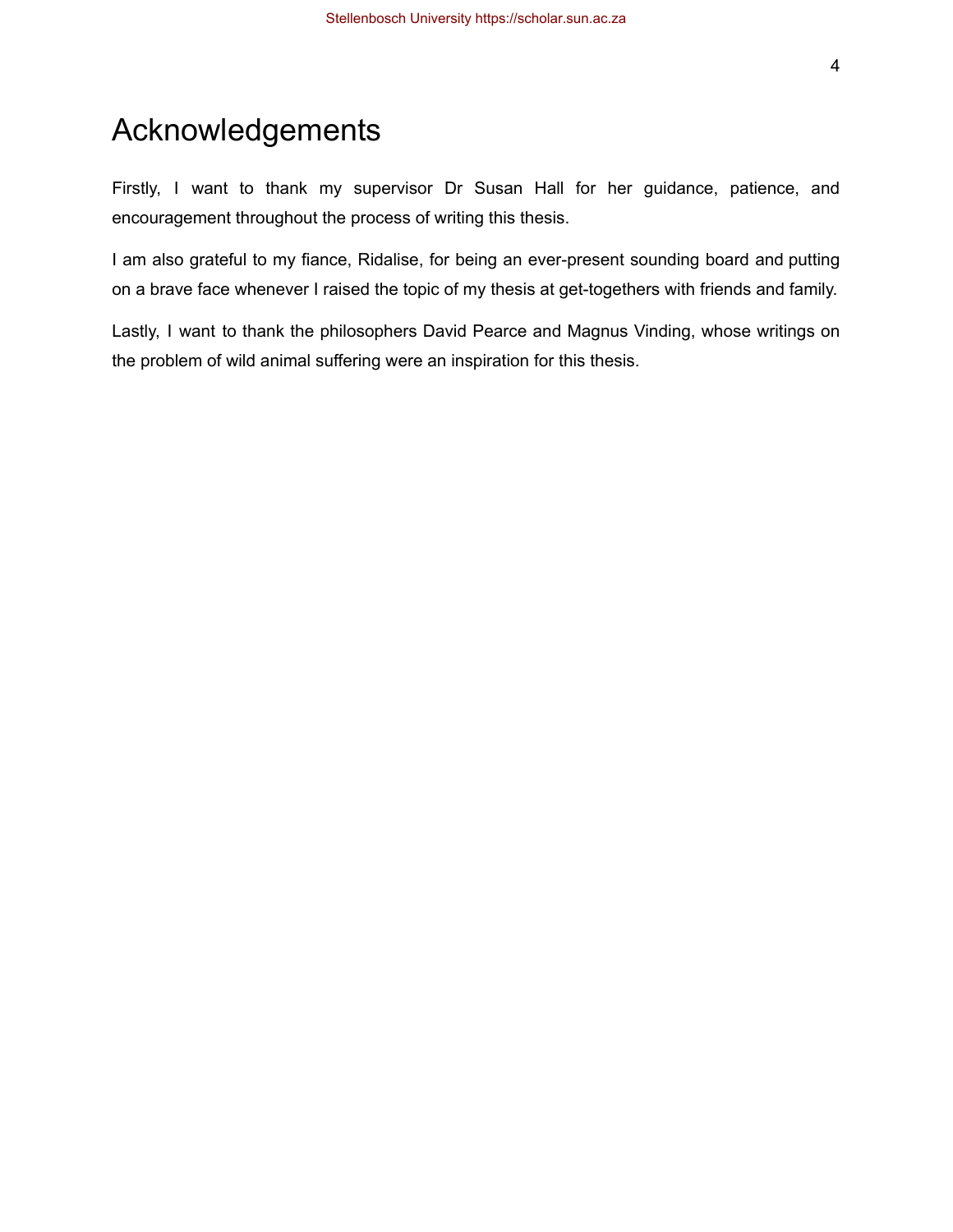# Table of Contents

| 1 Introduction                                     | $\overline{\mathbf{z}}$ |
|----------------------------------------------------|-------------------------|
| 1.1 Overview                                       | $\overline{7}$          |
| 1.2 Problem Statement and Research Aims            | 10                      |
| 1.3 Moral Framework                                | 10                      |
| 1.4 Thesis Structure                               | 12                      |
| 1.5 Concluding Remarks                             | 13                      |
| 2 The Cruelty of Mother Nature                     | 14                      |
| 2.1 Introduction                                   | 14                      |
| 2.2 What is "Wildlife"?                            | 14                      |
| 2.3 How do Wild Animals Suffer?                    | 15                      |
| 2.3.1 Predation, Food Scarcity and Stress          | 15                      |
| 2.3.2 Intraspecies Violence                        | 16                      |
| 2.3.3 Parasitism and Disease                       | 18                      |
| 2.3.4 Weather and Climate                          | 19                      |
| 2.3.5 The Evils of Evolution                       | 20                      |
| 2.4 Concluding Remarks                             | 21                      |
| 3 Does Wildlife Have Intrinsic Value?              | 23                      |
| 3.1 Introduction                                   | 23                      |
| 3.2 Are Wild Lives Intrinsically Valuable?         | 24                      |
| 3.2.1 Opening Remarks                              | 24                      |
| 3.2.2 Is Consciousness Intrinsically Valuable?     | 25                      |
| 3.2.3 Biocentrism                                  | 27                      |
| 3.2.4 Concluding Remarks                           | 28                      |
| 3.3 Are Wild Species Intrinsically Valuable?       | 29                      |
| 3.3.1 Opening Remarks                              | 29                      |
| 3.3.2 Is Species Diversity Intrinsically Valuable? | 29                      |
| 3.3.3 Ethical Holism                               | 31                      |
| 3.3.4 Concluding Remarks                           | 35                      |
| 4 Does Wildlife Have Instrumental Value?           | 37                      |
| 4.1 Introduction                                   | 37                      |
| 4.2 The Use-Values of Wildlife                     | 38                      |
| 4.3 The Non-Use Values of Wildlife                 | 39                      |
| 4.4 The Options-Value of Wildlife                  | 40                      |
| 4.5 The Insurance-Value of Wildlife                | 41                      |
| 4.6 Concluding Remarks                             | 43                      |
| 5 A Case for Weak Wildlife Antinatalism            | 45                      |
| 5.1 Introduction                                   | 45                      |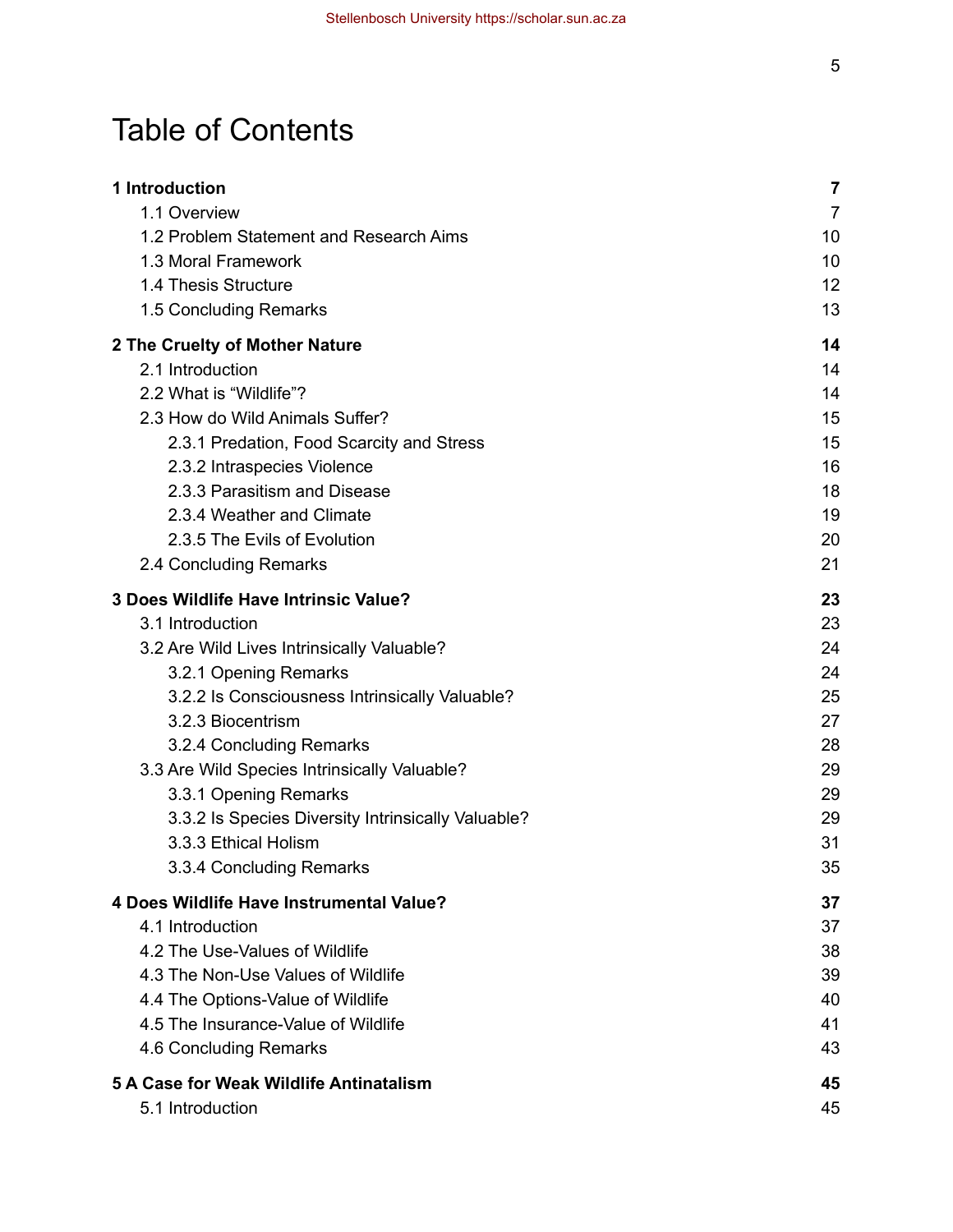| 7 References                   | 61 |
|--------------------------------|----|
| <b>6 Conclusion</b>            | 57 |
| 5.5 Concluding remarks         | 56 |
| 5.4 Responding to Objections   | 50 |
| 5.3 Weak Wildlife Antinatalism | 48 |
| 5.2 Wildlife Antinatalism      | 45 |
|                                |    |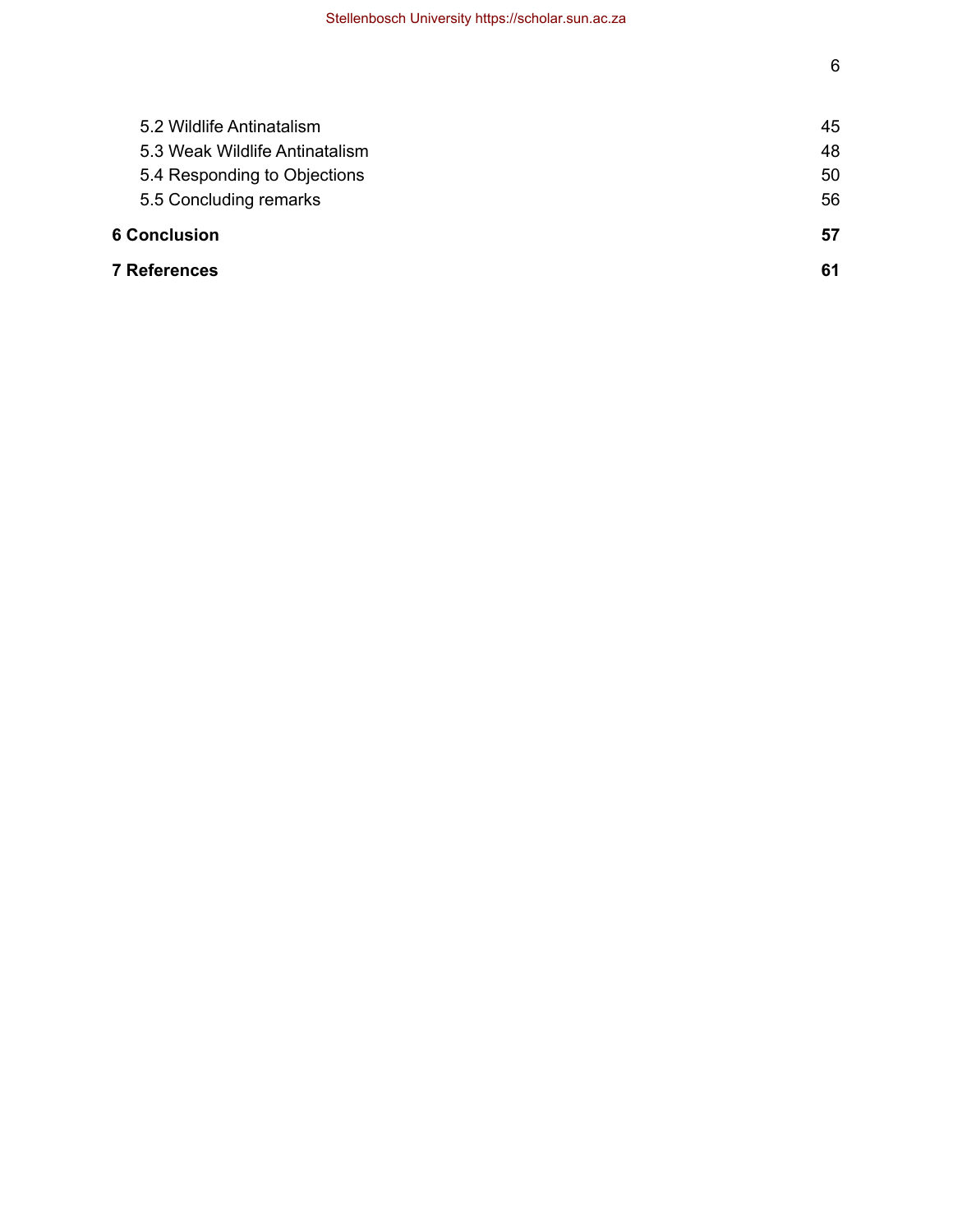# <span id="page-7-0"></span>1 Introduction

### <span id="page-7-1"></span>1.1 Overview

In November 2013, the American TV personality and hunter, Melissa Bachman, posted a photo of her with her trophy on Facebook. The picture shows a beaming Bachman, rifle in hand, looming over a dead male lion. Outrage ensued, with thousands of people rushing to social media to condemn Bachman, calling her everything from "evil" to "a sorry excuse of a human being" (Moosa, 2013). The topic of trophy-hunting provokes strong emotions. Many of us think it wrong to kill an animal for sport, and one need not embrace an anti-speciesist perspective the belief that it is wrong to discriminate against another being *solely* based on their species membership — to do so. Most reasonable people grant *certain* animals at least *some* moral consideration, meaning that their killing, therefore, needs to be justified on grounds stronger than that it produces pleasure in a small group of humans. Do such reasons exist?

Defenders of trophy-hunting often point to its economic and conservation significance in sub-Saharan Africa. Allowing private farmers or local communities to control wild areas and profit from using their natural resources — including wild animals — creates an incentive to grow and conserve rare and endangered species. In short, trophy hunting, so the argument goes, creates conditions that allow a species to flourish.

This view, however, is not without its critics. Opponents of the hunting-for-conservation argument point out that the industry is poorly regulated, lacks transparency, and is riddled with corruption. Furthermore, hunting quotas are often based on guesswork which can lead to over-shooting.

The debate around trophy-hunting, then, is often framed between those who argue that trophy-hunting *aids* wildlife populations and those who say that trophy-hunting *impedes* it. The dispute, therefore, can be said to be an empirical one. Who is right?

The purpose of this paper is not to settle this dispute but instead to challenge the premise that both sides agree on: an abundance of wildlife is good.

Most people have an idyllic view of nature. They believe that wild animals live pleasant lives and that we must do what we can to conserve — and expand — this state of affairs. When conservationists or journalists report on an increase in wildlife, they often describe the species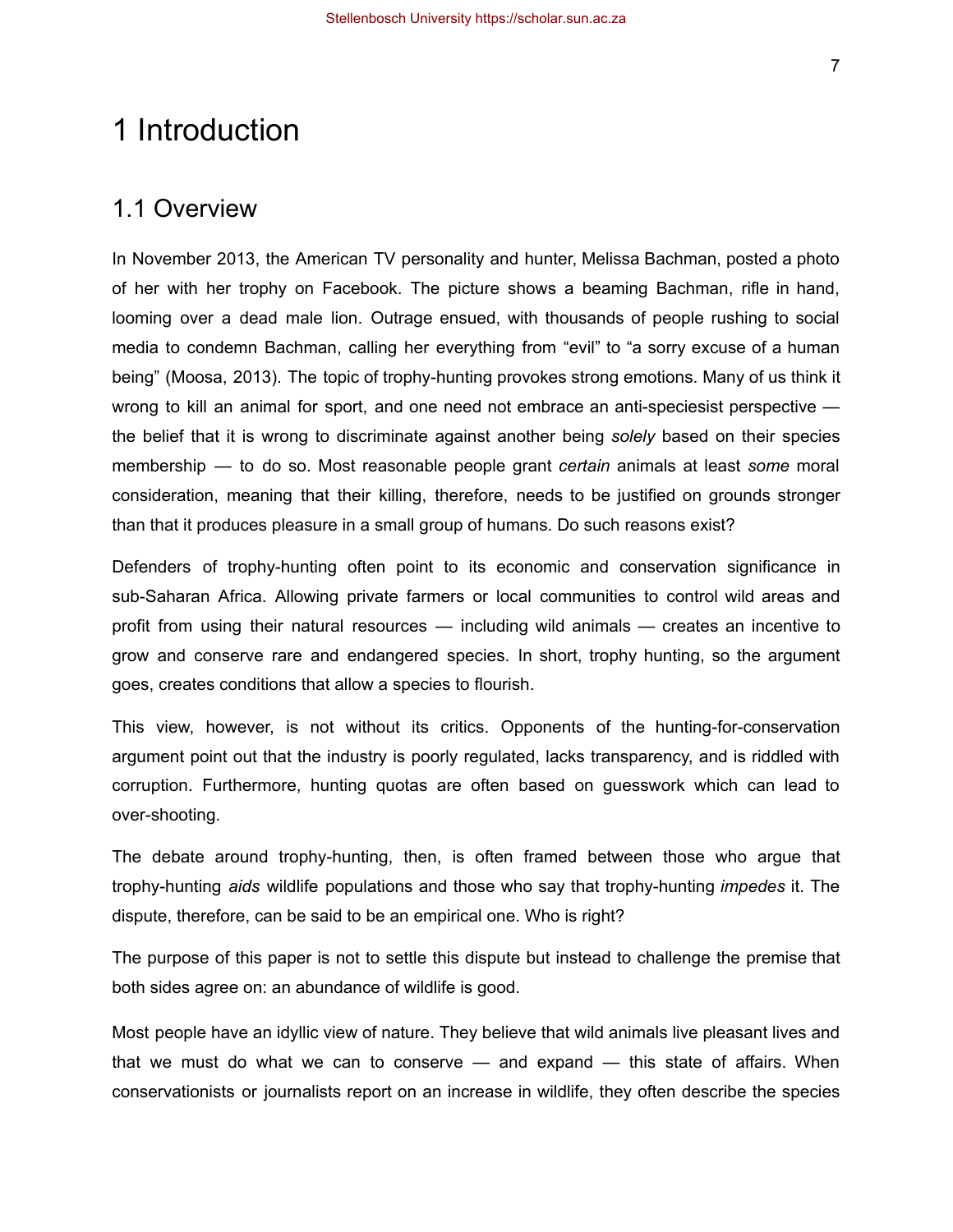as "thriving" or "flourishing" . But is an expanding population a sign of success? Consider the species "*Gallus gallus domesticus"*, more commonly referred to as "*chicken"*. There are approximately 25 billion chickens alive at any moment in time (Shahbandeh, 2021), the vast majority of whom are raised on factory farms, meaning most of them suffer from restricted movement, undergo mutilation without pain relief, and many die from dehydration. The ethics of factory farming have been discussed by other scholars elsewhere, so I will not do so here. The lesson of this minor digression is this: population size is a poor criterion for measuring the success of a species.

While conservationists and environmentalists are, of course, quick to acknowledge the problems of *overpopulation* (i.e. habitat degradation, human-wildlife conflict, reduction in other species), they still consider an expansion of wildlife, in the absence of such externalities, a good thing. Defenders of that view may believe that being alive is valuable to the *individual* animals and that an uptake in overall numbers reduces the likelihood of a particular species going extinct. It is not self-evident, however, that either — the birth of an individual life in the wild or the survival of a wild species — is valuable.

Consider the lives of animals in the wild. Pristine landscapes may be aesthetically pleasing to the human eye and "the bush" can provide city dwellers with a welcome escape from the urban jungle, but for its inhabitants — wild animals — nature is a hostile place. In addition to the suffering inflicted upon prey by their predators, many wild animals are victims of disease, starvation and parasitism. Studies also show that wild animals experience higher levels of stress than those raised in captivity, excluding factory-farmed animals (Wilcox, 2011). Stress levels may not be a perfect measurement of wellbeing, but the claim that excessive stress is detrimental to living a happy life should not be controversial.

Are such lives valuable? To be sure, a life need not be free from suffering for it to have value, but that does not mean that *all* lives, irrespective of their quality, are worth living. When a cat or dog suffers from a debilitating disease, that is, when its life has become a net negative experience, euthanising that animal strikes many of us as ethically justifiable. Furthermore, we would consider practices and policies that incentivise the expansion of such lives as morally dubious. That is not to say that the lives of wild animals are equivalent to those of illness-stricken pets, but that it is possible to conceive of animal lives that are not worth living.

For a life to be of value, then, it may need to achieve a certain level of quality. Upon closer inspection, however, the lives of many wild animals fail to do so.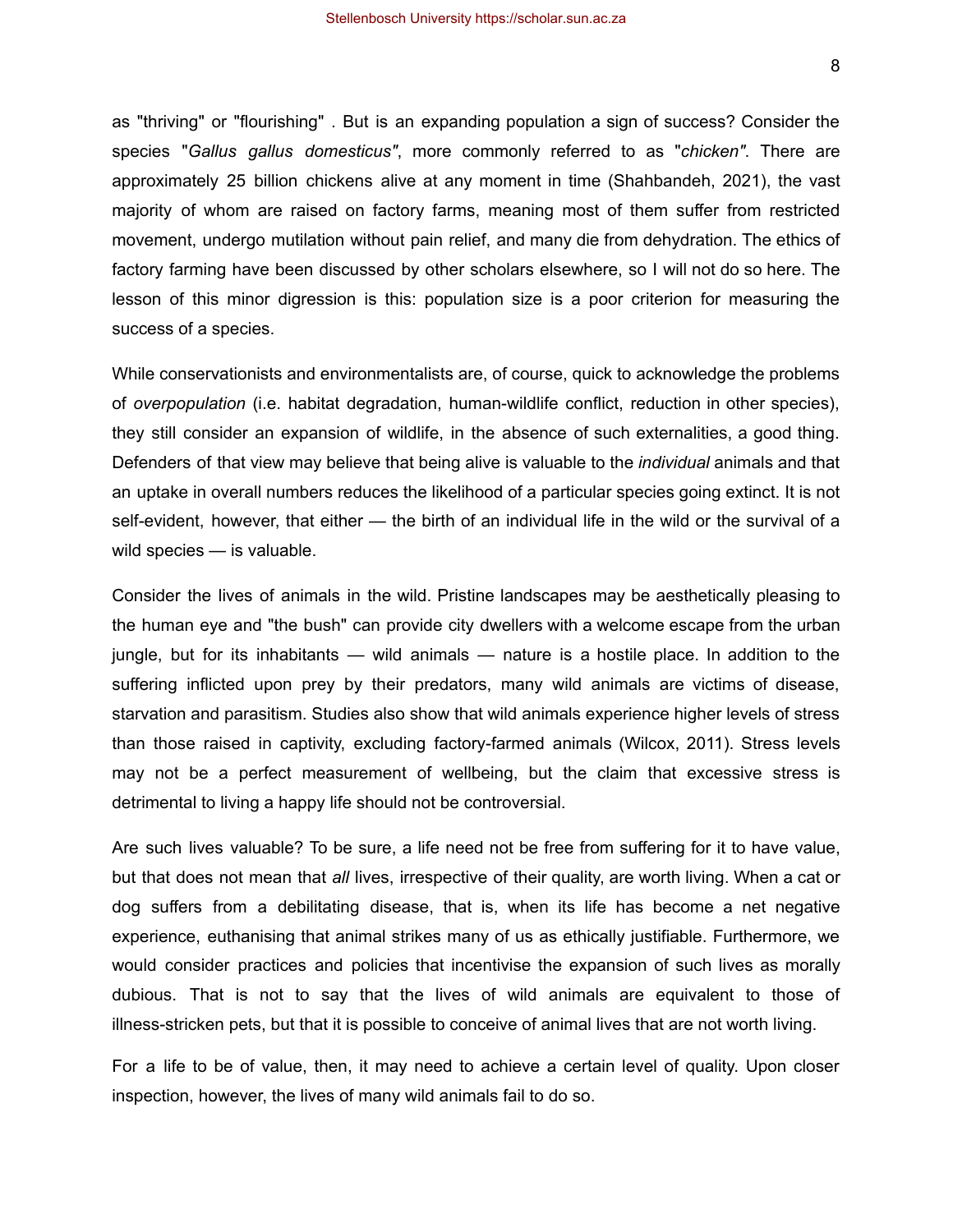But even if one grants that animals live net-negative lives in the wild, their existence may still be justified on other grounds. Wildlife may be necessary for satisfying human interests: food, tourism, or the simple pleasure of knowing wildlife exists. Some wild species may also be a vital cog in the biosphere machinery, without which entire ecosystems may collapse, ultimately harming humans.

What about valuing conservation for the sake of the species? In his seminal work, *The Land Ethic*, the American ecologist Aldo Leopold wrote that "A thing is right when it tends to preserve the integrity, stability and beauty of the biotic *community* (italics my own). It is wrong when it tends otherwise" (Callicott, 2021). Leopold's writings inspired a revival in ecological concern, with a growing number of philosophers arguing for the intrinsic value of nature. In an article published in 1973, the Norwegian philosopher Arne Naess introduced the term "deep ecology" into philosophical literature (Naess, 1973). Deep ecology ethics, which has since turned into an environmental movement, go beyond concerns about the wellbeing of individual organisms, instead focusing on larger entities such as species, ecosystems, and the biosphere. To make the case that these abstract communities have intrinsic value would require demonstrating that their survival has value beyond their impact on conscious creatures — a difficult philosophical task and one that remains highly contentious.

There is a nascent movement in the animal advocacy space, wild animal suffering (WAS), that is often in tension with deep ecology. Previously considered a reductio ad absurdum in debates about vegetarianism — "Should lions be stopped from eating gazelles too?" — many animal advocates have started to "bite the bullet" in such arguments and have begun to answer in the affirmative, that is, they accept that wild animals should be kept safe from other wild animals.

In his online manifesto, *The Hedonistic Imperative*, the philosopher David Pearce — one of the most vocal supporters of wildlife interventionism — suggests that "non-human animals don't need liberation; they need looking after" (Pearce, 2007). The interventions that Pearce and other animal advocates in the movement propose are aimed at reducing the suffering of individual animals, not species preservation. These interventions range from small acts of kindness such as rescuing injured animals to grand ambitions of rewriting vertebrates' genomes — evoking biblical imagery of a place where "the wolf and the lamb shall feed together" and "the lion shall eat straw like the ox" (Isaiah 65:25). Given the amount of suffering that occurs in nature, some philosophers, such as Magnus Vinding, have gone one step further than this and suggested that it may be best for wild animals not to be born at all (Vinding, 2017). Vinding's argument is based on the concept of "antinatalism", popularized by the philosopher David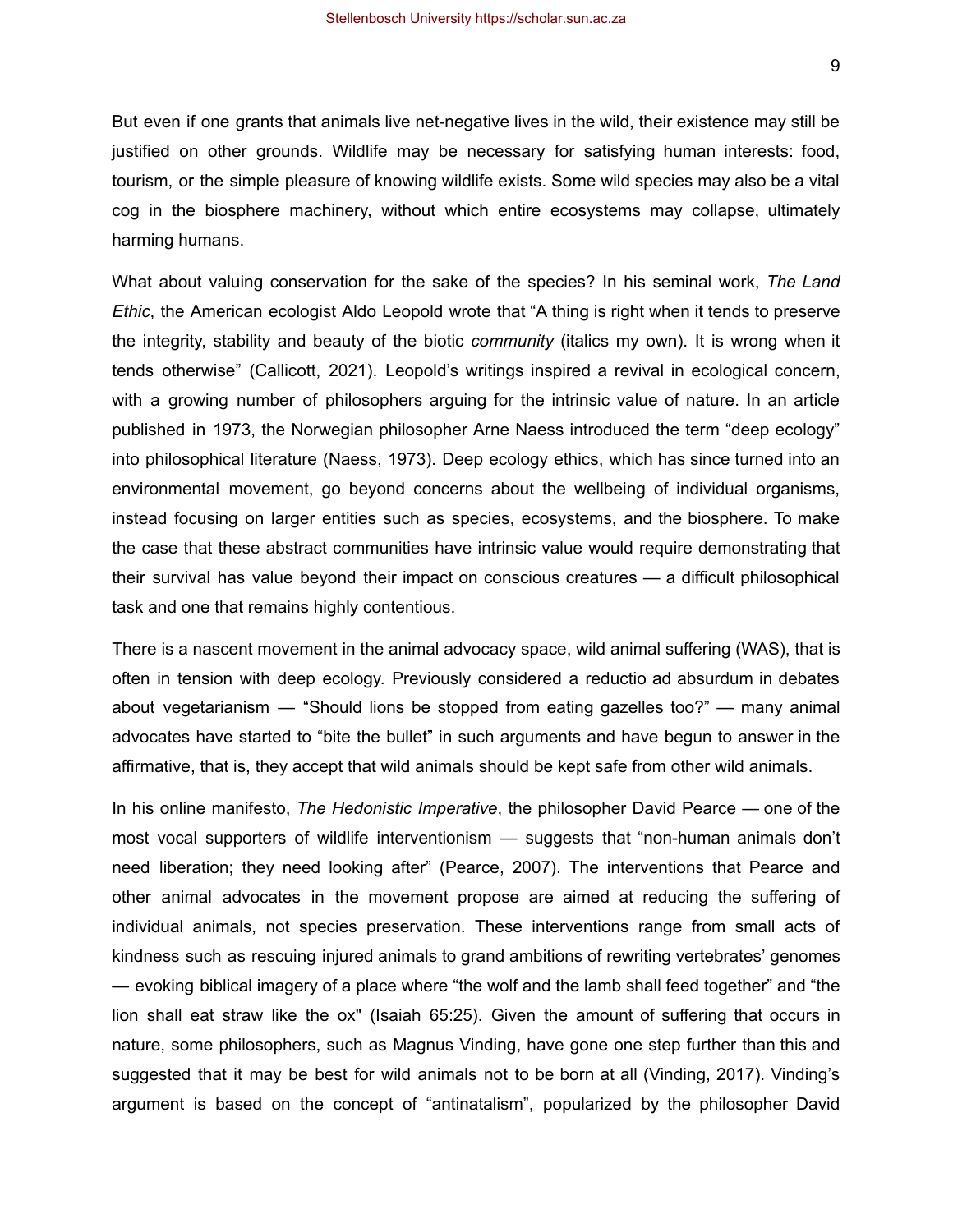While Vinding's theory that we ought to consider applying antinatalism to wildlife strikes many as deeply counterintuitive, it should not be dismissed as mere contrarianism — it warrants serious reflection. Doing so will require an investigation into what life is like in nature and whether wildlife has value independent of the wellbeing of those who compose it. This thesis aims to undertake this project.

## <span id="page-10-0"></span>1.2 Problem Statement and Research Aims

Nature is a hostile place. In addition to the suffering inflicted upon prey by their predators, many wild animals are victims of disease, starvation and parasitism. Yet, current consensus about wild habitats is that we must do what we can to preserve and expand them — and the same goes for wild animal species. While competing theories exist on how best to safeguard and grow wild species populations, the validity of the shared premise  $-$  that doing so is a good thing  $$ remains largely unchallenged. The core problem this paper will investigate, then, is whether wildlife — the way it is commonly understood — should be conserved.

To address this problem, the following ancillary questions need to be examined:

- What is life like in the wild?
- Does wildlife have intrinsic value?
- Does wildlife have instrumental value?

In answering these questions, I will ultimately argue that traditional attitudes toward wildlife conservation should be abandoned and proceed to make a case for weak wildlife antinatalism.

## <span id="page-10-1"></span>1.3 Moral Framework

The chosen moral framework for the investigation that follows is sentientism, the ethical philosophy that holds that sentience is the deciding criterion for moral consideration (Woodhouse, 2019). Sentientism has gained popularity among many animal advocates over recent years, who see it as an alternative to the oft-misunderstood theory of anti-speciesism. Anti-speciesism maintains it is wrong to discriminate against other beings solely based on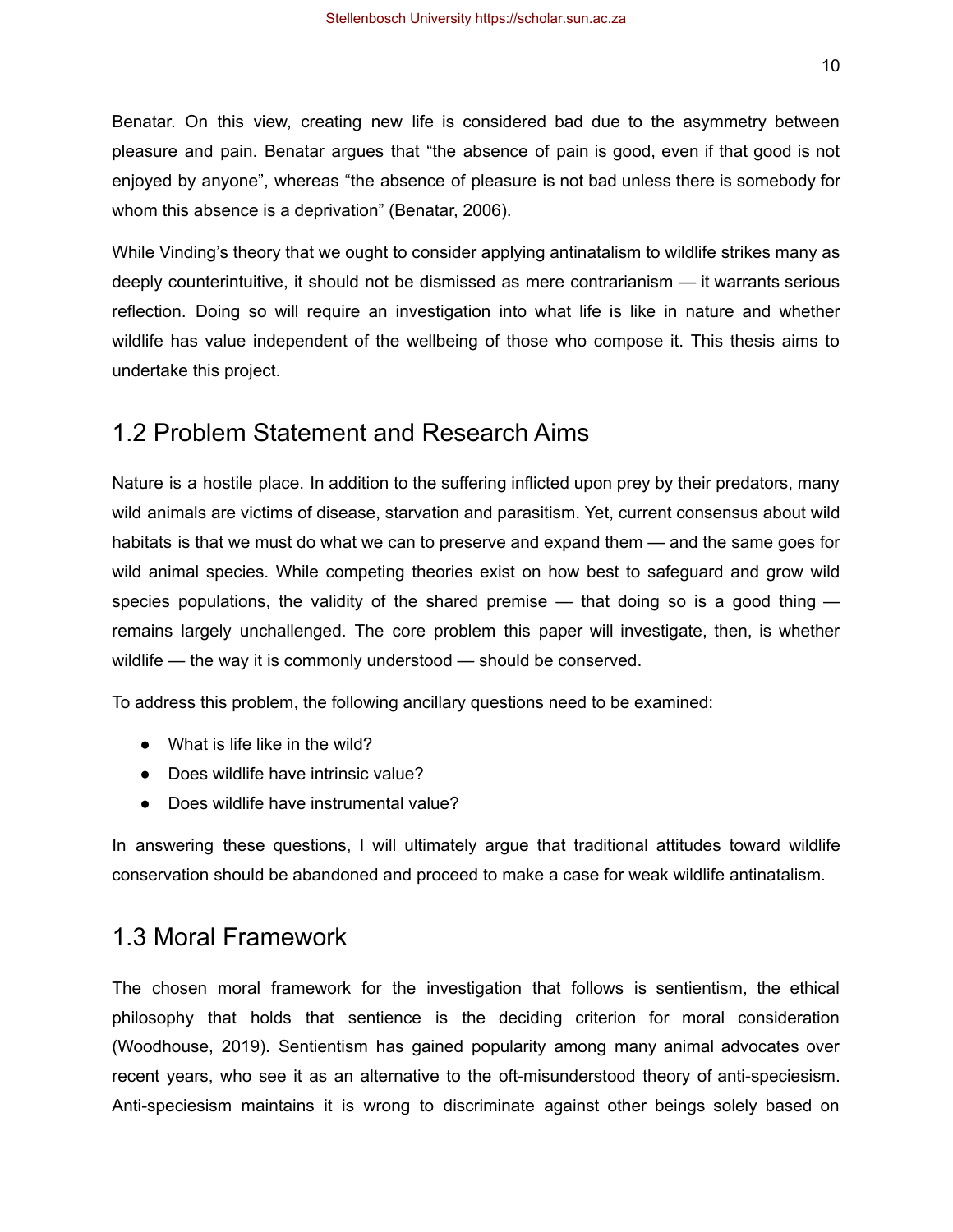11

species membership, a view that is often wrongly caricatured as wanting the same treatment for humans and animals alike. $1$ 

Sentientism does not suffer from easy — or deliberate — misinterpretation. Its claim is simple: beings that have the capacity to experience sensations — e.g. pain and pleasure — are worthy of moral consideration. It is a view that most people already hold, regardless of whether they are familiar with the term. We implicitly endorse it when we condemn negligent pet owners, feed birds in the park, or desperately avoid hitting a squirrel with our cars. While only some are willing to go as far as to extend legal rights to animals, the notion that we ought to treat them differently from insentient objects — rocks, telephones, or chairs — can be grasped intuitively.

Due to its emphasis on the pain-pleasure axis, sentientism is most commonly associated with utilitarianism, the normative theory that advocates for the maximisation of happiness. Some philosophers, such as Christine Korsgaard (2011, as cited in Sebo, 2020) and Tom Regan (2004, as cited in Sebo, 2020), have, however, also proposed a sentientist *Kantianism*. Sentientist Kantianism is an alternative to *rationalist* Kantianism, the view that holds you can only have moral status if you are rational. It must be remembered that the core principle of sentientism does not advocate for the maximization of utility; it only maintains that sentience is necessary and sufficient for moral concern, making it compatible with ethical theories other than utilitarianism.

There are, of course, ethical theories that reject the notion that sentience is a necessary condition for moral status. This view is especially common among environmentalists who insist that an environmental ethic must extend moral standing to insentient entities, such as species and ecosystems too. This is a view that I reject and will argue against in Chapter 3, so I will refrain from doing so here.

It is important to note, though, that to follow the proceeding arguments, one need not embrace the sentientist worldview in its entirety. One only needs to accept that wild animals' sentience is

<sup>1</sup> Embarking on a thorough analysis of anti-speciesism is beyond present concerns, but a short defence of it may be merited. The claim that the average human has cognitive architecture capable of producing a wider variety of experiences than that of the average animal should not be controversial. Even an anti-speciesist can acknowledge that the average human life should be prioritised over the average animal life. The difference in priority can, however, be explained by the difference in cognitive architecture alone, without invoking species membership. Similarly, it is possible to prioritise one human life over another human life for the same reason, the way it is often done when the life of a pregnant woman is given preference over the life of her 20-week old fetus in a medical emergency. Here, too, the difference in priority can be explained without appealing to species.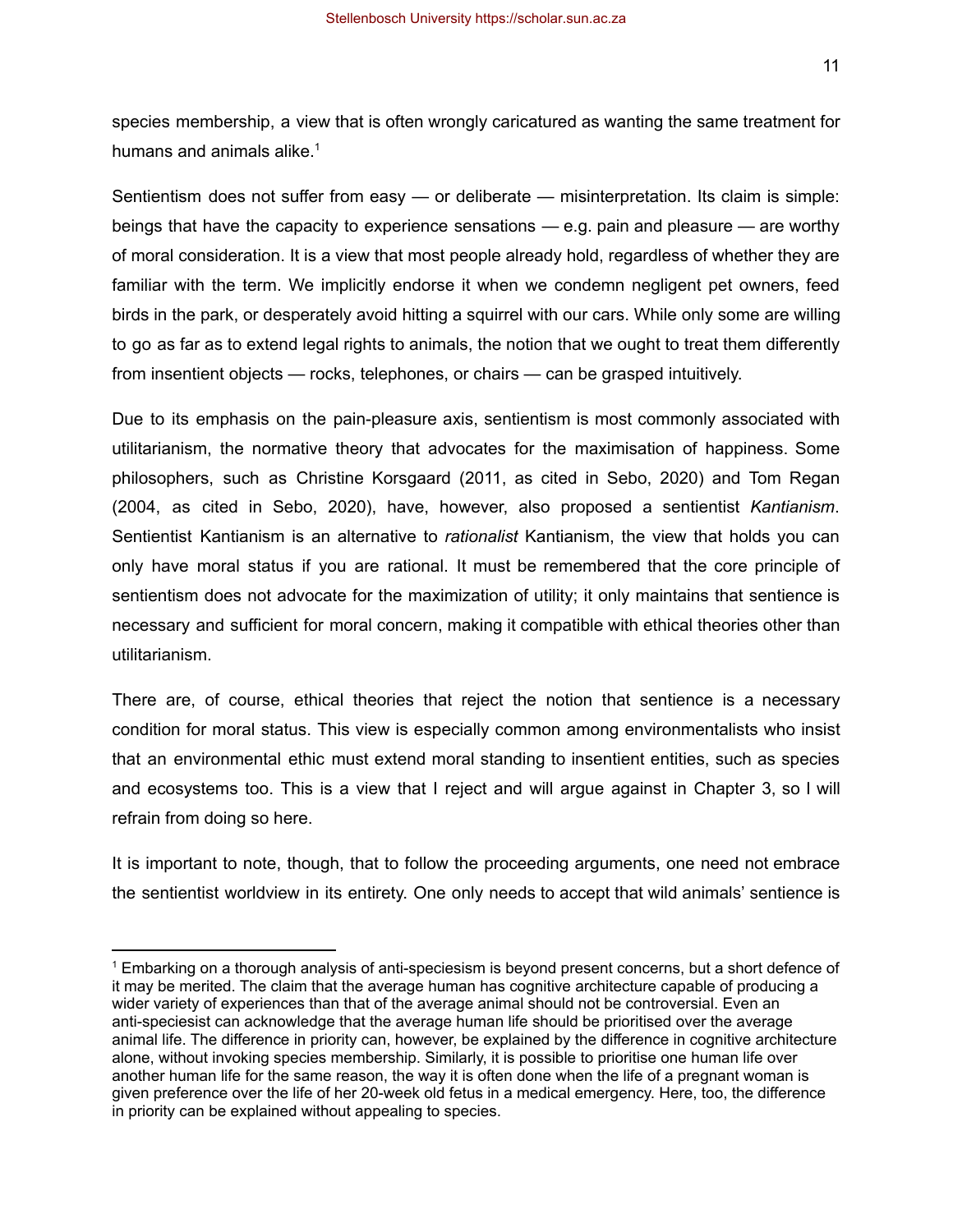sufficient grounds for at least some moral consideration, a view most readers should be sympathetic towards.

## <span id="page-12-0"></span>1.4 Thesis Structure

Central to many of the arguments that follow is the premise that the majority of wild animals live bad lives. This is not a purely empirical claim — much will depend on one's conception of good, bad and wild — but it is a claim that necessitates empirical justification. The second chapter of the thesis will, therefore, a) provide an appropriate conception of "wildlife", and b) examine the many ways wild animals can — and do — suffer in nature, including predation, injury, starvation, disease, and parasitism. This chapter will also conduct a brief investigation into the reproductive strategies of wild animals. The purpose of this chapter is to convince the reader of the negative asymmetry between negative and positive experiences in the wild.

In Chapter 3, I consider the claim that the conservation of wild animals is intrinsically valuable. This chapter consists of two primary sections. Firstly, I consider the argument that each organism's life has intrinsic value and that conservation efforts should, therefore, be at the level of the individual. This is an admittedly extreme and rare claim but must be dealt with for the sake of completeness. In this section, I consider two properties that could provide wild animal life with intrinsic value, namely consciousness and the concept of life as a "teleological center."

The second section critiques the view that attributes intrinsic value to wild animals at the level of the species. I begin this section by examining the claim that species *diversity* is intrinsically valuable. Next, I consider Holmes Rolston III's idea of species being a teleological entity and Lawrence Johnson's case for species as rational agents with interests.

Chapter 4 consists of four sections and will investigate the view that wildlife should be conserved due to its instrumental value. Many of these arguments are framed in terms of the benefits of biodiversity, which can broadly be split into the use-value of biodiversity, the existence-value of biodiversity, the options-value of biodiversity, and the insurance-value of biodiversity.

The first section of this chapter looks at the use-value of biodiversity, such as its aesthetic and recreational benefits. The second section deals with the existence-value of biodiversity: the pleasure derived from knowing certain animals still exist. The third section focuses on the options-value of biodiversity, which argues that the value of many species — both current and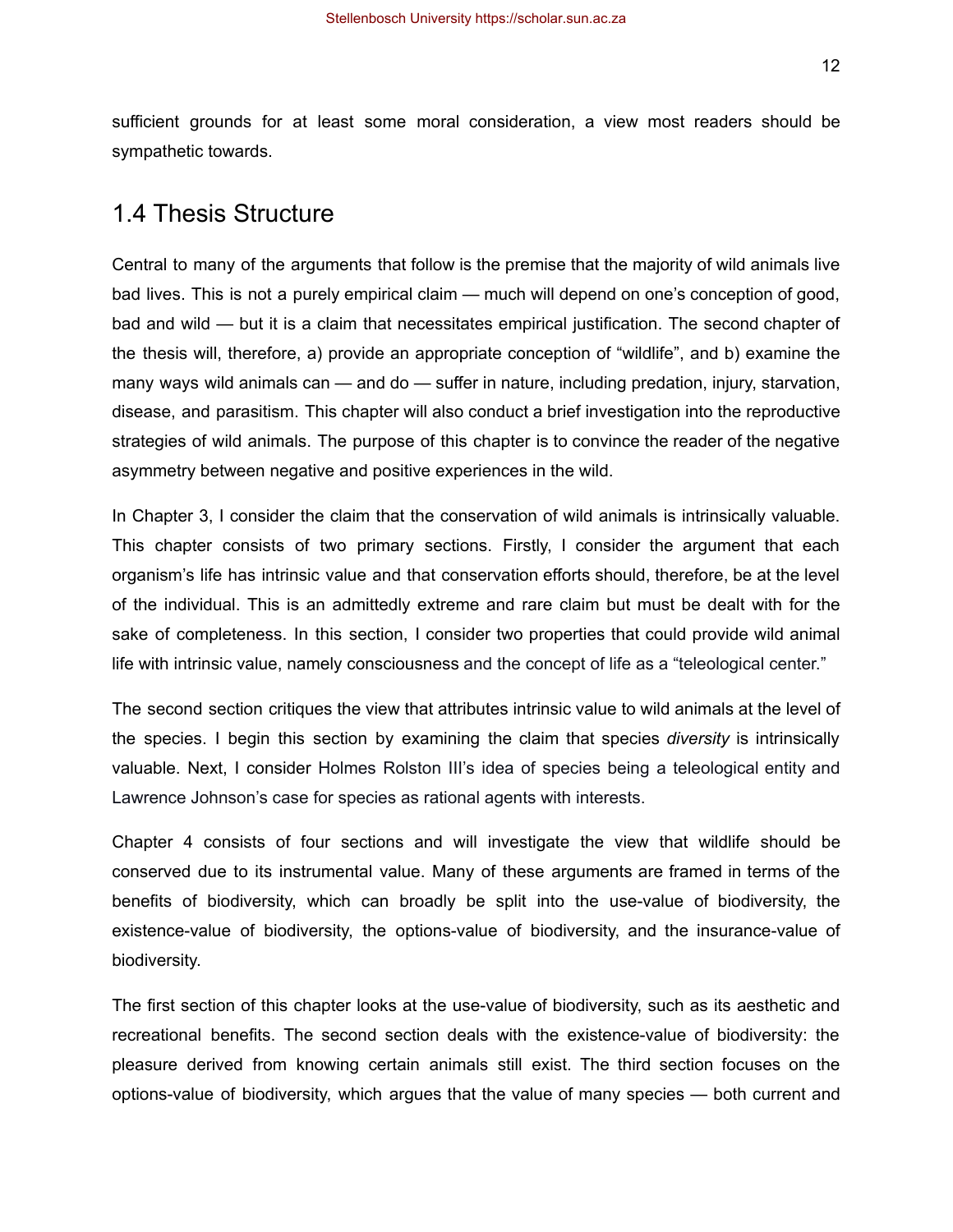future — is yet to be realised, suggesting that we ought to maintain a variety of life. The fourth section examines the argument for biodiversity as a type of insurance, which considers the interconnectedness of various species, and how the extinction of one species could lead to the collapse of an entire ecosystem. Here, I will cite — and critique — the "rivet popper" hypothesis advanced by Paul and Anne Ehrlich that draws an analogy between the richness of species and rivets of an aeroplane. The removal of one rivet may not prove disastrous, but each consequent removal increases the likelihood of the plane coming apart. Similarly, every time a species goes extinct, the probability of the next extinction unravelling whole ecosystems increases. Throughout this chapter, I will illustrate that none of the benefits of biodiversity justifies the dominant view that wildlife as we know it ought to be maintained — or worse — expanded.

Chapter 5 will make a case for weak wildlife antinatalism from a sentientist perspective, an alternative approach towards wild animals that follows from the implications of the findings in Chapters 2, 3 and 4. The chapter consists of three sections and will begin with an examination of wildlife antinatalism and antinatalism more broadly. I will consider the works of the philosopher Magnus Vinding and David Benatar and attempt to illustrate why we should be hesitant to embrace *strong* antinatalism. In the second section, I will proceed to make the case for *weak* wildlife antinatalism and demonstrate how it is superior to the strong version. In the third section of this chapter, I respond to possible challenges to the weak wildlife antinatalism thesis, including whether antinatalism implies pro-mortalism, if weak antinatalism is compatible with a sentientist ethic, if a similar conclusion applies to humans, and if weak antinatalism is the best way to tackle the problem of wild animal suffering.

In Chapter 6, I will provide a short recap of some of the arguments presented throughout this thesis and make some concluding remarks.

## <span id="page-13-0"></span>1.5 Concluding Remarks

In this chapter, I have introduced the problem of wild animal suffering, presented my research aims, provided brief justification for the application of sentientism as a moral framework, and laid out the structure of my thesis.

Before proceeding to argue that traditional attitudes toward wildlife should be abandoned and make a case for weak wildlife antinatalism, we need to examine the situation of animals in the wild more closely. To this project, I turn next.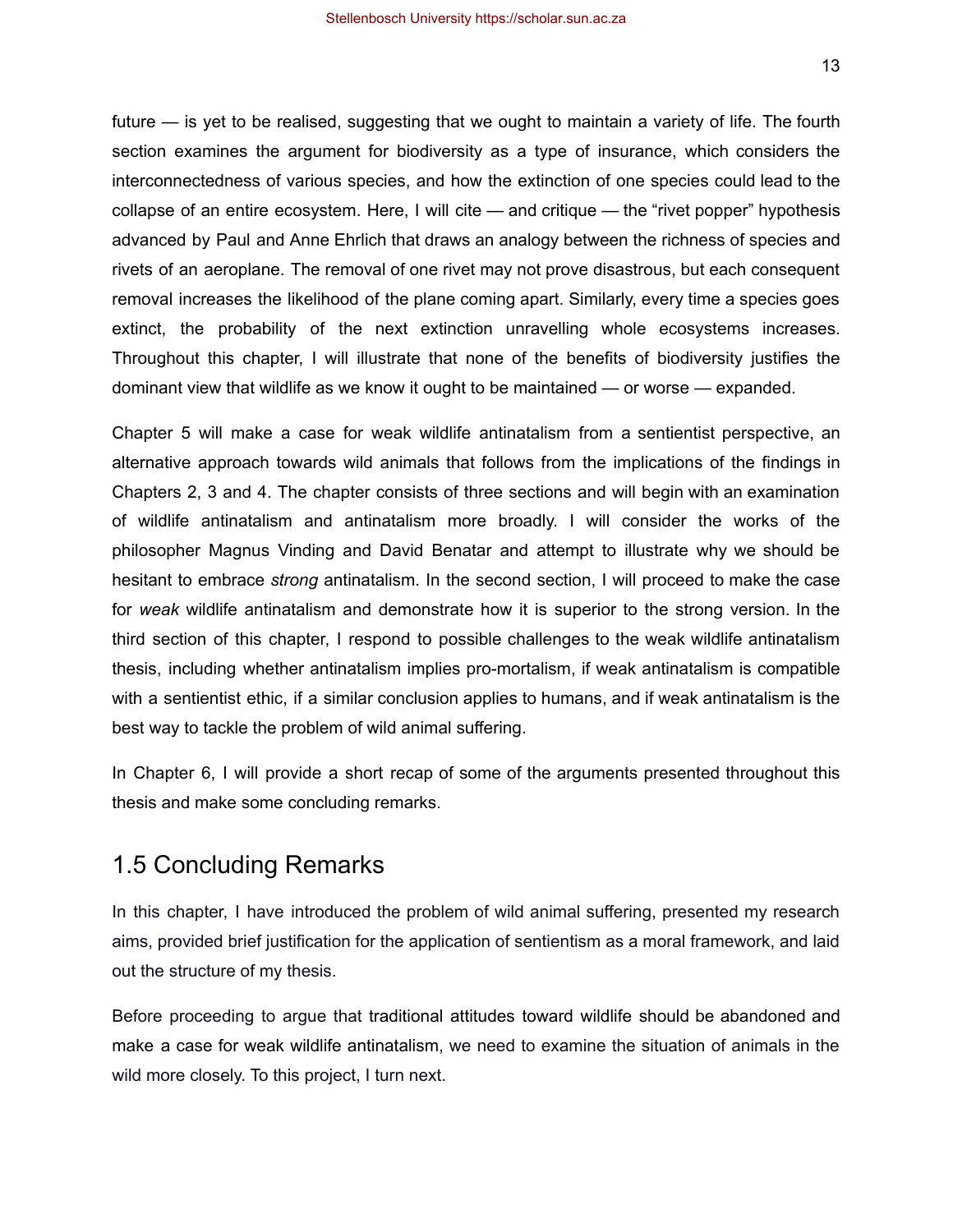# <span id="page-14-0"></span>2 The Cruelty of Mother Nature

## <span id="page-14-1"></span>2.1 Introduction

"The popular inclination to ascribe some kind of benign wisdom to an anthropomorphised Mother Nature serves, in practice, only to legitimate all manner of unspeakable cruelties." - David Pearce, The Hedonistic Imperative (Pearce, 2015)

In his book *Leviathan*, the philosopher Thomas Hobbes describes nature as a condition of "continual fear and danger of violent death" (Hobbes, 2008). While Hobbes was referring to the state of humankind without a strong central authority to prevent "war of all against all," his words capture what life is like for most wild animals.

The vast majority of people, however, have an idyllic view of nature. They believe that wild animals have good lives because they are free. In the pages that follow, I will make the case that this widespread reverence for wildlife is misplaced. The majority of wild animals live a "poor, nasty, brutish and short" existence, and much of wildlife's supposed value — both intrinsic and instrumental — is either non-existent or better realised through different means.

While most people — including starry-eyed environmentalists — can acknowledge that life in the wild is not entirely free from suffering, few can appreciate the unspeakable cruelty of Mother Nature. The purpose of this chapter is not just to convince the reader that wild animals experience suffering, but to make the case that the lives of the vast majority are characterised by a surplus of negative experiences.

## <span id="page-14-2"></span>2.2 What is "Wildlife"?

To begin this chapter in earnest, we must start by defining our terms. What do we mean when we speak of "wildlife"? Some scholars have conceived of wildlife as "organisms living in an area without being introduced by humans" (Rolston, 1988), but this conception seems needlessly narrow. Consider the wolves introduced to Yellowstone National Park in 1995 (Peglar, 2021). Are they no longer wild because they were relocated via human intervention? While this conception may be useful in some contexts, for the purposes of this thesis, I will conceive of it more broadly and the way it is most commonly understood: undomesticated animals that live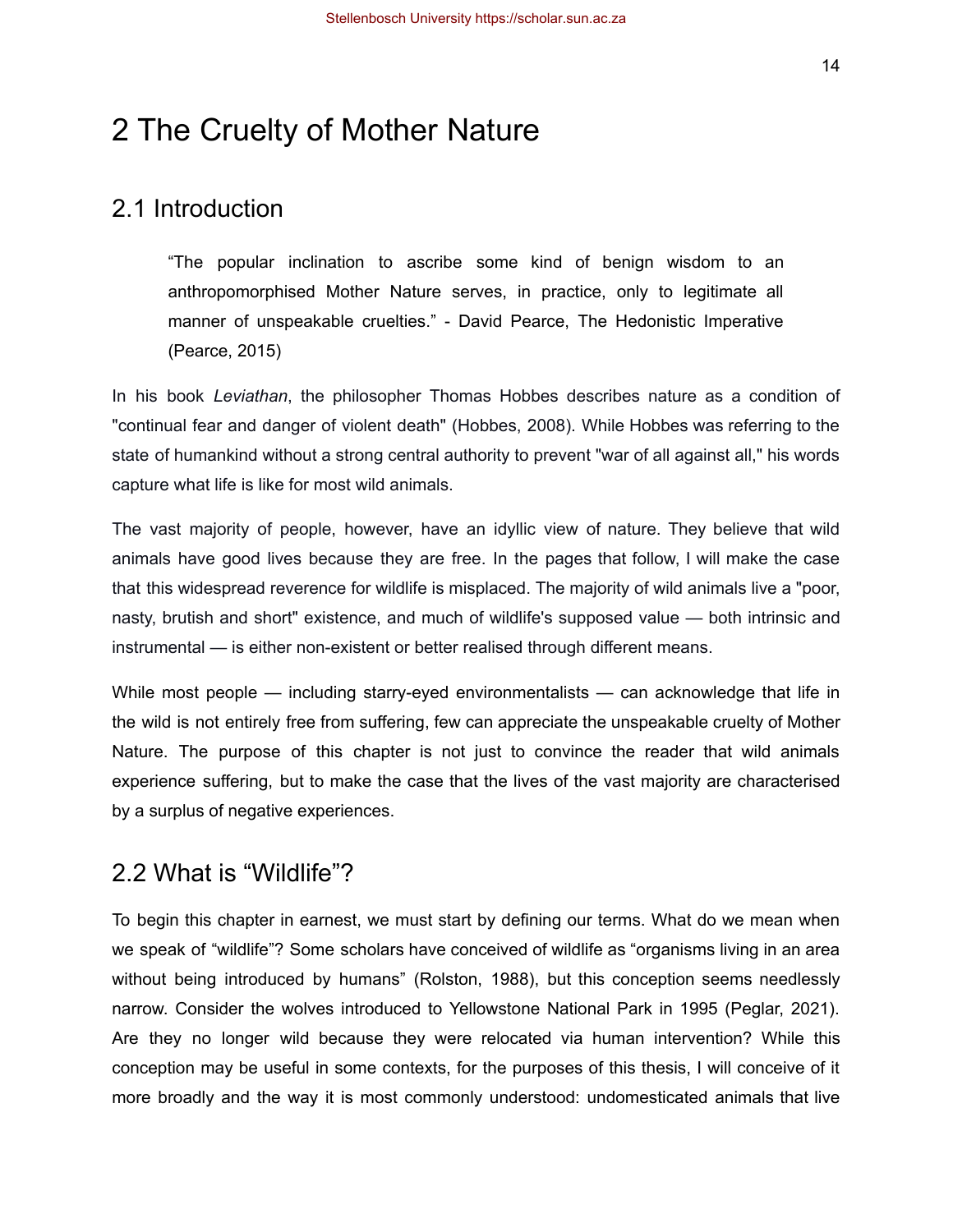away from civilization — deers in forests, meerkats in deserts, snakes in wetlands, zebras in the African savanna. What about squirrels in lush parks in the middle of a city? The boundary between the wild and civilization may well be blurry, but the crux of the arguments that follow do not hinge on borderline cases.

## <span id="page-15-0"></span>2.3 How do Wild Animals Suffer?

#### <span id="page-15-1"></span>2.3.1 Predation, Food Scarcity and Stress

On January 12, 1995, eight wolves were introduced to Yellowstone National Park. These were the first wolves present in Yellowstone since their eradication by hunters seven decades earlier. The purpose of the reintroduction of wolves into the park was to stabilize the local ecosystem. In the absence of wolves, the local elk population had expanded, leading to the overgrazing of some regions of the park and the loss of young flora (Peglar, 2021).

In a YouTube video titled "How Wolves Change Rivers", which has garnered over 40 million views to date, the environmental activist George Monbiot spoke positively about the wolves' impact on Yellowstone. Not only had the wolves reduced the number of elk and deer, but they had also driven them from key areas of the park, allowing for the regeneration of Aspen trees and the reemergence of rare bird species (How Wolves Change Rivers, 2014). This, according to the majority of the people who watched the video, is cause for celebration. But what is the cost?

The way wolves reduce the number of elk and deer is by killing them. Death at the jaw of a wolf is rarely swift, with many of their prey dying slowly of muscle damage or blood loss. In 2008, a hunter who witnessed a wolf's killing of a doe recalls the predator feasting on his victim while she was visibly trying to escape. The deer tried to run away repeatedly, but her severe injuries made it easy for the wolf to thwart her attempts to get free (Veine, 2008). Prey being eaten alive by their predators is not an uncommon occurrence in the wild. Bears, wild cats and even the North American short-tailed shrew are all known for keeping their meals alive for extended periods (Dvorsky, 2013).

As noted earlier, not only did the wolves reduce the number of deers via predation, the latter also had their foraging habits altered by the wolf's presence. To avoid their predators, deers had to be on the move, spending more time browsing for food instead of grazing on the same fertile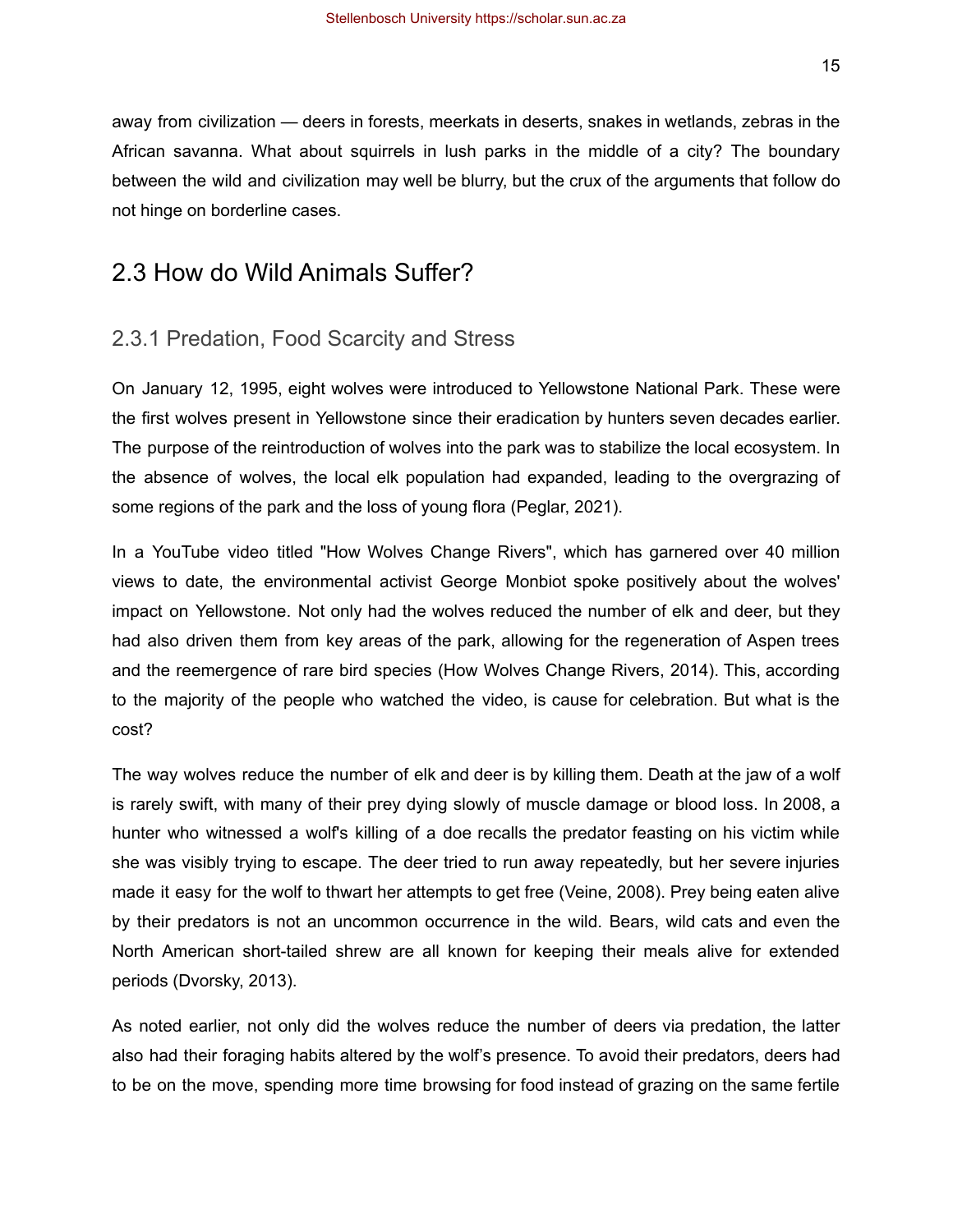land. This change of behaviour led to deers consuming fewer calories, causing some to die from starvation (Ellig, 2009). Starvation is a slow and excruciating process. It begins with a loss of body fat, which is followed by muscle deterioration, anemia, skin lesions, and, ultimately, organ failure (Humane Society, 2021).

The deers' reproductive habits were also affected, with some theories suggesting that their lower birth rates were a product of chronic stress brought on by the presence of wolves (Ellig, 2009). The issue of stress in wild animals deserves closer consideration. Despite stress's evolutionary selective benefits — it makes animals vigilant — its constant prevalence is incompatible with living a happy life. In humans, excessive stress can lead to depression, and while it may be speculative to suggest that the same is true for wild animals, the conclusion that stress affects their wellbeing negatively should not be controversial. Excessive stress is also not restricted to the deer population of Yellowstone National Park. A struggle for food, shelter and mating opportunities is a daily experience for animals in the wild. Research that involved testing the faecal samples of domesticated and wild animals for hormones indicative of stress revealed the latter have significantly higher stress responses (Wilcox, 2011).

The story of the wolves in Yellowstone Park provides an interesting case study of what life in the wild is like. It illustrates the way in which predation interacts with food scarcity and psychological harm, a phenomenon present in the majority of prey-predator relationships — be it lion and zebra, bear and fish, or fox and rabbit. None of this is to suggest that suffering is exclusively the domain of prey. Predators, too, can suffer in a myriad of ways, some of which will be explored in the remainder of this chapter.

#### <span id="page-16-0"></span>2.3.2 Intraspecies Violence

Most of the brutality discussed thus far has revolved around predation. It must be remembered, however, that a significant portion of the violence experienced by wild animals is inflicted upon them by members of their own species. Fighting for territory, mates or social status are all examples of intraspecies conflict.

Consider the species *Canis lupus*, more commonly known as the wolf. Although wolves will try to avoid conflict by demarcating their territory through scent-marking and howling, they are often forced to resolve territorial disputes through aggression, leading them to kill or severely injure any intruders (Harrington and Mech, 1978:208). Other pack animals fiercely hostile to non-group members include lions, meerkats, chimpanzees, and mongooses (Cassidy et al., 2016). Among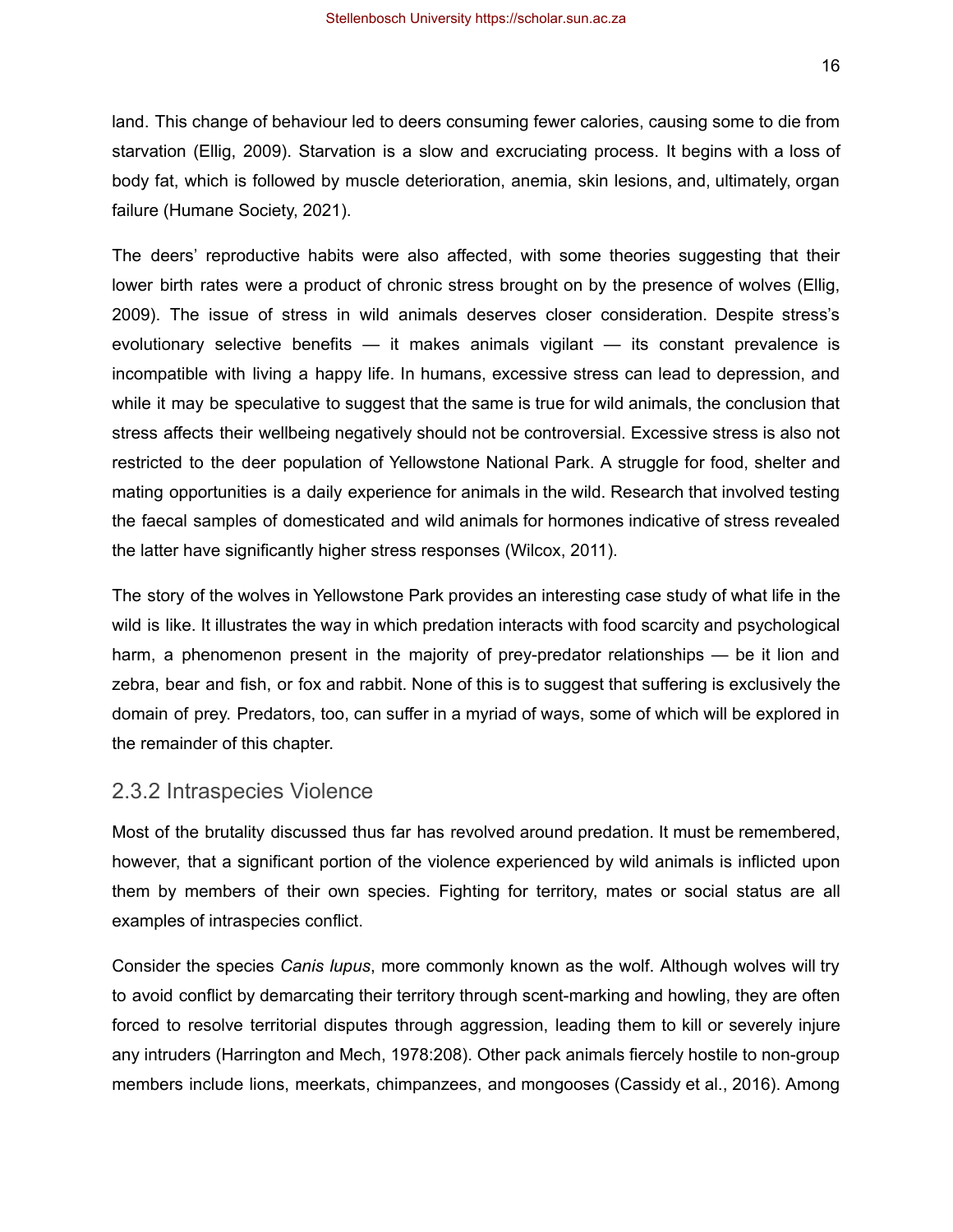17

chimpanzees, territorial wars can also involve the kidnapping of fertile females (Animal ethics, 2017:42).

The struggle over mates deserves closer consideration. In many polygynous species where tribes consist of a single dominant male and multiple females — e.g. elephant seals, baboons, gorillas, buffalos, elks — the position of leader is fiercely contested. In these winner-take-all combats, males would often seriously injure one another, occasionally resulting in death for one of the competitors. Although fatalities are rare, the losers of such contests would often be expelled from the tribe and be resigned to spend their remaining years in solitude.

But males are not the sole victims in intraspecies conflict. A common reproductive strategy in the animal kingdom is sexual coercion, which can take the form of physical restraint or repeated harassment (Clutton-Brock and Parker, 1994). In a Youtube video titled "The heavy, forced mating of Elephant Seals", the master of a seal harem can be seen using his two-tonne bodyweight to immobilise the visibly reluctant female and forcefully copulate her (The heavy, forced mating of Elephant Seals, 2016). In another video, macabrely titled "Otter Love", we can witness a male otter scratching, biting, and drowning his sexual victim into submission (Otter Love, 2015). These are not isolated incidents. Forced copulation is common in a wide variety of other wild species, including the great apes, ducks, and dolphins (Animal ethics, 2017:43).

Another widespread phenomenon among wild animals is infanticide. While the reasons for such behaviour may vary, the outcome is constant: premature death for the infant. Some animals kill young members of their own species as a source of food — or because they are competitors for it. Mothers sometimes kill their young because they are handicapped and would require too much maternal investment. Males often kill offspring unlikely to be their direct descendants. Again, it must be stressed that these are not rare events or restricted to a particular species. Infanticide has been observed in numerous wild species, including wild dogs, lions, hyenas, wolves, geese, coyotes, most primates and even squirrels. Infanticide does not always entail cannabilism. Among primates, a phenomenon known as "aunting to death" involves non-lactating females kidnapping another's offspring only to let them starve to death (Hrdy, 1979).

Thus far, our focus on suffering in the wild has centred around conflict between animals. In the following sections, we will investigate other sources of misery common in nature.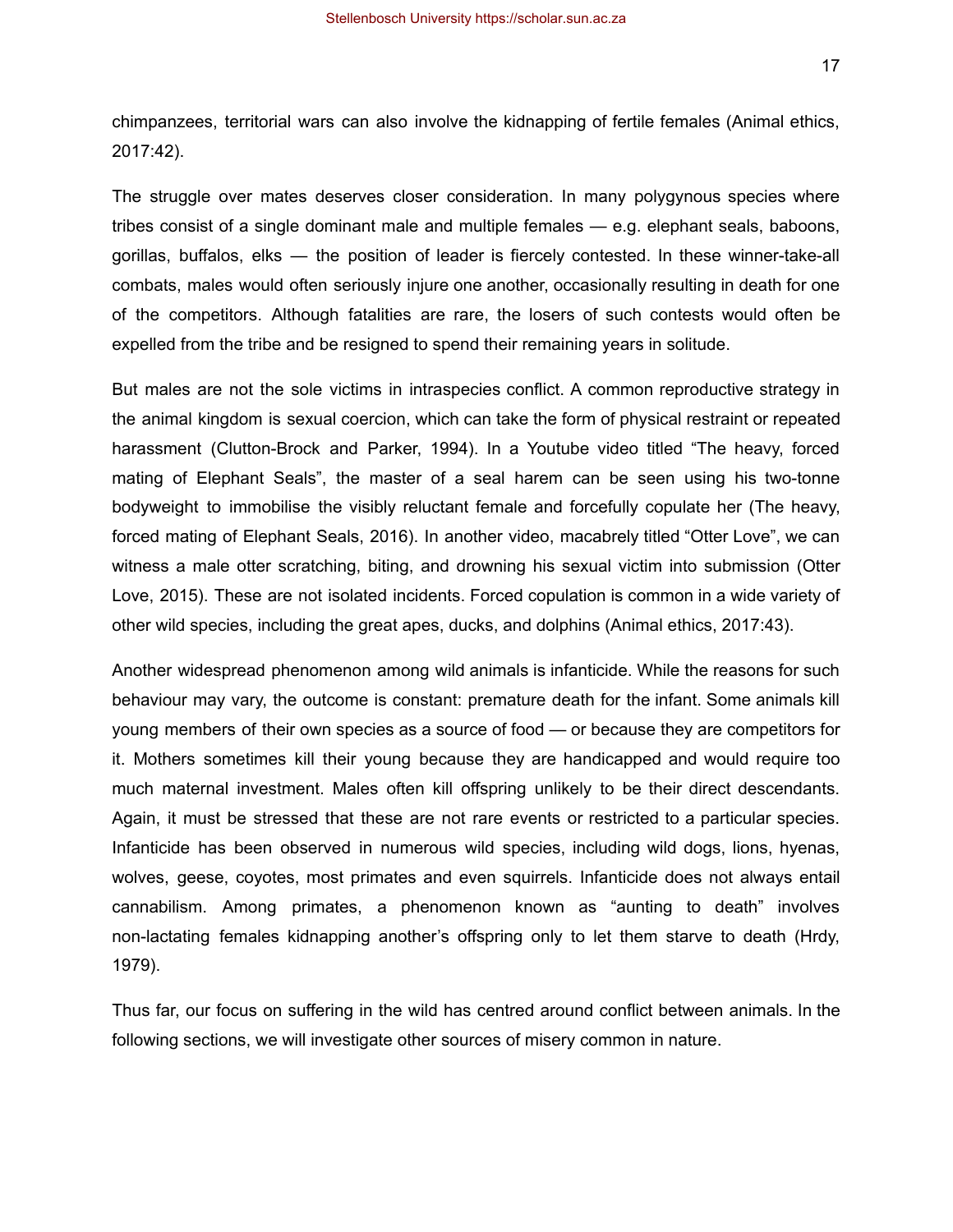#### <span id="page-18-0"></span>2.3.3 Parasitism and Disease

On February 2, 2016, the American public broadcaster, PBS, published a video titled "Brain Parasite Turns Moose Into Zombie" (PBS, 2016). The video shows a visibly disorientated moose stumbling through a forest before collapsing in the snow. The moose was infected by the parasite *Parelaphostrongylus tenuis*, also known as a brain worm. Symptoms include loss of voluntary muscle control, listlessness, deafness and blindness, inability to forage, emaciation, paralysis, and ultimately death (Department of Environmental Conservation, 2021).

Parasitic infections of this kind are common in the wild. Other examples include Trichinella, Echinococcus spp., Leishmania, Sarcoptes scabiei canis, Babesia, Trichomonosis, and Haemosporida (Johannsen, 2021:15).

The worst example of parasitic infection may be Myiasis, the infestation of tissue by fly larvae. It begins with the New World screw-worm fly laying eggs on the wound of an animal. Once the larvae have hatched, they would eat the flesh of their host while emitting pheromones that attract new female flies to join the feast. What started as a minor injury has morphed into the animal's eventual demise: death by being eaten alive (Johannsen, 2021:15).

Turning to viral diseases, consider distemper, a single-stranded RNA virus that attacks the gastrointestinal, respiratory, and nervous systems of mammals, and usually causes fatal diseases, including pyrexia, anorexia, nasal discharge, diarrhoea, lymphopenia and encephalitis. While commonly observed in dogs, in the wild distemper affects lions, leopards, tigers, bobcats, bears, racoons, and other mammals. The few who survive are often left with serious neurological damage (Suzuki et al., 2015). Other deadly diseases in the wild include tularemia, rabies, brucellosis, bovine tuberculosis, rinderpest, and foot-and-mouth disease (Williams and Barker, 2001:vii).

Parasitism and infectious diseases are, of course, their own sources of suffering, but they also interact with the predicament of food scarcity. Animals in a poor physical state because of a lack of food are particularly vulnerable to dangerous pathogens, which, in turn, compound the problem by restricting the animal's ability to forage for food. What we have here, then, is a vicious cycle of a lack of food, disease, less food, greater vulnerability to further diseases, and ultimately death (Johannsen, 2021:14)

To make the problem of parasitism and disease in the wild more salient, consider what life was like for humans before the emergence of modern medicine. As the scientist Steven Pinker noted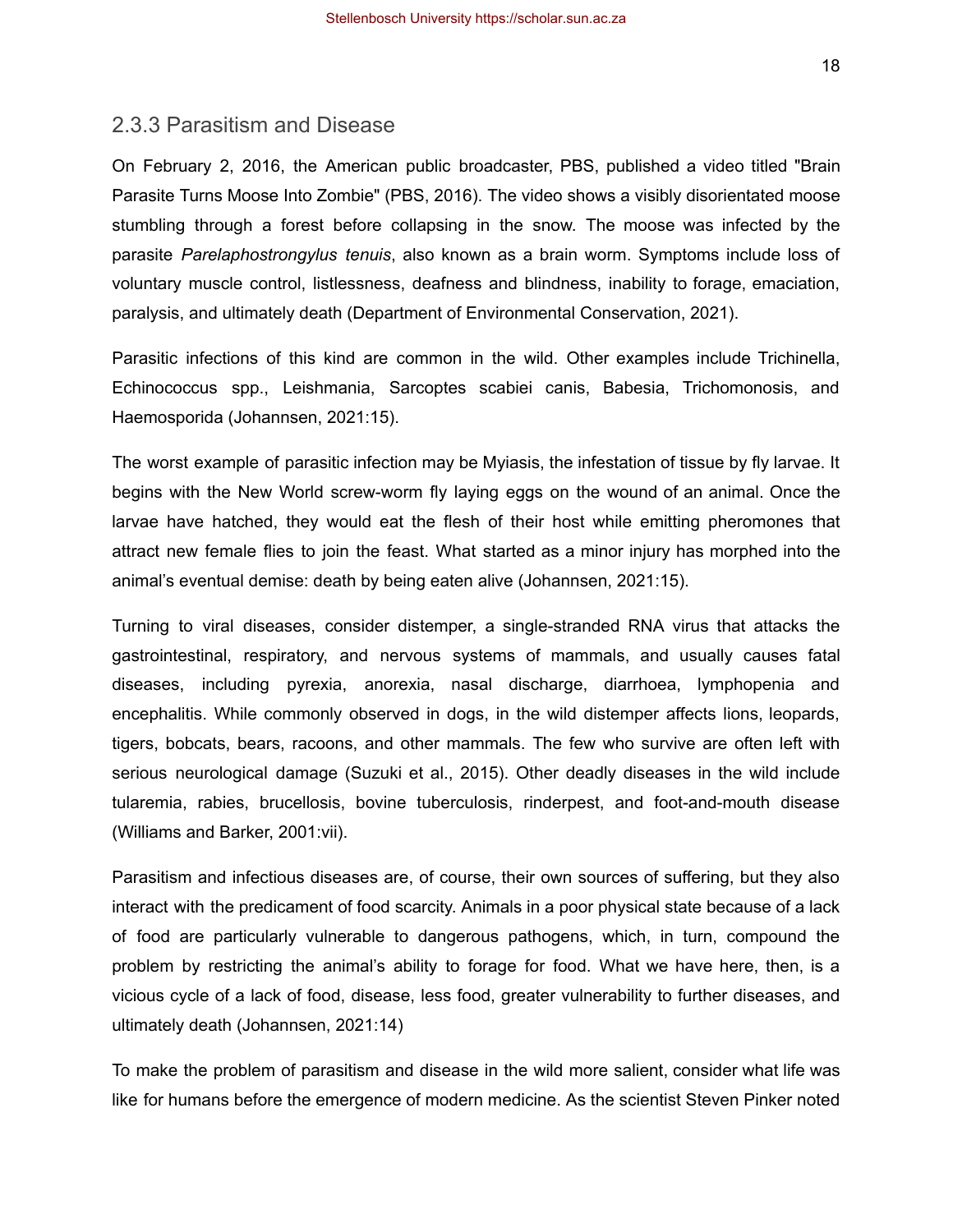in his book *Enlightenment Now*, "for most of human history, the strongest force of death was infectious diseases" (Pinker, 2018:62). Epidemics could decimate entire civilisations, as was the case when smallpox ravaged the populations of the Mayans, Aztecs, and the Incans (Diamond, 2005:67). Then there was the bubonic plague, which killed over 50 million Europeans in the 14th century (Benedictow, 2005). Yellow fever, dysentery, pneumonia, typhoid, and other diseases also led to agonising deaths for millions of people over the aeons (Pinker, 2018:63). While much of humanity has since managed to escape this brutality, wild animals remain, by definition, trapped in the savage state of nature.

### <span id="page-19-0"></span>2.3.4 Weather and Climate

As discussed above, predation and disease interact with food scarcity. The same is true for weather. For example, severe snowfall can render large amounts of land uninhabitable, leaving animals to crowd together in the few remaining livable and fertile spots. With fewer resources available, long winters can cause some deer herds to lose up to fifty percent of their members due to starvation (Wooster, 2003). Animals that hibernate are not immune to this problem. For example, if bats awake from their hibernation slumber, they may deplete their stored fat required to survive the rest of winter, meaning they, too, can starve or freeze to death (Animal Ethics, 2020:17).

On the other side of the temperature spectrum, droughts can cause a shortage of water. In addition to discomfort and death by dehydration, animals can become easy prey when forced to seek out the few remaining watering holes, leaving them vulnerable to attacks from crocodiles and other water-inhabiting predators.

Besides the problem of extreme temperatures, there are other ways in which weather can cause wild animals to suffer. They can be killed by heavy floods, forest fires, landslides, earthquakes, and volcanic eruptions. Less directly, wild animals can also die from the impact such phenomena have on their food supply (Animal Ethics, 2020:20-23).

Even if events like these do not kill animals outright, they still cause significant pain and distress. In the case of a wildfire, for example, inhaling too much smoke can cause lasting respiratory problems and severe burn injuries may never heal completely (Cope, 2019). But we need not rely solely on *extreme* weather events to show that life in the wild is brutal. Regular bad weather — an unusually hot day, strong winds, heavy rain — is a frequent source of misery too. High temperatures cause thirst and dehydration. Strong winds can render animals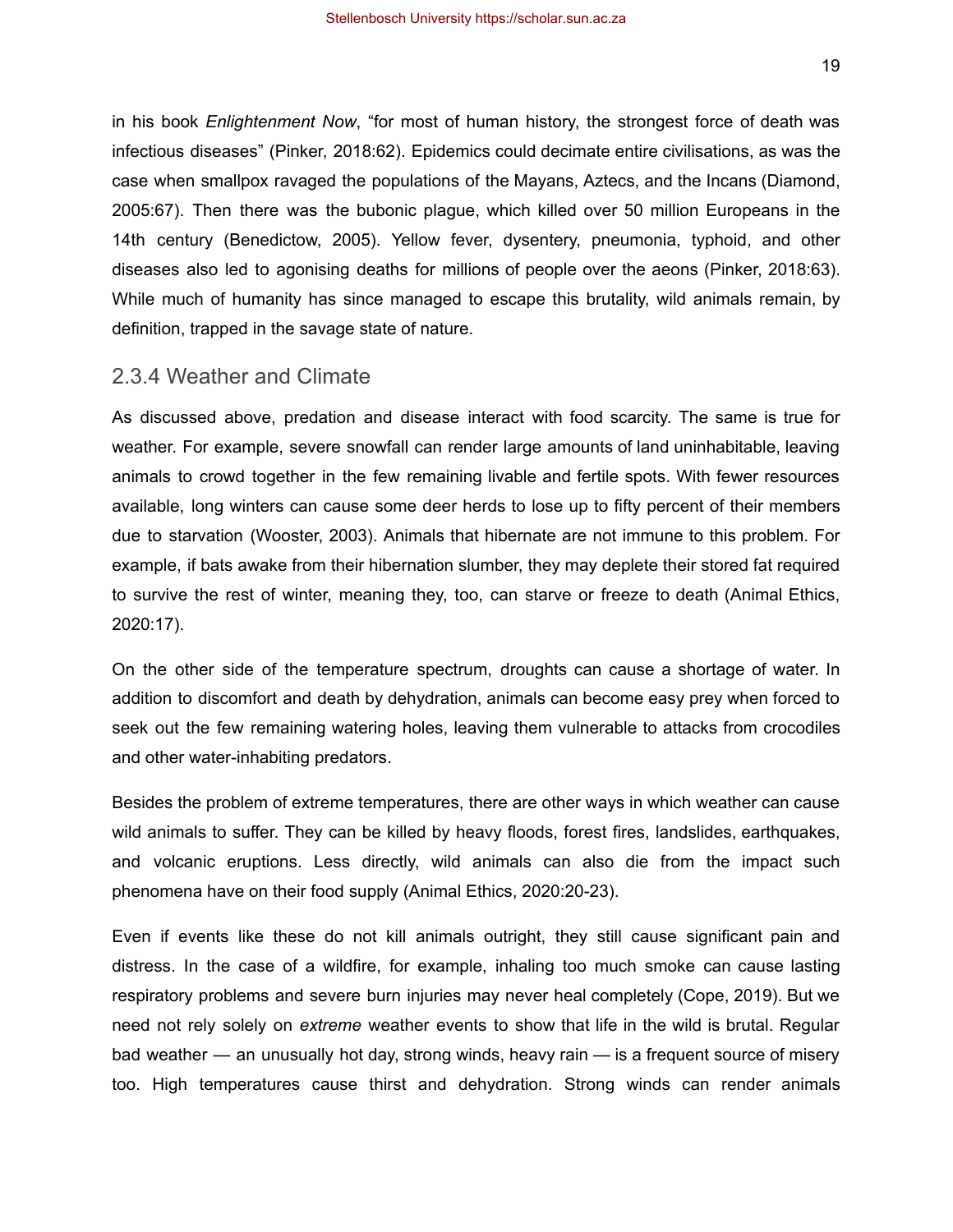20

disorientated or injured by falling debris. Heavy rains can flush away homes, leaving animals wet, cold, and without shelter.

The vast majority of human beings escaped these conditions a long time ago. Most of us would consider it an evolutionary success to no longer be so exposed to the elements. Yet, when it comes to wild animals, many of us believe it to be desirable that they remain trapped in the state of nature. This view, as I will argue in this thesis, is misguided.

#### <span id="page-20-0"></span>2.3.5 The Evils of Evolution

So far in this chapter, I have shown that many animals endure terrible pain and distress in the wild. However, the goal of this chapter was not just to convince the reader that suffering exists in nature but to make the case that it exceeds all pleasure. Doubters may argue that human lives are full of misery too — poverty, illness, war — but that does not mean that the human race is in a state of disvalue. Similarly, while one can acknowledge that many wild animals suffer a terrible fate, that is not to say that the majority do. This is not a point that I am willing to grant. While it is true that large sections of humanity suffer too, most of us have escaped the Hobbesian state of nature. For wild animals, however, it is the very fact that they exist *in the wild* — left to their own devices without means to cure illness and violent conflicts — that makes their lives bad. To be sure, lives of wild animals are not void of pleasure altogether. Consider, for example, the thrill of a hunt or copulation. But even these events reliably come at the expense of an unwilling participant. Still, for those who remain unconvinced of the asymmetry between bad and good experiences in nature, there is one final aspect left to consider.

Humans follow a reproductive strategy known as K-selection. This also applies to animals who only give birth to a small number of offspring, allowing the parents to invest the necessary care to maximise their progeny's chance of reaching adulthood. Species that follow a K-strategy are, however, quite rare in the wild. The overwhelming majority of wild animal species are what is known as r-strategists (Horta, 2015). Instead of investing in the survival of just a few offspring, r-strategists pass their genes on to future generations by flooding the habitat with progeny so that, regardless of mortality, at least some of them will survive to reproduce (Johannsen, 2021).

The selection strategy is, of course, a continuum. On the one end, you have elephants who usually only give birth to one baby at a time. On the other side, you have some invertebrates that lay millions of eggs at once (Horta, 2015). Mortality rates of offspring may thus vary greatly from species to species, but the overall picture for animals born in the wild is bleak. Some may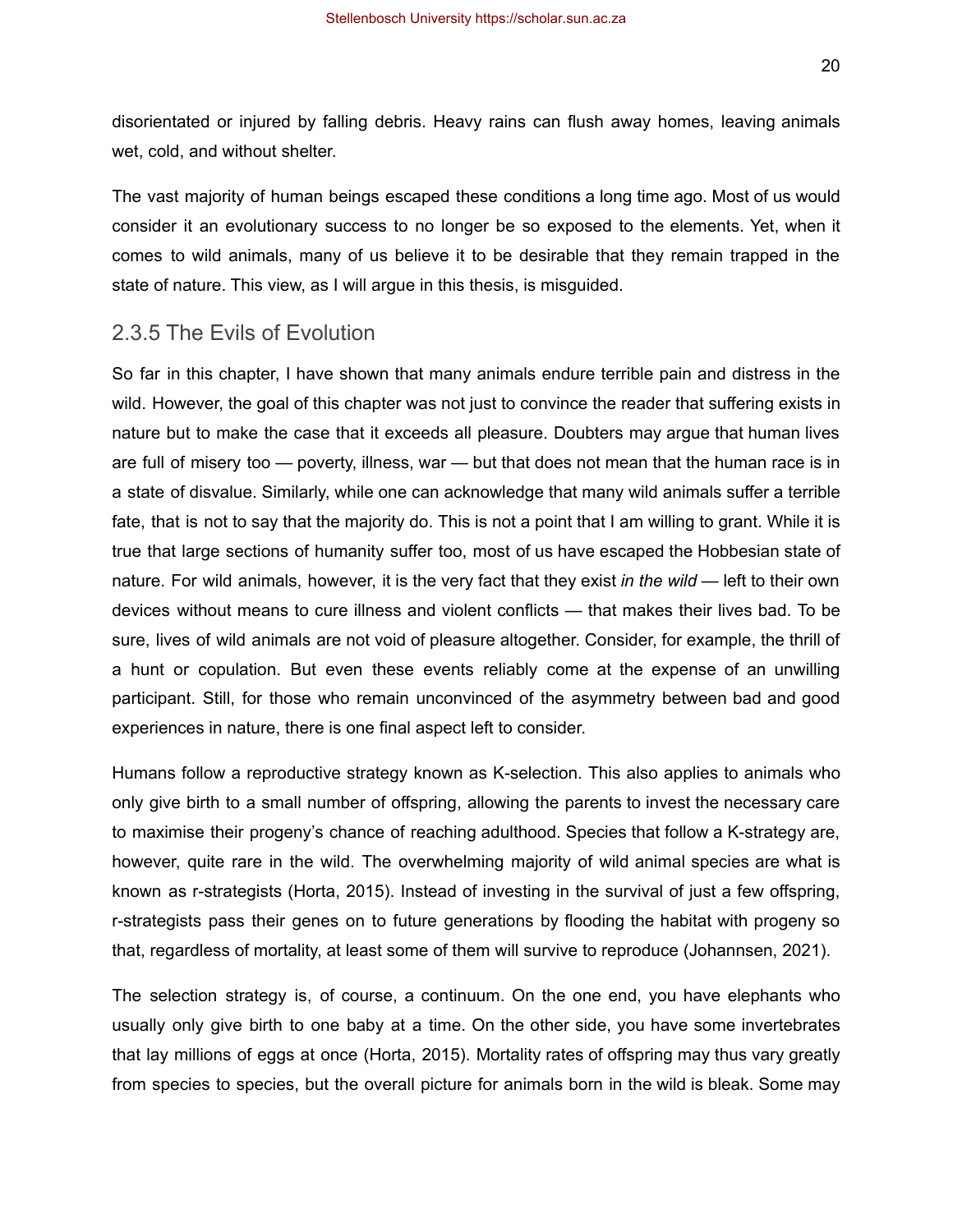question whether invertebrates should even be granted moral consideration, given we cannot be certain of their sentience. But r-selection strategies are not the sole domain of invertebrates *Most* mammalian species, too, produce a large number of offspring with only a handful reaching adulthood (Johannsen, 2021). Consider, for example, the meadow vole, who can have up to 17 litters a year, each of which consists of four to eight offspring. According to one study, 88% of them die during their first month of life, with the primary cause of death being predation (Getz, 1960). An infant mortality rate of such magnitude is common among species closer to the r side of the r/K spectrum; it is, after all, what it means to be an r-selection strategist. What should concern us is not only the fact that these animals die. Some may even argue that, if life in the wild is as bad as I claim, premature death may be desirable in these cases. The badness of death will receive closer attention in a later chapter, but the point to note here is that the process of dying is rarely a pleasant experience. As I have argued throughout this chapter, predation, starvation, and death by parasitism or illness are sources of extreme suffering. When viewing high mortality rates among infant animals, then, we should not only be aghast that so many of them die, we should lament the fact that they go through the experience of dying painful deaths. While animals whose reproductive methods more closely resemble that of a K-selection strategy have a higher chance of surviving infancy, our investigation in the previous sections should preclude us from concluding that their lives are overwhelmingly pleasant. For example, even among lions, who only have two to three cubs per litter, only about one in eight males reaches adulthood (Main, 2013).

As we have just seen, being genetically prolific does not require good parenting. Parents can "play the odds" and have an abundance of offspring, ensuring at least one of their prodigies will survive until they reach sexual maturity. Such behaviour is, of course, not the result of conscious deliberation on the part of an animal. These strategies have evolved over the aeons and proven successful from an evolutionary perspective among most species alive today, but this does not imply that their outcomes are morally desirable.

## <span id="page-21-0"></span>2.4 Concluding Remarks

In this chapter, I have tried to make the case that the vast majority of wild animals live net negative lives. To support my claim, we examined the myriad of ways that animals in nature can suffer. First, we looked at the problem of predation and the way it interacts with food security. Next, we considered intraspecies conflicts, such as struggles over territory and mating opportunities, as well as the common phenomenon of infanticide. But suffering in nature is not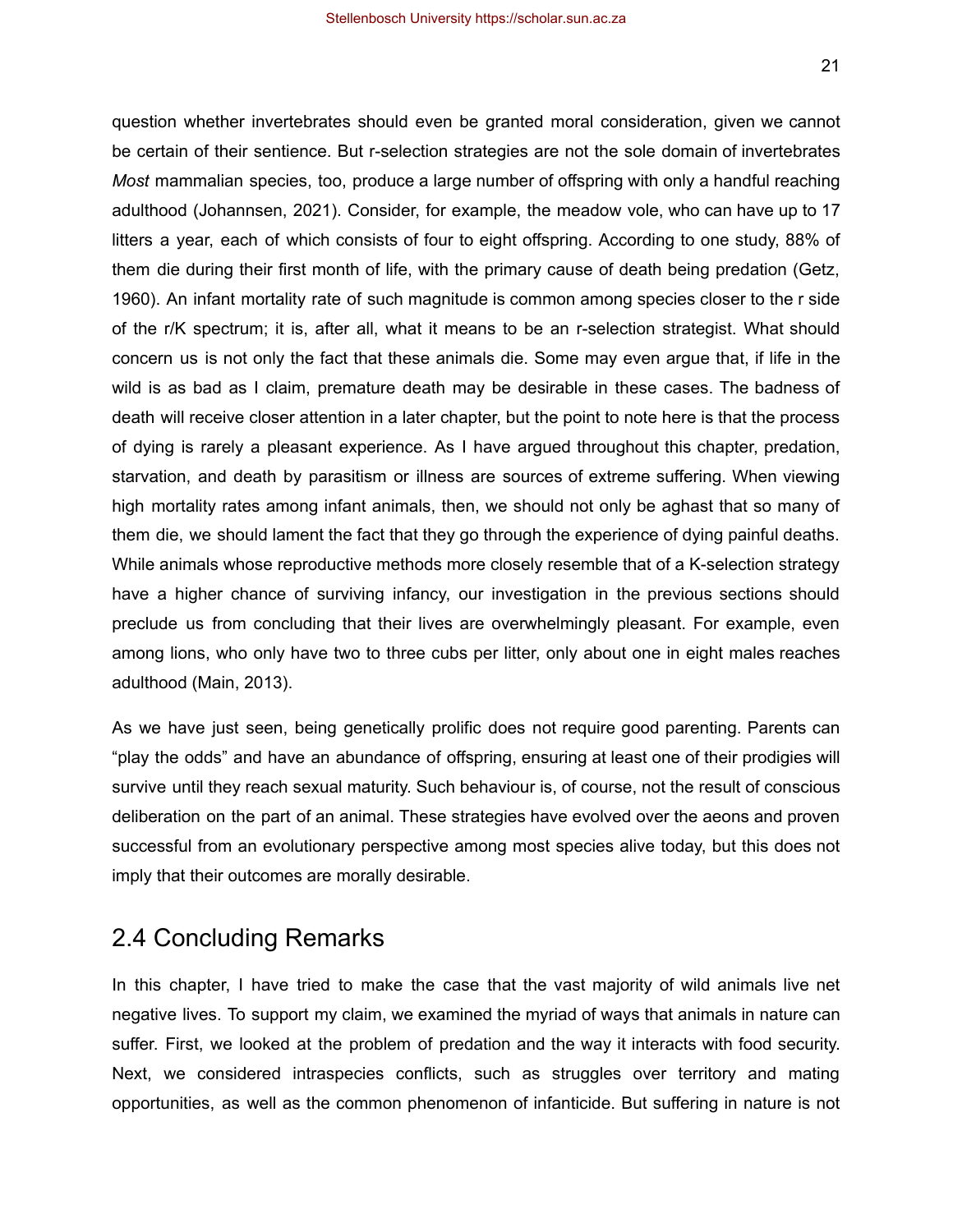solely the result of animal-on-animal violence. Parasitism, infectious diseases, and extreme weather, too, are regular sources of discomfort, despair and death. In addition to the above, the psychological harm of living in the wild must also be remembered. Hunger and thirst are sources of both physical and mental anguish, and the stress induced by fear of predators and the jostling for social status must also be considered.

Most of us, of course, recognise the savagery of nature. Who among us would want to return to the time of our ancestors 20 000 years ago when man still roamed the wilderness without access to adequate shelter, medicine, and modern technology? Some may claim that evolution has shaped animals to thrive in the wild, but as we have seen, evolution is a cruel mistress. As the evolutionary psychologist Robert Wright reminds us in his book *The Moral Animal,* natural selection "doesn't 'want' us to be happy. It 'wants' us to be genetically prolific" (Wright, 1994:211). And, as the prevalence of r-strategist animals in the wild shows, genetic prolificness can produce a terrifying amount of dead infants.

Still, some may argue that there is more to life than merely positive and negative experiences. Wildlife may have value independent of the quality of the lives of those who compose it. This claim will be the focus of the next two chapters.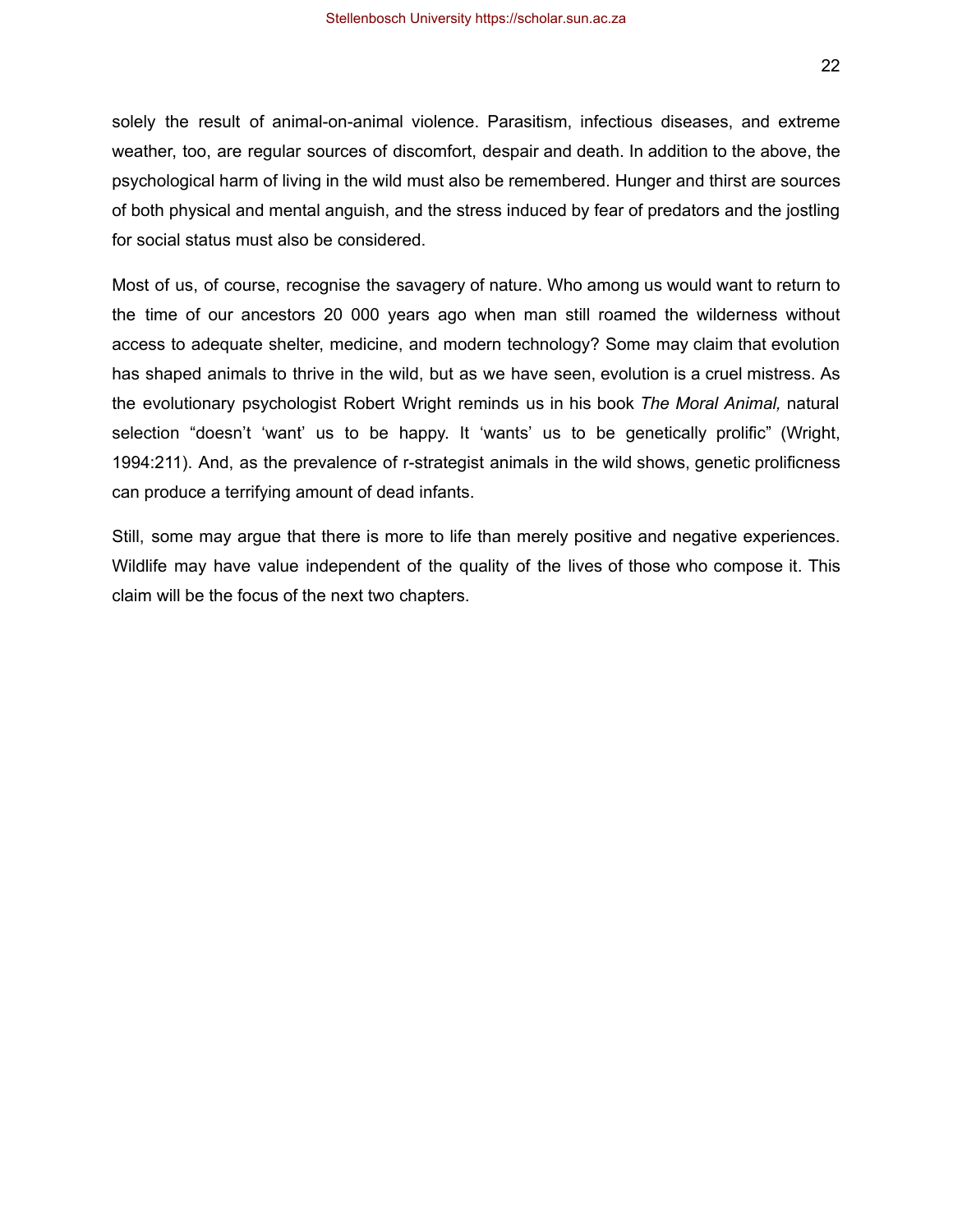# <span id="page-23-0"></span>3 Does Wildlife Have Intrinsic Value?

## <span id="page-23-1"></span>3.1 Introduction

In the previous chapter, I have tried to make the case that wild animals experience a surplus of negative experiences throughout their lives. If this is true, then traditional wildlife conservation efforts could be described as the mere perpetuation of misery. Yet, even if one grants the premise that wild animals live bad lives, some may still argue that wildlife must be conserved due to its intrinsic value.

A few remarks on the concept of "intrinsic value" are useful here. Something is of intrinsic value if it is valuable for its own sake. The most self-evident example of this is the feeling of happiness. Why do we want to be happy? Here we are not required to provide further justification; we can simply state that being happy is valuable in and of itself. There are other properties claimed to be of intrinsic value, such as rationality, truth, and consciousness (Zimmerman and Bradely, 2019). A full examination of all these views may lead us too far astray from present concerns, but insofar they are relevant to the discussion of the value of wildlife e.g. the view that consciousness has intrinsic value — they will be explored in the remainder of this chapter.

Intrinsic value is contrasted with "instrumental value", which refers to the quality of enabling the realisation of other, deeper values. The most cited example of something that has instrumental value is money. Why do we value money? Money can pay for things that we need and desire, such as food, rent, and TVs. Those things, in turn, provide us with comfort and entertainment, ingredients that many of us consider necessary for happiness.

Can wildlife be said to have intrinsic value? This is a difficult question to answer without breaking it down further. On the one hand, it can be claimed that the lives of wild animals are of intrinsic value and that we must do what we can to preserve — and create — individual lives regardless of their quality. On the other hand, intrinsic value can also be attributed to wild species as a whole*,* not to those who compose them. Both these views aim to secure the possibility of future generations — one for the sake of individual lives and the other for the sake of species.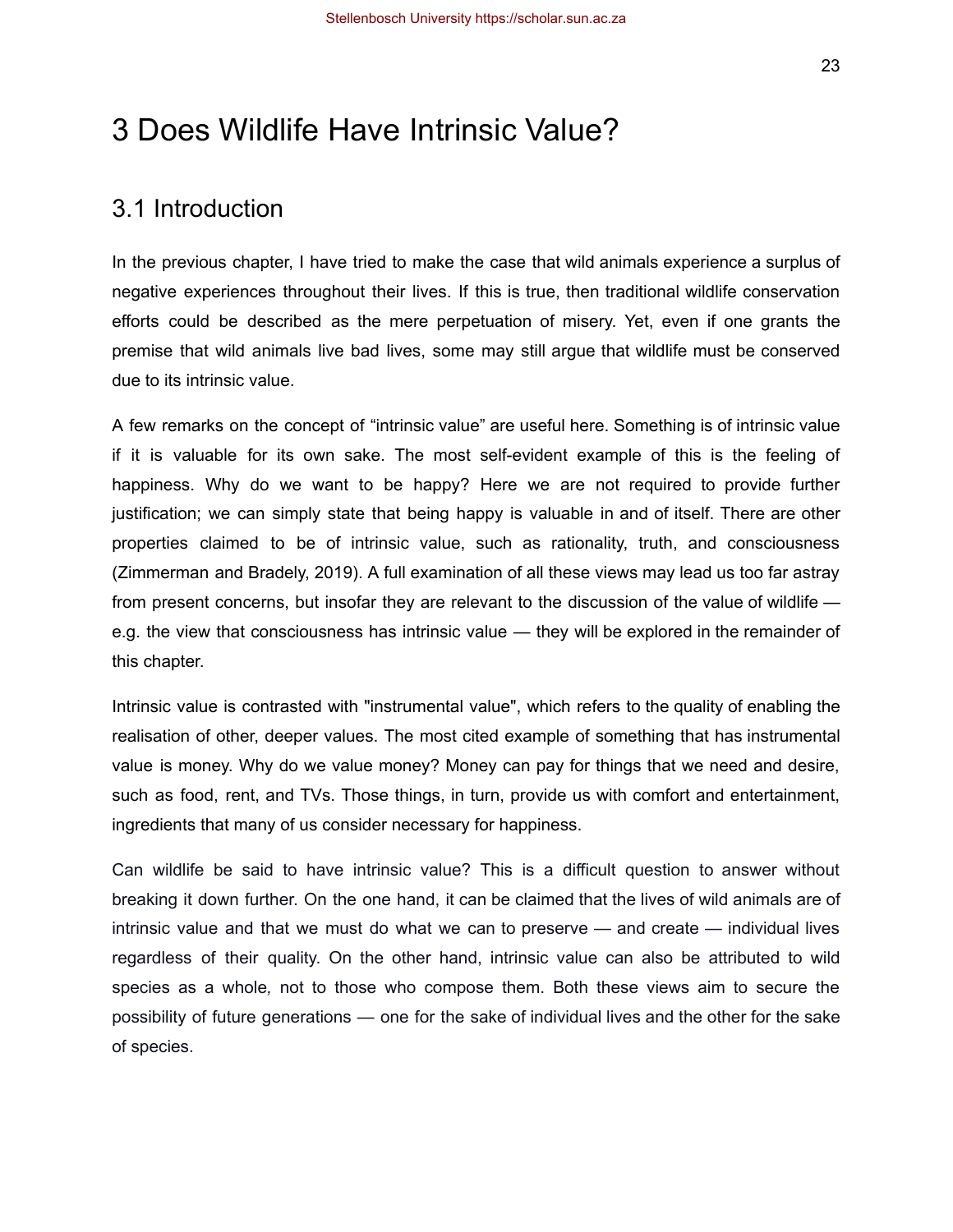This chapter, then, will look at both of these arguments. Firstly, I will consider the claim that wildlife is intrinsically valuable at the level of the individual, and, secondly, I will examine the assertion that whole species have intrinsic value.

## <span id="page-24-0"></span>3.2 Are Wild Lives Intrinsically Valuable?

### <span id="page-24-1"></span>3.2.1 Opening Remarks

To begin this section, I must first address the framing of the question in the heading, "Are wild lives intrinsically valuable?" Why did I not ask, "Are wild animals intrinsically valuable?" Given that I endorsed the ethical theory of sentientism in Chapter 1, I have already acknowledged that wild animals should be valued for their own sake. In that sense, they can be said to have intrinsic value because their moral status does not depend on their usefulness to humans. But by shifting the question of intrinsic value to their *lives*, we are conducting a different inquiry. We are not asking if wild animals are worthy of moral consideration, we are asking if their lives are good in and of themselves. The distinction between these two questions should become clearer in the pages that follow.

Despite providing a brief introduction to the concept of intrinsic value in the previous section, a deeper examination may be necessary. When talking about certain states of consciousness pleasure, happiness, ecstasy — the notion of intrinsic value can be grasped intuitively. Making value judgments about life, on the other hand, is much more complicated. What makes life intrinsically valuable?

Several theories have been posited throughout the aeons for *human* life, be it because of the presence of God-given souls or due to "the Rationality of Man." While an investigation into these views may prove interesting, it will do little to advance our goal of answering whether *wild animals*' lives are intrinsically valuable. After all, those who adopt such views in defence of the sanctity of human life rarely extend them to animals.

For our purposes, I will explore two theories that are commonly invoked to argue for the intrinsic value of life that apply to wild animals too. Firstly, I will examine the claim that wild animal lives are intrinsically valuable because they are *conscious* creatures, and consciousness is a supposedly — intrinsically valuable property. Secondly, I will consider the theory of biocentrism, the ethical view that extends inherent worth to all living things. In the concluding remarks of this section, I will argue that neither argument is successful in demonstrating that the lives of wild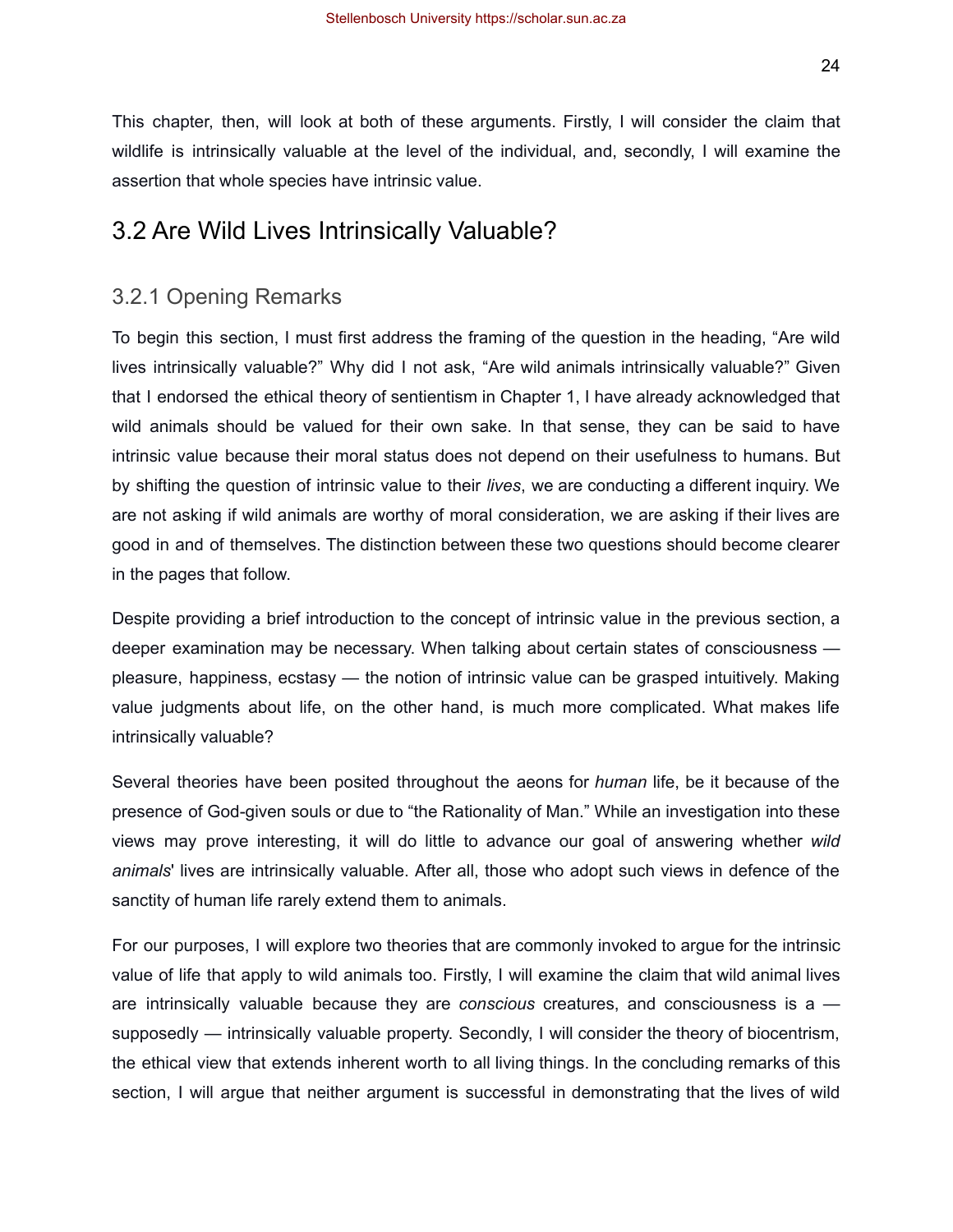25

animals are intrinsically valuable and discuss some of the implications that do — and do not follow.

#### <span id="page-25-0"></span>3.2.2 Is Consciousness Intrinsically Valuable?

In this section, I will be using the term consciousness as conceived by Thomas Nagel in his essay, "What is it like to be a bat?" On this view, a being is conscious if it is like something to be it, that is, some subjective way the world seems from that being's mental or experiential point of view (Nagel, 1979:165-180). Some philosophers hold the view that consciousness is intrinsically valuable because it instantiates intrinsically valuable experiences (Lee, 2019). Consider the following thought experiment by the philosopher William Seager (Seager, 2001, as cited in Lee, 2019), which captures this type of thought.

"Imagine the devil gives you the choice: you can become the richest and most successful person on the planet, but at the cost of a total loss of consciousness. You will be a zombie, though undetectably such to the rest of the world, and a very well off zombie at that. It is easy to see that, all other things equal, this offer is no bargain; it is tantamount to death."

While this thought experiment illustrates that consciousness may be *necessary* for life to have intrinsic value, it fails to show that it is *sufficient*. The kind of life that Seager imagines here will undoubtedly produce many experiences we would consider intrinsically valuable — pleasure, happiness, tantric bliss. But to show that a conscious life *contains* intrinsically valuable experiences is not enough to prove that consciousness *is* intrinsically valuable. As we have already seen in Chapter 2, consciousness also enables pain and suffering. Using the same logic as Seager would have us do, it could just as easily be argued that consciousness is intrinsically *dis*valuable for it instantiates disvaluabe experiences.

To avoid this paradoxical conclusion, there are those who insist that consciousness is intrinsically valuable without appealing to positive experiences. In his 1979 book, *Mortal Questions*, Thomas Nagel (1979:2) writes:

"There are elements which, if added to one's experience, make life better; there are other elements which if added to one's experience, make life worse. But what remains when these are set aside is not merely neutral: it is emphatically positive. Therefore life is worth living even when the bad elements of experience are plentiful, and the good ones too meager to outweigh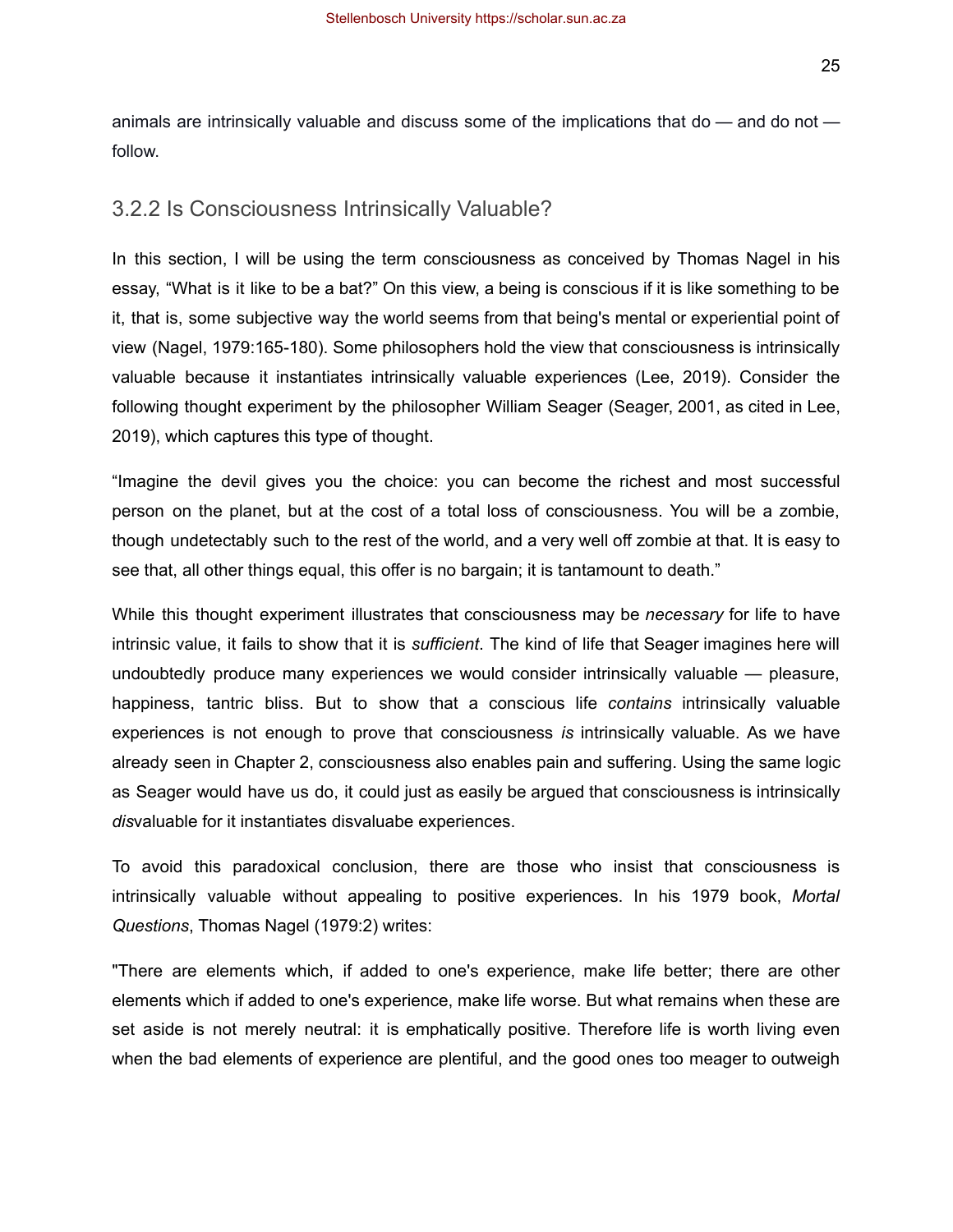26

the bad ones on their own. The additional positive weight is supplied by experience itself, rather than by any of its consequences."

What are we to make of Nagel's claim? If he is insisting that *any* experience is superior to *no* experience, then his claim is demonstrably false. We reject this view whenever we request to be anesthetised before undergoing invasive surgery. Some may retort that this temporary loss of consciousness is only granted in light of its inevitable return. This may well be true, but the point that it is possible to conceive of instances when no experience is preferable to a bad experience stands.

What about Nagel's initial point? That, if positive and negative elements are discounted, what remains is still positive? To capture what this intuition entails, the philosopher Andrew Lee (2019) posits the following thought experiment.

"Consider two worlds that are empty save for a single creature inhabiting each world. In the first world, the creature has a maximally simple conscious experience that lacks any valence. Perhaps, for example, the creature has an experience of slight brightness. The creature's experience is exhausted by this sparse phenomenology. In the second world, the creature is not conscious at all. For example, we might suppose that in the second world, the creature is constantly in a dreamless sleep for the entire duration of its existence. We can stipulate that the two worlds are as similar as possible without violating the difference in consciousness between the two creatures."

On Nagel's view, the first world is better. But is this so? It is possible that readers' intuitions may fundamentally diverge here — some may be drawn to the first, some to the second, some may be indifferent — without us having good reason to adjudicate between them. But even if we were to grant Nagel that *some* positive property remains in the first world, the idea that it carries sufficient weight to offset *any* intrinsically disvaluable experiences — i.e. pain and suffering — is poorly motivated and ultimately unconvincing.

What, then, are we to make of the claim that consciousness is intrinsically valuable? The first argument we considered illustrated that consciousness is necessary for the instantiation of intrinsically valuable experiences. But this only proves that consciousness has *instrumental* value in helping us realise what we ultimately want: positive experiences. In the presence of *negative* experiences, many of us would prefer not to be conscious at all, as is evidenced by our desire to be unconscious during surgery or sleep off a hangover.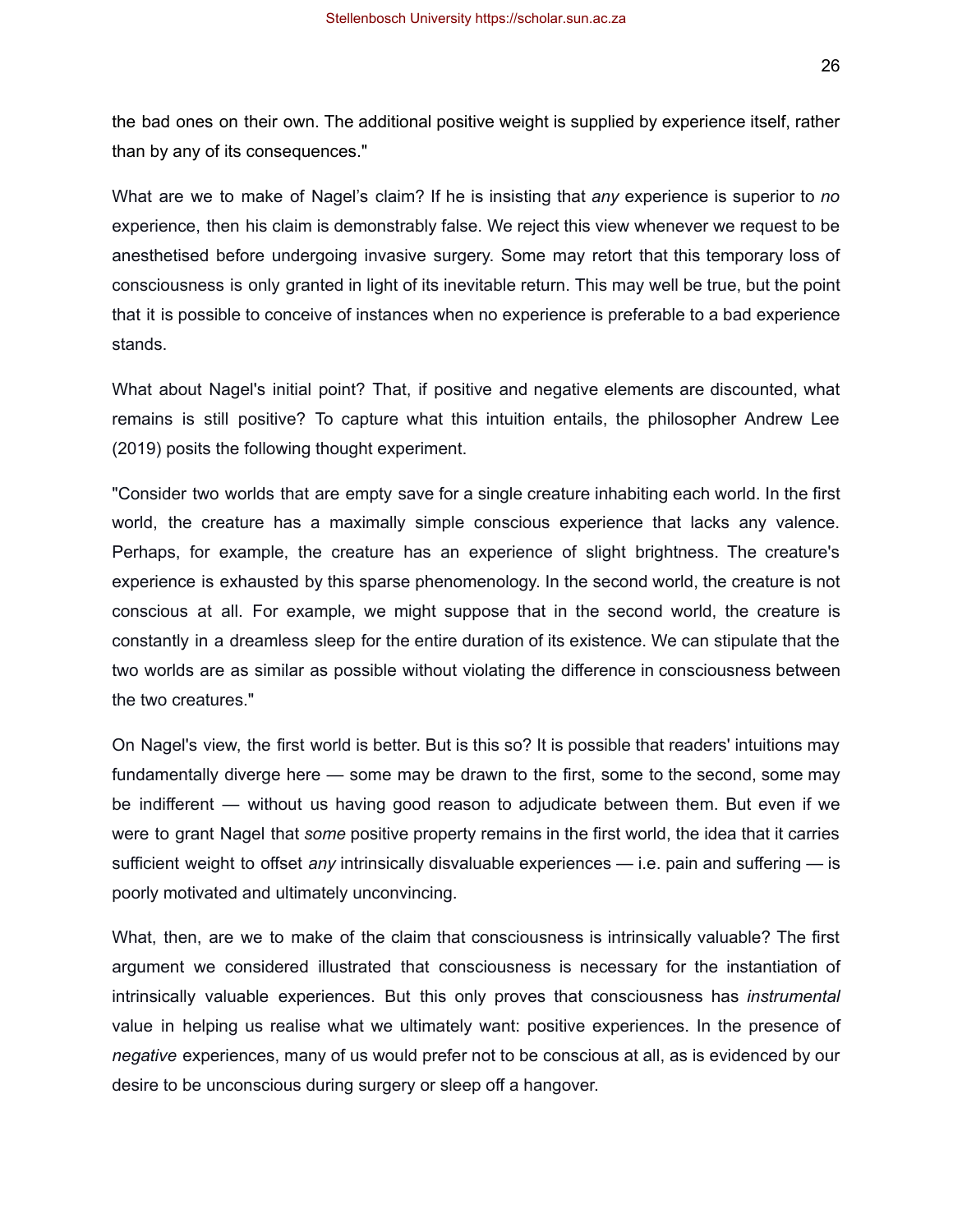The second argument we encountered — the one offered by Thomas Nagel — is barely an argument at all. It is a mere appeal to the intuition that experience has value even in the absence of positive — or any — phenomenological character. While there may be those that share Nagel's intuition, he fails to illustrate that whatever property remains is sufficiently valuable to justify the presence of *negative* phenomenological character.

Ultimately, we should reject the claim that the presence of consciousness is sufficient to make life intrinsically valuable. Are there other reasons for thinking that animal life has intrinsic value? In the next section, we will examine the theory of biocentrism.

#### <span id="page-27-0"></span>3.2.3 Biocentrism

Biocentrism, the ethical view that extends inherent worth to all living things, is most closely associated with the American philosopher Paul Taylor. In his book, *Respect for Nature*, Taylor argues that every living organism is a "teleological center of life" and that each of them "is a unique individual pursuing its own good in its own way" (Taylor, 1986:100). Taylor makes it clear that for an entity to have a good of its own, it need not be conscious, it only need to be a "system of goal-orientated activities" (Taylor, 1986:122). He then goes on to say that we should "regard every entity that has a good of its own as possessing inherent worth" (Taylor, 1986:155).

Even though Taylor's work is commonly cited when scholars or environmentalists discuss the intrinsic value of wildlife, Taylor himself only argued for its *inherent worth* — two concepts he asks us to "carefully separate in our minds" (Taylor, 1986:72). Taylor conceives of intrinsic value as "experiences, ends, and interests" that are "enjoyable in and of itself" (Taylor, 1986:73). In contrast, to say that an entity has inherent worth, is to assert that "a state of affairs in which the good of X (the entity) is realized is better than an otherwise similar state of affairs in which it is not realized" (Taylor, 1986:75). On Taylor's view, if a being has inherent worth, then a) that being is "deserving of moral consideration" and b) "moral agents have a prima facie duty to promote or preserve the entity's good as an end in itself" (Taylor, 1986:75).

Given the importance of Taylor's writings on environmental ethics, it would be a severe oversight to ignore his work when discussing the value of the lives of wild animals. However, his subtle but significant distinction between intrinsic value and inherent worth make a thorough examination of his views — for the purposes of this section — superfluous. By insisting that animals have inherent worth, he is merely making the case that they are deserving of moral consideration, a view that was defended in Chapter 1 of this thesis, albeit via different means.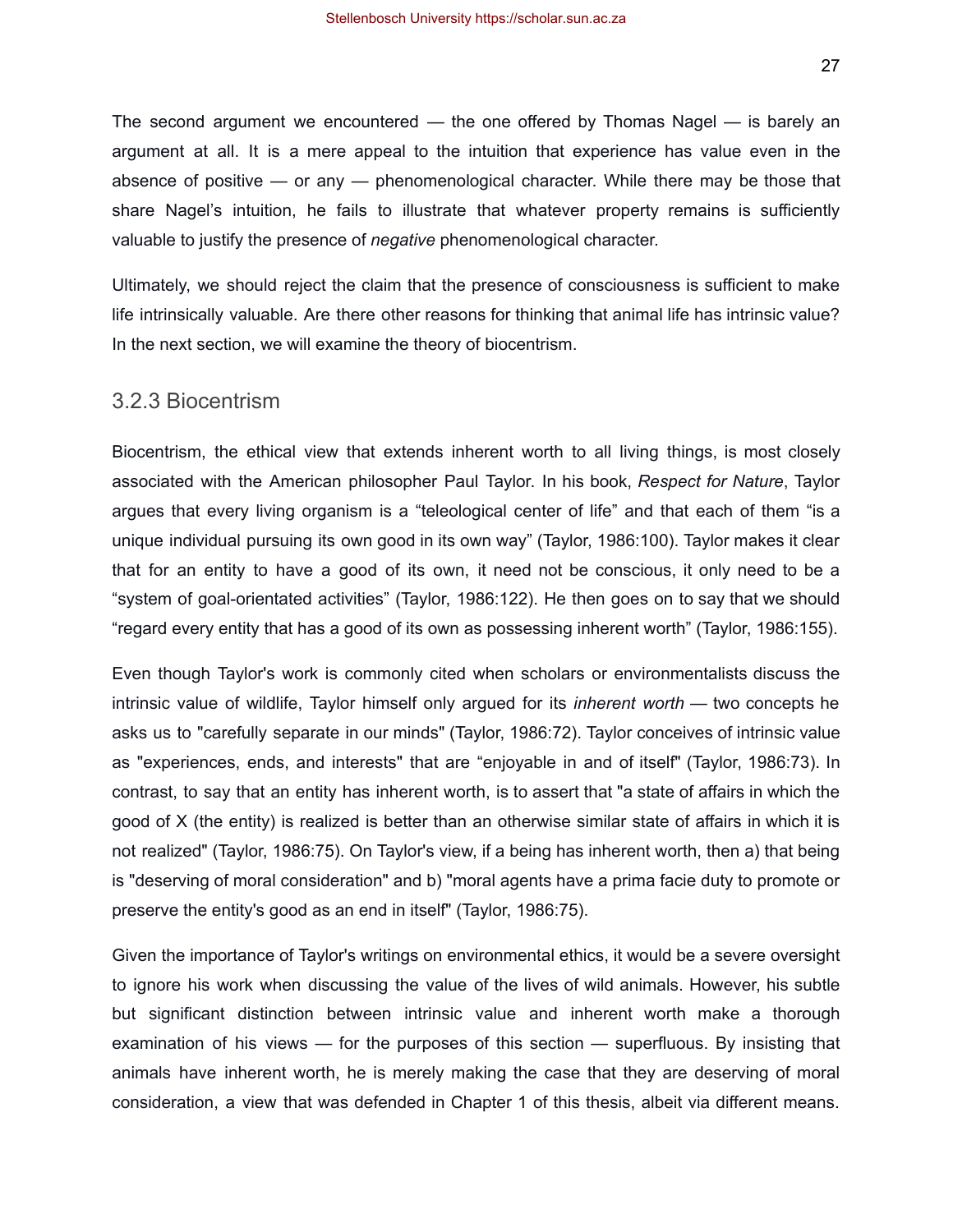To say that all life has *intrinsic value*, on the other hand, is to make a different claim with stark implications. It would not only mean that a state of affairs is better when the good of a living entity is realised, it would mean that a state of affairs can be improved by bringing new lives into existence — irrespective of their wellbeing or the wellbeing of those whose lives they would affect. If this were true, some may find no greater calling in life than to breed as many rats as possible in their backyard, for each additional rodent would increase the total amount of value in the universe.

Some readers may reject the above implication because they disagree with my conception of "intrinsic value." A fully agreed-upon definition may remain elusive, but there is value, as Taylor has done, in keeping its meaning narrow. It allows one to distinguish between believing an entity has moral status and believing that it is good for that entity to exist — two independent notions, which we implicitly support whenever we choose to euthanize ill pets or use contraceptives to avoid unwanted pregnancies.

Upon closer inspection, then, the theory of biocentrism does not pose a significant challenge to the claim that individual life, independent of its quality, lacks intrinsic value. Biocentrism only posits that life in all its forms merits moral consideration. *With regards to wild animals*, this is a judgement that is also endorsed in this thesis.

In the concluding remarks of this section, I will review what we have discussed thus far and address some of the implications of our conclusions.

#### <span id="page-28-0"></span>3.2.4 Concluding Remarks

What I have tried to illustrate in the previous two sections is that life — whether conscious or not — cannot be claimed to have value *in and of itself*. For life to have intrinsic value, it needs to either a) be a net positive  $-$  i.e. have a surplus of intrinsically valuable experiences  $-$  or b) have other intrinsically valuable properties. We examined two properties applicable to wild animal life — consciousness and the concept of a "teleological center" — neither of which proved themselves to be of intrinsic value. Given that, in Chapter 2, we have already established that wild animals experience an excess of *disvaluable* experiences, and that we have now failed to show them to possess other intrinsically valuable properties, I want us to conclude that wild animals' lives are not intrinsically valuable.

The full implications of this conclusion will be addressed in Chapter 5, but some provisional remarks are necessary. By claiming that the lives of wild animals are not intrinsically valuable, I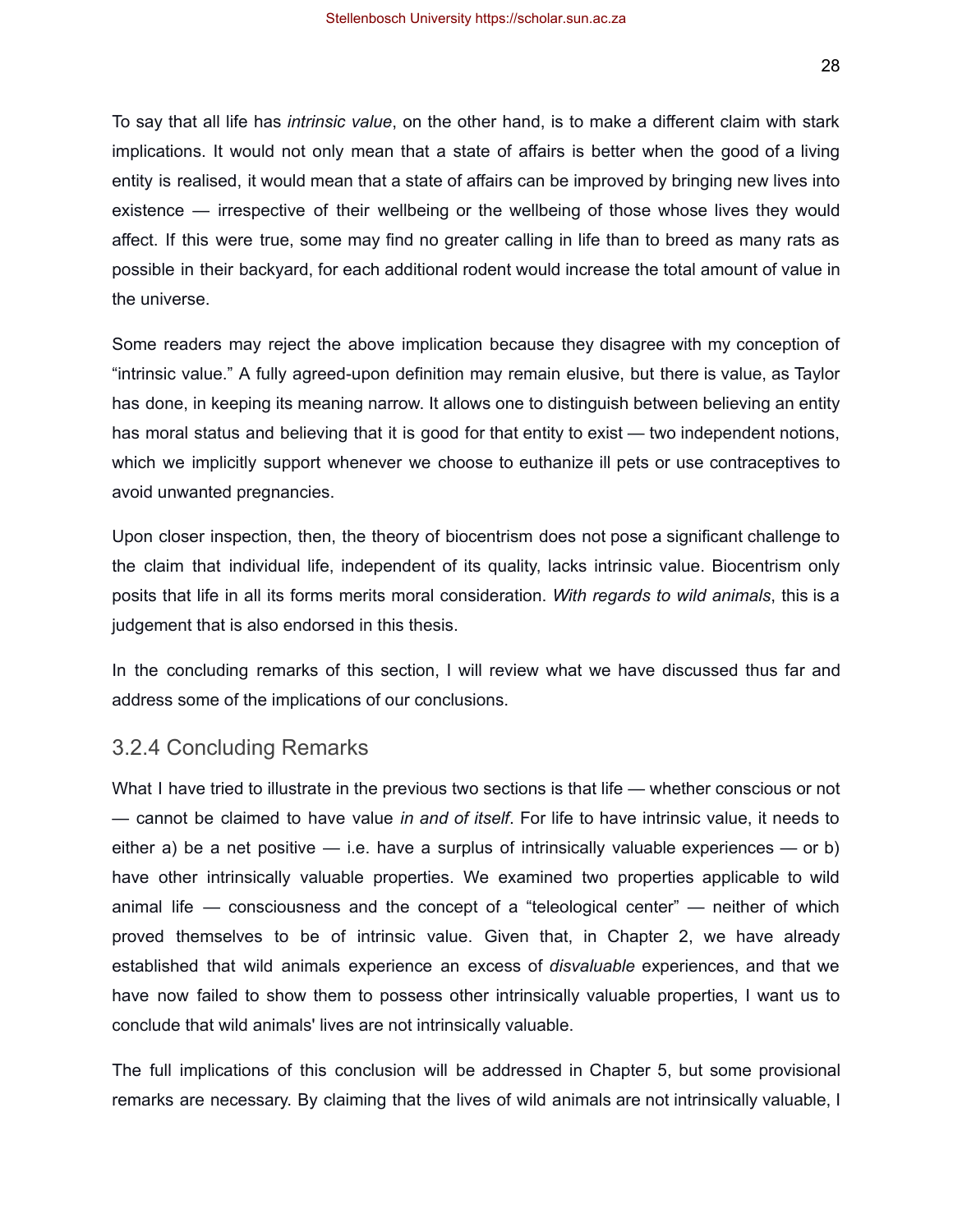am not claiming that they are not worthy of moral consideration. In Chapter 1, I defended the view that sentience — which wild animals possess — is sufficient for moral status, and none of the arguments presented in this chapter point to the contrary. Nor am I claiming that this gives us the right — or the obligation — to take the lives of wild animals. What I am arguing, however, is that efforts to bring future generations of wild animals into existence cannot be justified on the grounds that it produces intrinsically valuable lives. Conservationists will have to appeal to other reasons to support their claim that wildlife must be preserved. One reason often cited is that species have intrinsic value. In the next section, we will examine this claim.

## <span id="page-29-0"></span>3.3 Are Wild Species Intrinsically Valuable?

### <span id="page-29-1"></span>3.3.1 Opening Remarks

Once again, we must begin this section with a short preamble. By asking if wild species are intrinsically valuable, I am examining two claims:

1) Wild species — plural — are intrinsically valuable. That is, *diversity* of species is a good in and of itself.

2) Individual species are valuable in and of themselves. In that sense, it is the species that should be the object of direct moral concern, not its individual members.

The extension of moral consideration to abstract wholes such as species, ecosystems, and the biosphere is a common feature of contemporary environmental ethics and directly opposes the ethical framework endorsed in this thesis: sentientism. This section, then, can, in part, be seen as a continuation of the defence of sentientism presented in Chapter 1.

For the remainder of this section, I will firstly deal with the claim that diversity of species has intrinsic value, and secondly, I will examine the claim that species should be the object of direct moral concern, a view that commonly embraces some form of ethical holism.

### <span id="page-29-2"></span>3.3.2 Is Species Diversity Intrinsically Valuable?

There is widespread consensus among conservationists that we must do what we can to protect species diversity (Burch-Brown and Archer, 2017). Species diversity is commonly advocated for under the banner of biodiversity, which many conservationists claim to be essential in maintaining healthy ecosystems, allowing human and non-human animals to flourish. On this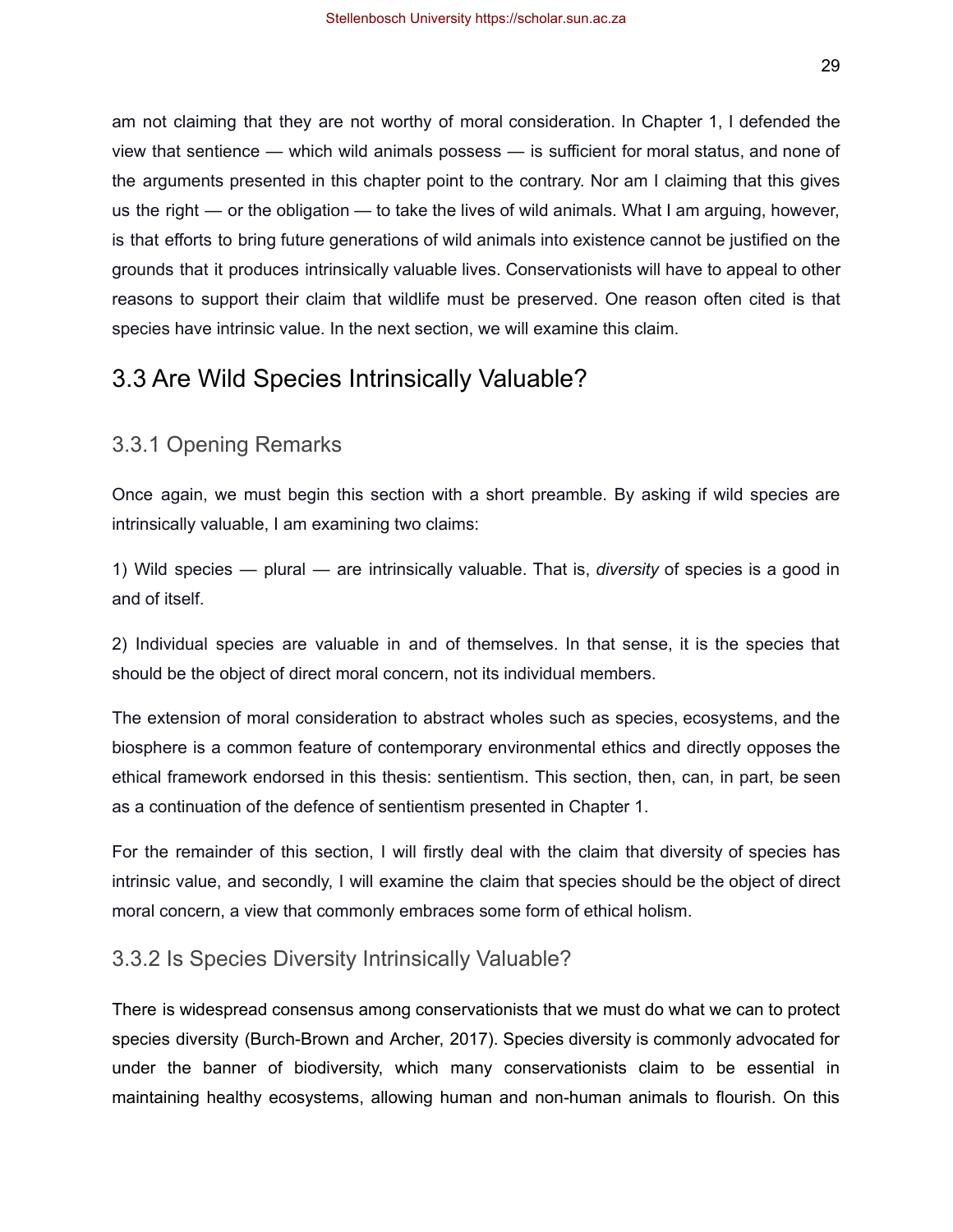30

view, biodiversity's value can be said to be *instrumental*, a topic we will address in Chapter 4. In this section, however, we will focus on the claim that biodiversity has *intrinsic* value. Here, we are not asking whether nature, ecosystems or a species have intrinsic value; instead, our emphasis of inquiry will be on the claim that what is valuable in nature is its species *diversity*.

To begin our investigation, we must, once more, define our terms. Species diversity is commonly accepted as referring to the number of distinct species present in a defined region (Santana, 2014). Some theorists also include the number of individuals per species as well as the distribution of species within a community in their conception of species diversity. However, none of the arguments that follow will hinge on whether we include these features in our definition. So, for the sake of simplicity, I will be using the conception first proposed, i.e. the number of species found in a defined region.

To claim that species diversity is intrinsically valuable would, then, mean that a world with greater variety of species is better than a world with less. But is this so? Imagine a world with 1000 species. Proponents of the diversity-has-intrinsic-value hypothesis would likely spend significant effort and resources on preventing a species from going extinct. After all, a world with 1000 species is better than one with 999. Yet, if a world with more variety is better, then a world with 1001 species would be more valuable than a world with 1000. Does it not follow that just as much effort and resources should be spent in the creation of new species? New technologies allow for synthetic speciation, a process that allows scientists to engineer novel species in a lab at a rapid rate (Leffer, 2020). If champions of diversity were earnest in their conviction, their time would be better served to advocate for the proliferation of lab-grown species rather than lobbying for policy changes that protect wild habitats. There are also studies that suggest that human encroachment on wild areas may, in fact, have a neutral net effect on species variety because, for every species driven to extinction, new species evolve through relocation and the creation of novel ecosystems (Bull and Maron, 2016). If this is so, those who value diversity for its own sake ought to be indifferent to the destruction of wild habitats.

Conservationists reluctant to embrace this conclusion may have to accept that when a species goes extinct, it is not the loss of diversity that is decried. Once the last remaining panda leaves this planet, few people will be consoled knowing that men in white lab coats can breed new species of fruit flies in test tubes. What would upset people is that a species with a unique history and characteristics is no longer with us. This leads some to conclude that what ought to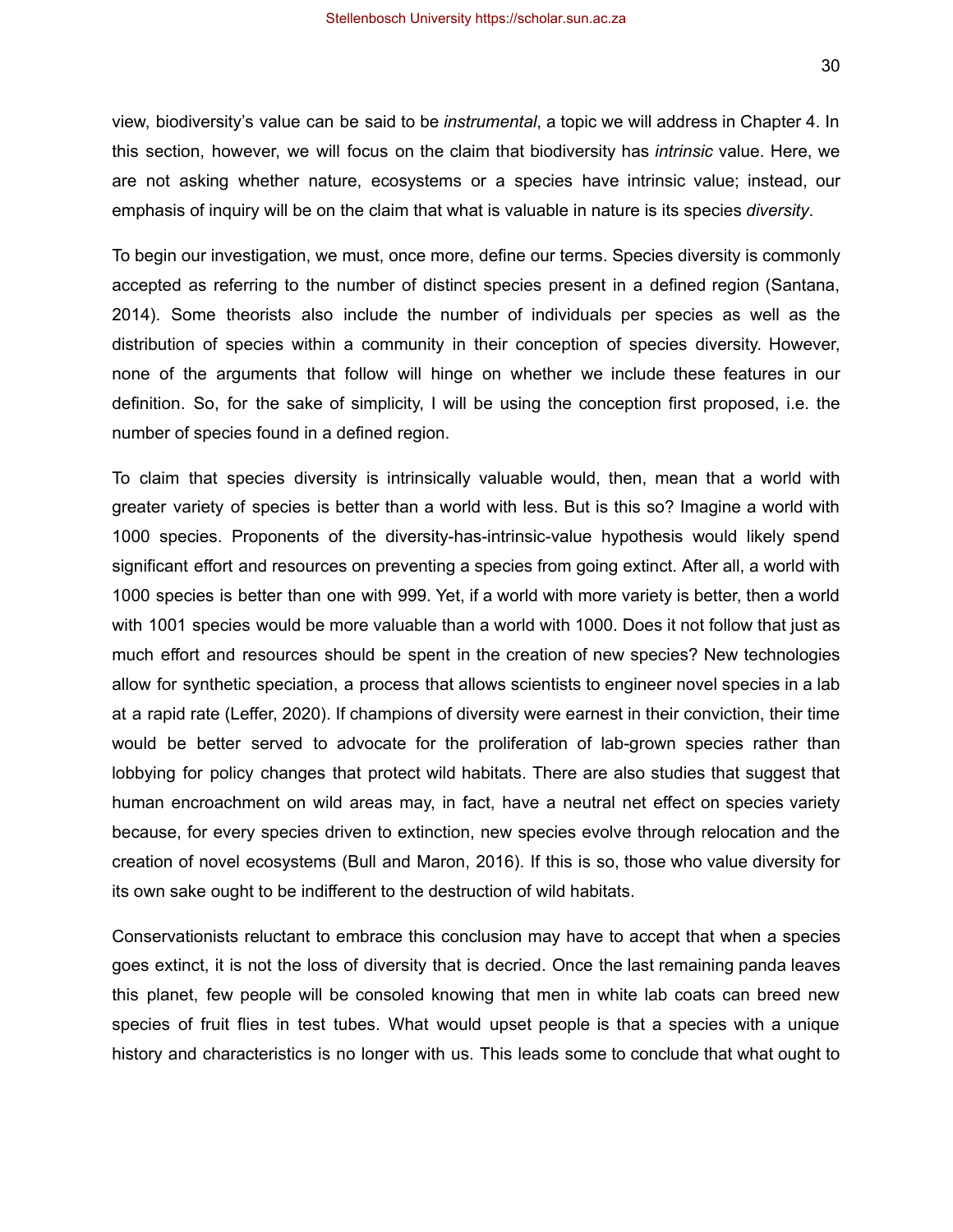be the object of moral concern is not diversity but rather whole species. In the following section, we will examine this view more closely.

#### <span id="page-31-0"></span>3.3.3 Ethical Holism

The 1970s saw a rise in the rejection of anthropocentrism, the view that only humans have moral status (Minteer, 2009:58). This was a welcome development. The realisation that beings other than members of the species homo sapiens are worthy of moral consideration is one of the clearest signs of moral progress.

The most forceful rejection of anthropocentrism is arguably best captured by the deep ecology movement. In 1973, the Norwegian philosopher Arne Naess wrote an influential article titled "The Shallow and the Deep, Long-Range Ecology Movement: A Summary" (Naess, 1973). In it, he distinguishes between, what he calls, "deep ecology" and "shallow ecology." Naess considered "shallow ecology" to be dominant amongst environmentalists of his time, one that values nature in anthropocentric terms (Keller, 2009:206). On this view, the main reason for preserving wildlife and biodiversity is to enable the realisation of human interests — food, tourism, the simple pleasure of knowing it exists. In contrast, deep ecology wants to go beyond anthropocentric concerns for the environment and value nature for its own sake.

While Arne Naess asserted that deep ecology is essentially descriptive — disingenuously so according to some philosophers (Keller, 2009:208) — and primarily invoked a *metaphysical* holism, much of modern environmental ethics is underpinned by an *ethical* holism (Nelson. 2009:491). Ethical holists maintain that environmental wholes — species, ecosystems, biospheres — are intrinsically valuable entities and should be objects of moral obligation (Nelson, 2009:491).

The environmental philosopher Holmes Rolston III speaks specifically about our duties to species. According to Rolston, a species is a specific form of life with a *telos*; it pursues a pathway through the world, resists death and maintains a normative identity over time. From this he concludes that a species is a survival unit, making it the "appropriate level of moral concern" (Holmes, 1988:149-151).

Rolston's use of the word "telos" is instructive. *Telos* is an ancient Greek term used by the philosopher Aristotle to refer to the inherent purpose of something and the idea that a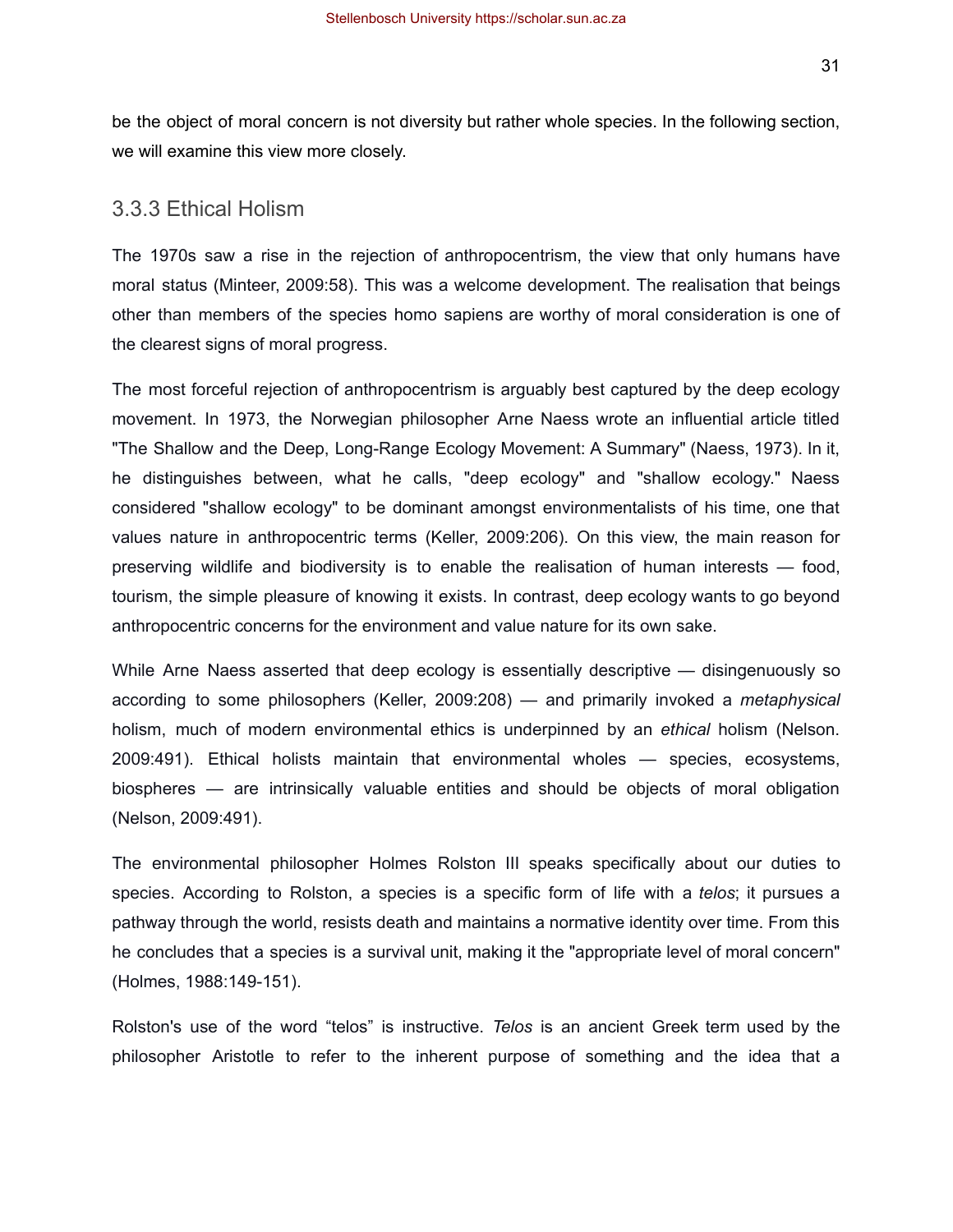32

phenomenon is caused by an end (Telos, 2021). But to ascribe *telos* to a species is to be confused about *why* a species appears to be behaving the way it does.

This merits a minor digression. There are two categories of "why?" questions: "what for?" and "how come?" The former attempts to understand the purpose or function of a particular activity. For example, someone could ask me why I am writing this thesis. Another way of framing this question would be to ask, "*what* am I writing this thesis *for*?" Here, I could respond by claiming that I am doing so because I want to convince conservationists of their misguided ways or that I want to further my career as an academic. Whatever reason I provide, it would be an attempt to justify my action. "How come?" questions, on the other hand, are concerned with the processes behind a particular occurrence. For example, when we ask why the space shuttle Challenger exploded in 1986, we are not asking "for what purpose" it exploded. We are asking "how come" it exploded; that is, we are trying to understand what went wrong in the design of the shuttle.

By attributing *teloi* to species, then, Rolston is getting the causal chain backwards when he attempts to explain natural phenomena — i.e. species existing over time — in terms of purpose instead of the biological processes that underlie it. That is, he is confusing a "how come?" question with a "what for?" question. Species that exist over time do so because the individuals that compose them have a birth rate higher or equivalent to their death rate (process) — not because they have end goals (purpose). To be sure, species may appear to be on a unique trajectory of sorts, but the same could be said about the climate. Global temperatures have been rising for centuries, suggesting an upward trend. Does it follow that we have a duty to heat the planet in order to protect the climate's "normative identity"?

Teleological thinking of this kind, which is all too common, should be guarded against. It is easy to spot — and ridicule — when we see religious zealots interpret hurricanes as God's way of condemning sodomy (purpose), rather than as the rise of warm ocean air creating a vacuum for high air pressure to move into (process). When it comes to other phenomena in nature, however, it is a trap that many fall into, so much so that teleological reasoning has been identified as a major obstacle to biology education (Trommler and Hammann, 2020).

Let us now put aside the notion of species as a teleological being. Are there other reasons why we should view species as being an appropriate target of direct moral concern? In his book, *A Morally Deep World*, the philosopher Lawrence Johnson makes the bold claim that species have interests. He writes, "a species, like an individual organism, but unlike a tractor or a rock, is an ongoing coherent organic whole, a thing process, with past, present, and orientation and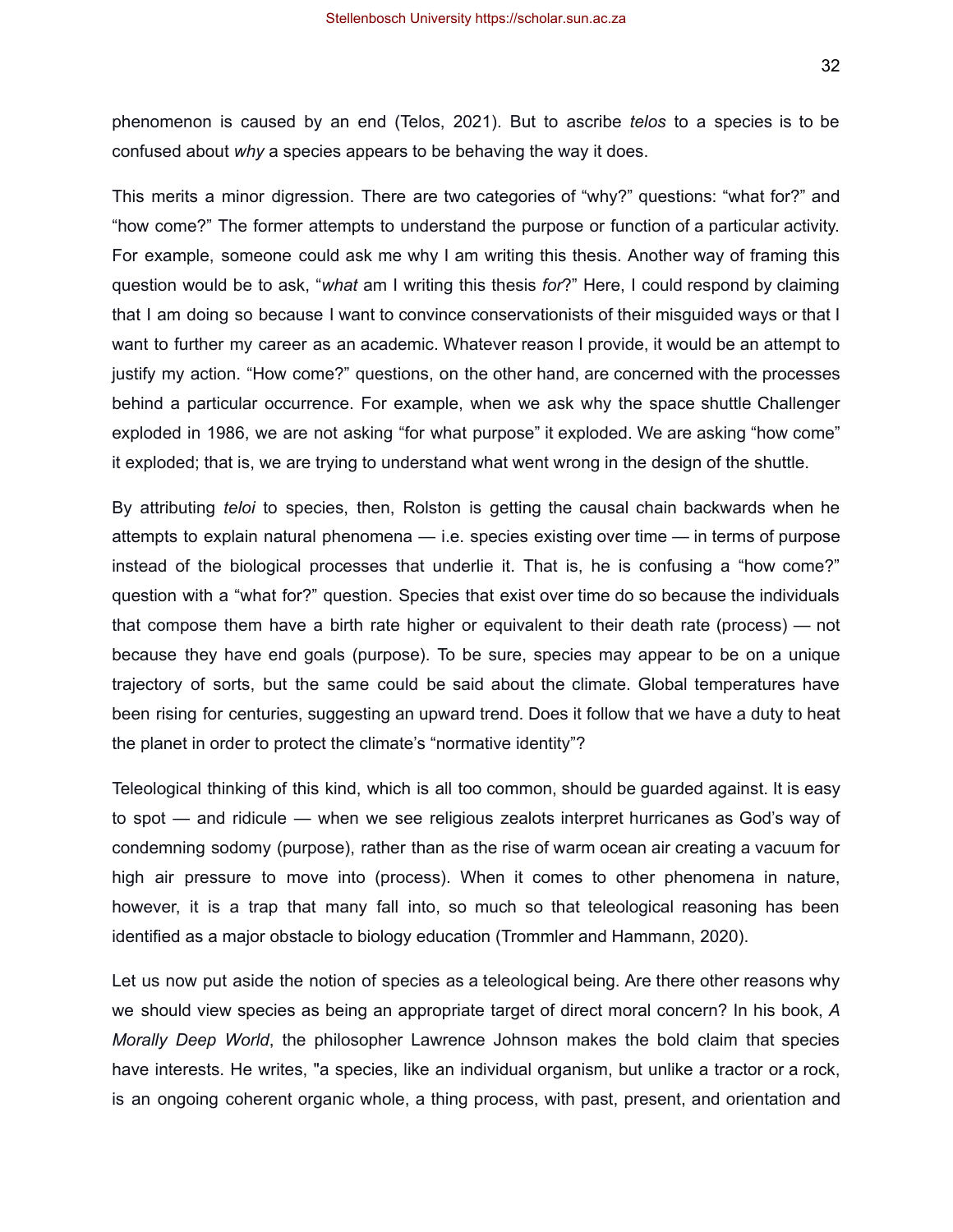drive toward the future" and that "a species entity like an individual organism has an interest in continuing to exist" (Johnson, 1991:157-158). Johnson makes it clear that when he says that a species has interests, he is not referring to the interests of its individual members, a notion he considers "trivial" (Johnson, 1991:156). He also insists that species' interests are not exclusively concerned with avoiding extinction but that they can suffer and succeed in other ways. One such example, according to Johnson, was the first lunar landing, an event he cites as a great

As other scholars have noted, it is a real philosophical question whether species can be considered individual entities with interests (Singer, 2011:253). But the challenge for Johnson is not simply to show that species have interests but to illustrate that the realisation of those interests is morally significant — without invoking the interests of the species' members. Johnson anticipates this charge by pointing out that some of the criteria commonly invoked to argue for the moral significance of individual human interests, like rationality, autonomy, and significant relationships, are also applicable to humanity as a whole as well as other species (Johnson, 1981: 161). From this he concludes that species' interests are just as morally significant as those of individual humans. This view is, of course, in direct opposition to the ethical framework used in this thesis: sentientism. Yet, to dismiss Johnson's arguments on that basis alone would be unsatisfying to most readers. The remainder of this chapter can, then, in part be seen as a further defence of the sentientist ethic.

achievement for the species homo sapiens (Johnson, 1981:158).

Let us unpack Johnson's claim more closely. In what sense can a species be said to possess rationality, autonomy and significant relationships? According to Johnson, the species homo sapiens— an example he uses for demonstrative, not anthropocentric, reasons — engages in "complex activities that are more than aggregations of individual activities", which means "humanity acts as a rational being" (Johnson, 1981:159). Moreover, individuals have reciprocal relations with humanity as a whole, as is evidenced by the fact that we benefit from the successes of the human race (Johnson, 1981:160).

At this point, it is still not clear if any of these acts cannot be said to be carried out by individual humans. But if we were to grant the notion that it is *humanity* that engages in these complex activities, then similar arguments could be made for the moral significant interests of corporations. To make this point more salient, let us choose a more contemporary, albeit hypothetical, version of the aforementioned lunar landing as an example of a species's success. Imagine the year is 2023, and the company SpaceX successfully lands a rocket on Mars. Once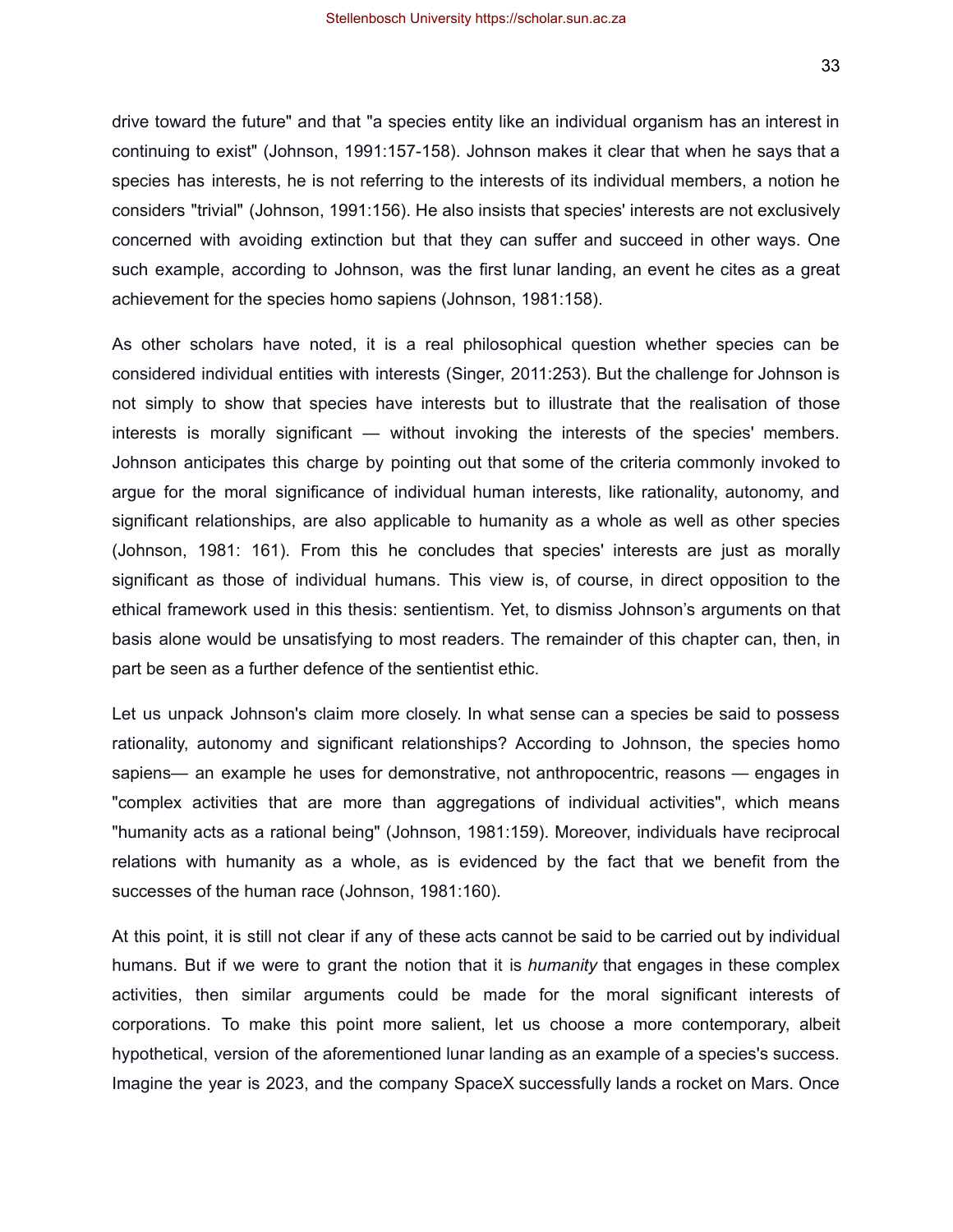again, this event would be lauded as a great achievement for  $-$  and by  $-$  humanity. But similarly, and more justifiably, the company SpaceX could be credited for this momentous occasion. The fact that humans all around the world would take pride in such a feat is not indicative of humanity having acted as an individual entity in pursuit of its goal; it merely reveals something about human psychology. Some advocates of the species-have-interests view may be prepared to "bite the bullet" here and concede that companies can be said to have morally significant interests too. But this picture can be complicated further still.

In his book, *Practical Ethics*, the philosopher Peter Singer suggests that one way of examining whether interests are morally significant would be to ask what it would be like for the interest-haver to have their interests denied (Singer, 2011:253). Humans and animals, for example, have an interest in being well-nourished and free from injury. A failure to satisfy those interests would undoubtedly cause pain and suffering, phenomena many of us would intuitively accept as disvaluable. Now imagine a fictional company on a distant planet run by philosophical zombies. The goal of the company is to produce paper clips; it is, after all, a paperclip-making company. It procures galvanised steel, engineers the relevant machinery, and shelves the final products — activities that cumulatively meet the criteria for complexity. Can this company be said to act as a rational being? Can this company be said to have interests? What would it be like for the company to have its interests denied? While the first two questions could produce genuine debate, the last one is barely intelligible. Fanciful thought experiments can often be the object of ridicule, but they still serve a useful purpose: by stipulating the conditions and controlling all the variables, it allows us to tease out our ethical principles. In this case, I want us to conclude that in the absence of sentience, inquiries into morally significant interests are nonsensical.

So far, what I have tried to illustrate is that the claim that collectives  $-$  be it species, ecosystems, or companies — have morally significant interests *independent of their sentient members* should be rejected. While this conclusion may be easy to accept when viewed in terms of companies run by philosophical zombies, there may be psychological reasons for why many will be slow to embrace it when it comes to human and animal species. Still, I argue that the principle is the same: a group cannot flourish or suffer in a morally significant way; only those who compose it can. What follows is that if anything ought to be the object of direct moral concern, it is the individual — not the species.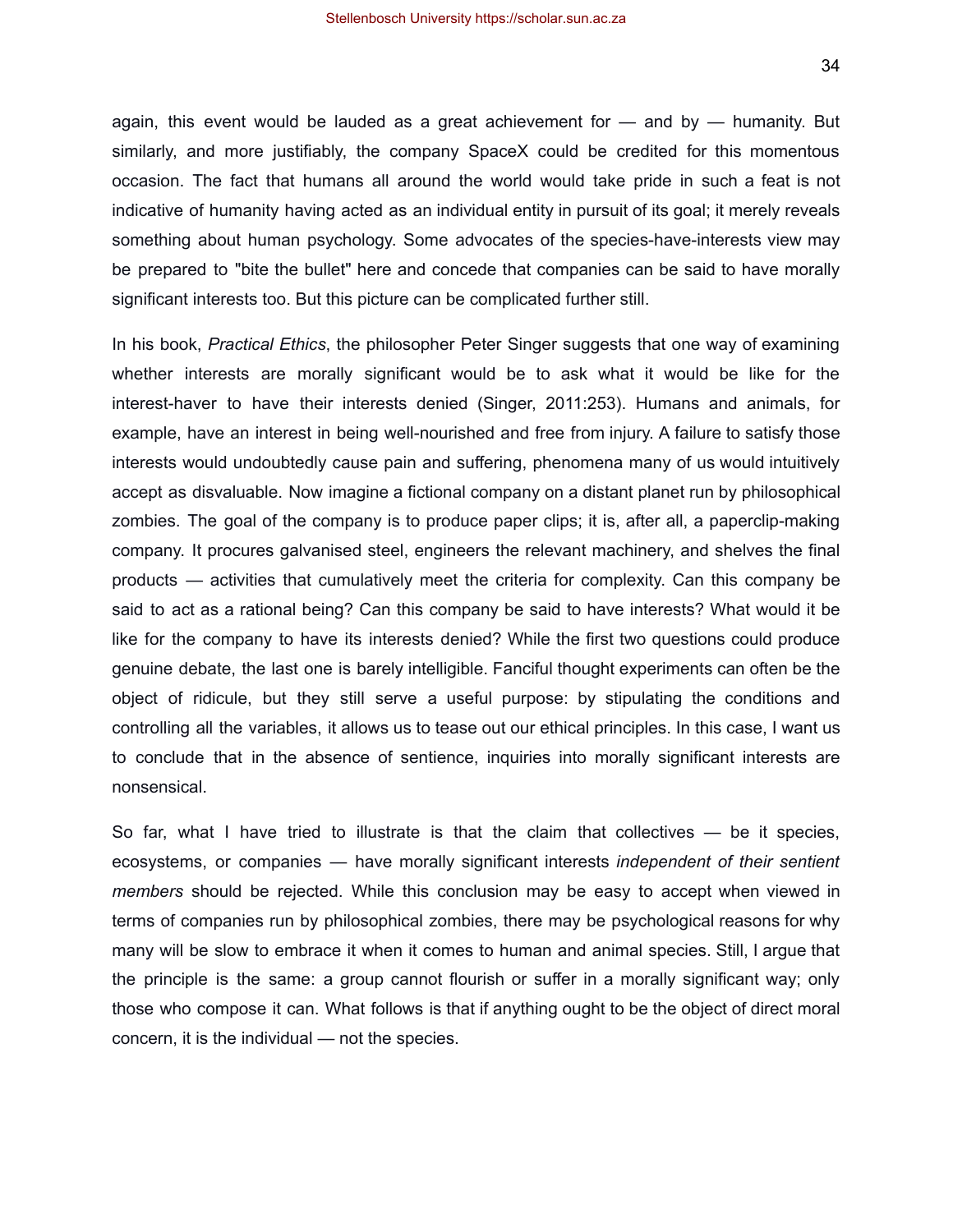Let us now turn to the issue of extinction. If we conclude that a species ought not to be valued for its own sake, should we be indifferent to its survival? This is not a necessary conclusion to draw. Imagine the fictional species of Zevutan, a species whose members are known for their peaceful and happy existence. To speak of the importance of the survival of the Zevutan species would not be to commit a metaphysical faux pas, it would be a mere shorthand for a) expressing a concern for the individual Zevutans, and b) lamenting that their extinction would cancel future blissful lives from coming into existence.<sup>2</sup>

But how should we feel about the extinction of a species whose members live *disvaluable* lives? Should we merely say, "good riddance"? Doing so may strike some as crass, but in the absence of plausible interventions that could improve the lives of the individuals, it is, I believe, an appropriate attitude to take.

After discussions about teleology, missions to Mars, paperclip-producing zombies, and the fictional species Zevutan, it is now time to return our original question: Do wild species have intrinsic value? In the concluding remarks of this section, I will posit an answer to this question.

#### <span id="page-35-0"></span>3.3.4 Concluding Remarks

Let us take stock of the arguments presented in support of the intrinsic value of species. First, we considered the claim that species *diversity* has intrinsic value. While there may well be good reasons to value diversity, the notion that we ought to value it for its own sake is fraught with problematic implications. Diversity could, after all, be achieved through different means — e.g. synthetic speciation — most of which would not, in the eyes of diversity enthusiasts, offset the cost of the loss of a species. Most arguments for diversity, then, appear to collapse into pleas for the preservation of existing species.

Next, we examined the claim that whole species should be the object of direct moral concern. Two main arguments were presented in defense of that thesis. First, we looked at Holmes Rolston III's idea of species being a teleological entity that resists death and aims to maintain its identity over time. Second, and somewhat relatedly, we considered Lawrence Johnson's case for species as rational agents with interests. Although both arguments had the virtue of being interesting, they fail to be convincing. In the case of Rolston, he made use of teleological

 $2$  There are some theorists who challenge the notion that eliminating the possibility of good lives coming into existence is a bad thing. After all, no one can have an interest in their own creation, meaning no interests are denied. This view will be explored in Chapter 5.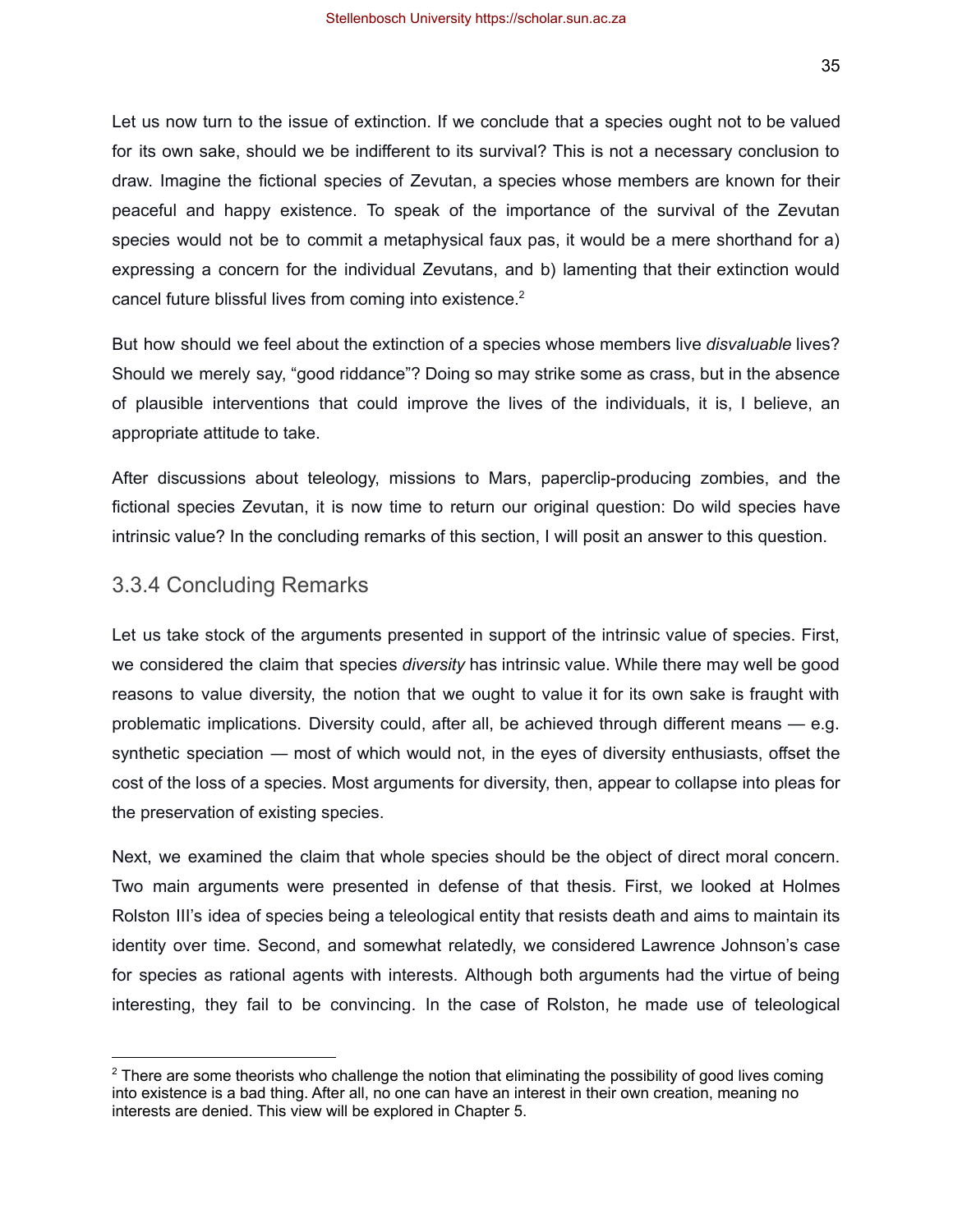reasoning where it does not belong, while Johnson failed to show that the interests of species — insofar they can be said to have any — are morally significant.

Thus, I want us to infer that species — wild or otherwise — are not intrinsically valuable. It bears repeating that this conclusion is not a product of my own anthropocentric biases; it is a more general rejection of the notion that abstract entities can be said to possess intrinsic value.

So far in this thesis, I have tried to show that most wild animals endure a nasty, brutish and short existence, and that neither their individual lives nor the species they form a part of are intrinsically valuable. Do good reasons remain as to why we should conserve wildlife? In the next chapter, I will look at arguments that support wildlife conservation for instrumental reasons.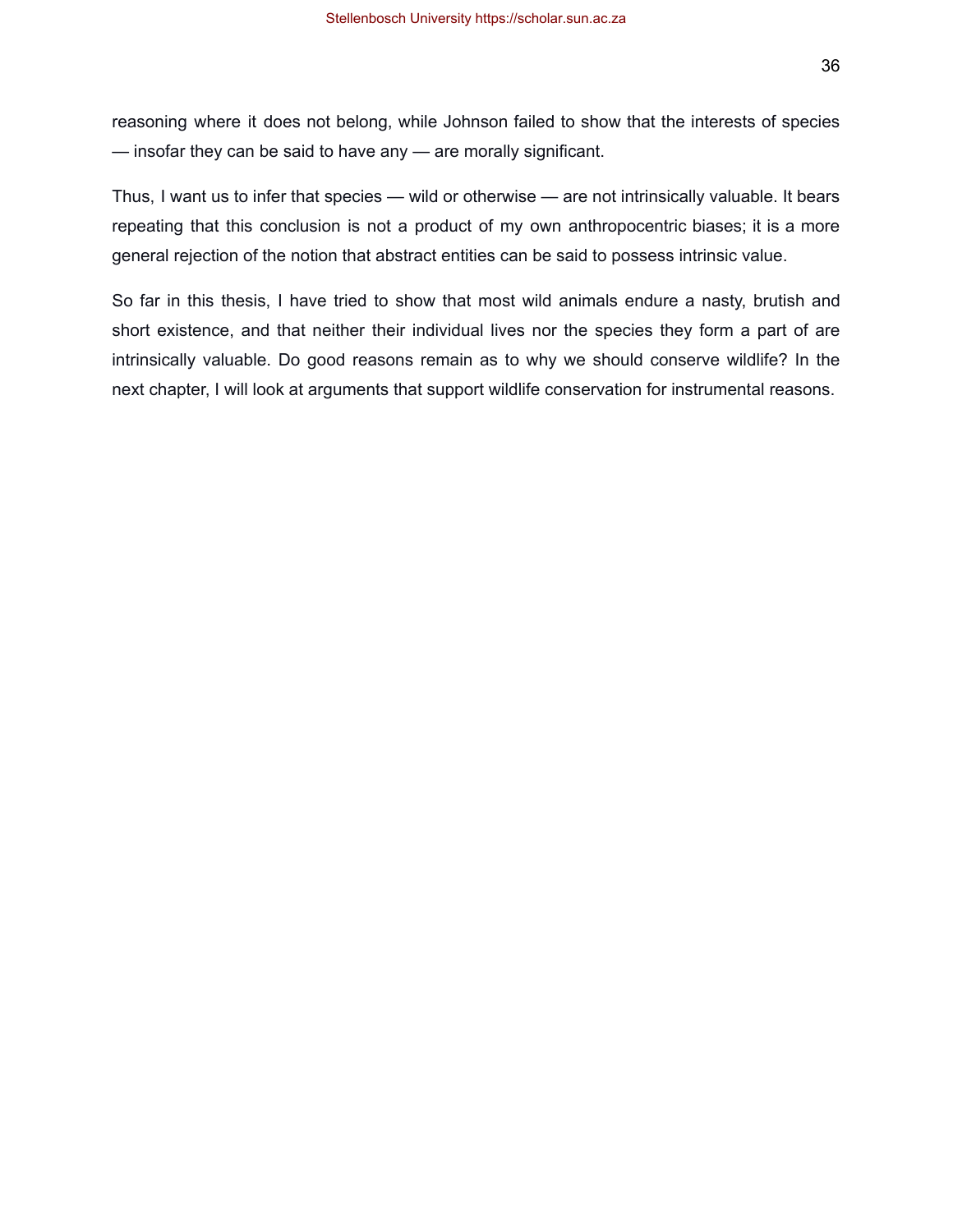# <span id="page-37-0"></span>4 Does Wildlife Have Instrumental Value?

## <span id="page-37-1"></span>4.1 Introduction

I must begin this chapter with a brief disclaimer. When discussing the instrumental value of wildlife — or anything for that matter — we are entering the terrain of empirical inquiry. After all, the claim that wildlife or biodiversity plays a key role in scientific breakthroughs or are necessary for maintaining whole ecosystems relates to discoverable facts that can be observed and verified. What follows, however, is not a scientific investigation. But just like historical hypotheses are not exclusively the domain of historians, neither should inquiries into the utility of wildlife be reserved for biologists alone.

For example, scholars of history may disagree about the legacy of colonialism. Some may argue that, while undoubtedly inflicting oppression and suffering on its victims in the short term, colonialism also led to the spread of democracy, improvements in health care and education, and the empowerment of women around the world. This is a controversial claim, one that remains a subject of fierce debate. However, whatever the empirical facts are, it does not follow that philosophers cannot wade into the discussion. We can remain somewhat agnostic but still challenge the causal narrative: Was colonialism's role necessary or merely sufficient? Did modern civilization emerge because of it or despite it? Is democracy even desirable?

Similarly, the purpose of this chapter is not to engage in a factual dispute about the causal relationship between wildlife and its supposed benefits. Instead, we will try to complicate the matter by asking if these benefits are, in fact, best realised via traditional conservation methods.

This chapter consists of four primary sections, each of which will investigate different instrumental aspects of wildlife. The first section looks at its use-values, such as its recreational and economic benefits. The second section deals with the existence-value of wildlife: the pleasure derived from knowing wild animals exist in nature. The third section focuses on its options-value, which argues that the value of many species — both current and future — is yet to be realised. The fourth section examines the argument for biodiversity as a type of insurance, which considers the interconnectedness of various species, and how the extinction of one species could lead to the collapse of an entire ecosystem.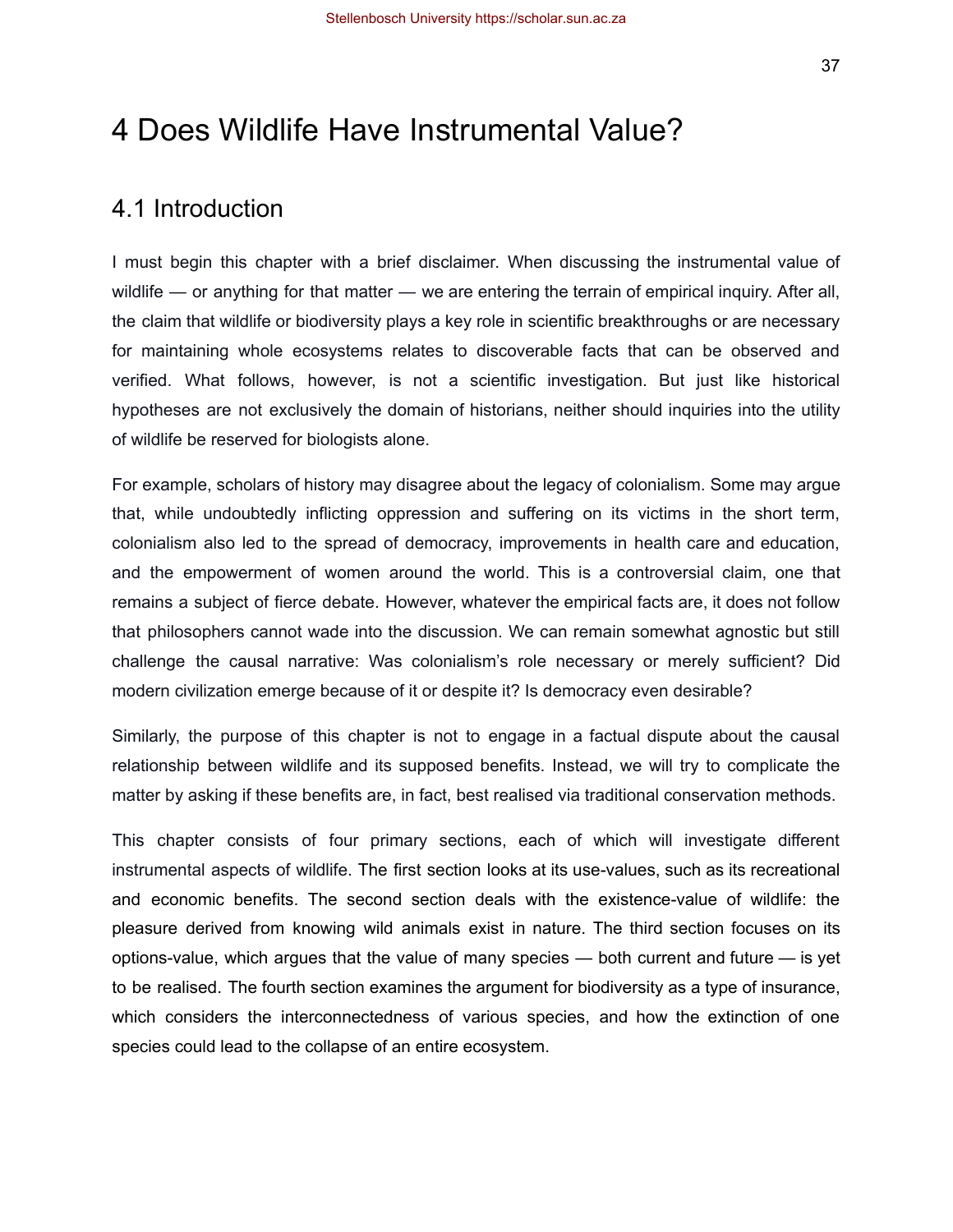Finally, a quick remark on my use of the term "instrumental." As noted at the beginning of Chapter 3, something is of instrumental value if it possesses the quality of enabling the realisation of other, deeper values. Here, I am not exclusively referring to human interests. We could, for example, also claim that the zebra has instrumental value to the lion, who requires the former's existence to meet his protein needs. My conception of instrumental value is also more inclusive in another sense. Aesthetic value, for example, is sometimes seen as another form of intrinsic value, while existence value is considered its own category. However, both of these are best perceived in their relation to satisfying human interests; hence, they are discussed in this chapter.

## <span id="page-38-0"></span>4.2 The Use-Values of Wildlife

Safari is one of the main tourist attractions in Africa. Whether watching a pride of lions lazing under the sun, listening to the rumblings of a herd of elephants, or witnessing a leopard drag his prey up a tree, observing wild animals in their natural habitat can elicit feelings of awe and adventure like few other experiences can.

Commercial wildlife encounters of such kinds capture many of the use-values wild animals have to offer. They produce economic value for owners of game reserves, their employees, and other stakeholders in the tourism industry. They produce aesthetic value whenever a tourist lays eyes on the majestic African elephant, the black rhino, and even the modest impala. They produce recreational value — adventure, excitement, and curiosity — whenever we catch a glimpse of the rarely sighted leopard. The causal connection between wildlife and instrumental value, therefore, cannot be under dispute.

But let us turn back the clock by two millennia to the height of the gladiatorial games when men used to fight to the death for the entertainment of others. While it is easy to judge this era when viewed through the lens of modernity, these bloody spectacles were not only enjoyed by moustache-twirling psychopaths. Many psychologically normal Romans, no doubt, enjoyed seeing these armed combatants engage in violent conflict too. The presence — and killings of exotic animals such as bears, rhinos, tigers and elephants — many of which would have inspired awe and wonder among the audience — was also a common occurrence (Gladiators, Chariots, and the Roman Games, 2021). Furthermore, the gladiatorial games were lucrative business for slave owners, trainers and social elites staging private events (Tchakarov, 2020). They can, then, be said to have produced economic, aesthetic, and recreational value too.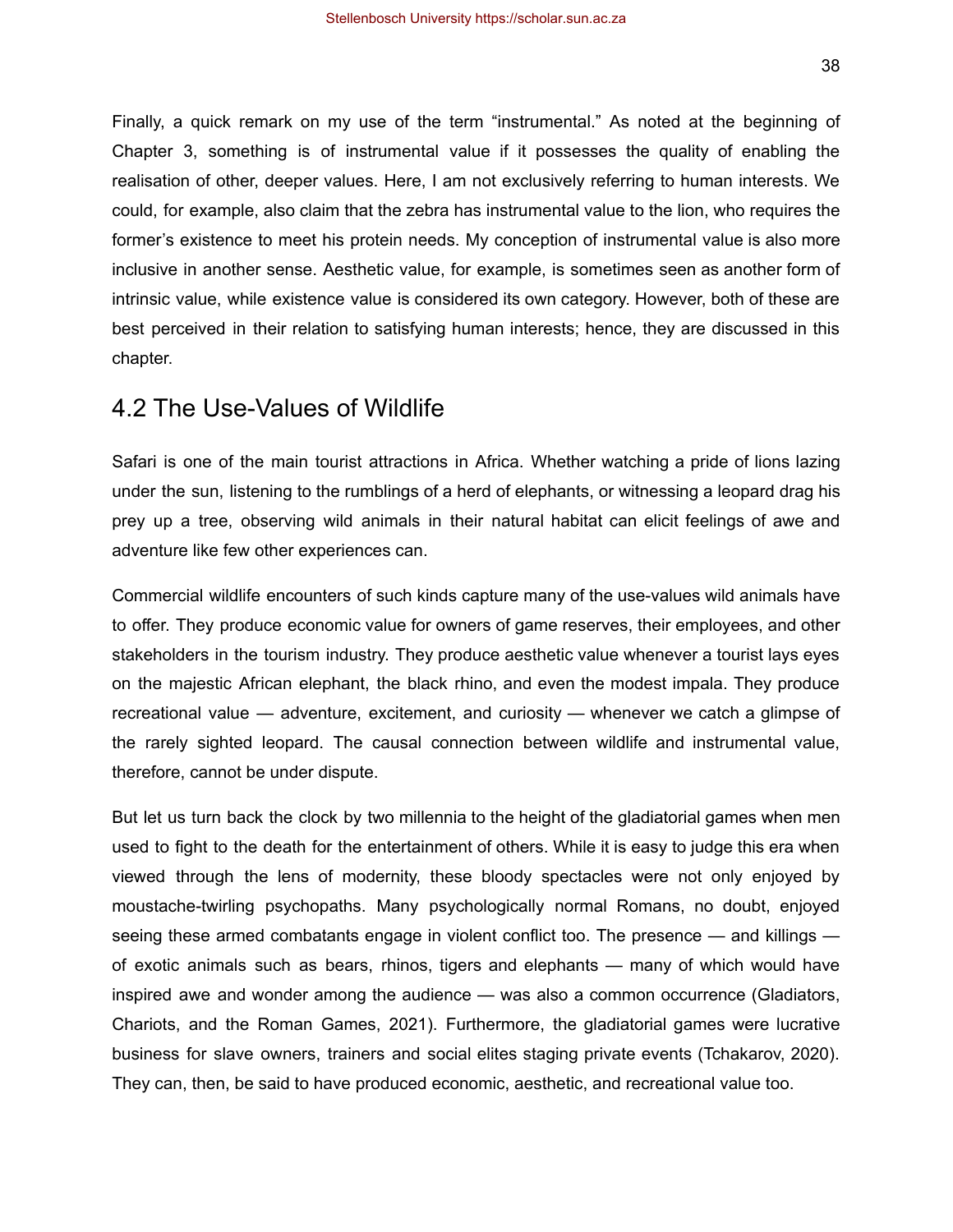Some readers may find this comparison invidious. They will reject the idea that going on safari is anything like watching men kill for the enjoyment of others. To be sure, the analogy is not a perfect one. The Romans were fully aware of the suffering of their entertainers, whereas many tourists remain oblivious to the suffering of theirs. But the moral difference may start to slowly dissipate once the horrors of life in the wild become salient to the general public.

The purpose of this analogy is not to accuse wildlife enthusiasts of being moral monsters. The goal is to illustrate that many practices of the past, while undoubtedly producing value to many at the time, were rightfully abandoned. And just like previous generations could find new avenues to fulfil their economic and recreational needs, so, too, would future generations be able to satisfy theirs — without necessitating the use of wildlife.

Although it is true, then, that wildlife is a source of use-value given current views, it does not carry sufficient weight — especially in light of predictable future attitudes — to justify the maintenance and perpetuation of wild animal suffering. That is, conventional conservation efforts need to be grounded in better reasons than presented thus far. Do such reasons exist? In the next section, our search continues.

### <span id="page-39-0"></span>4.3 The Non-Use Values of Wildlife

Non-use values are derived from the environment and its resources that do not involve their direct or indirect use. The first of these is *existence value*, the simple pleasure of knowing that wild animals continue to exist in nature. The second non-use value is *bequest value*, which refers to the value that current generations place on ensuring the availability of species diversity for their descendants (Bealing and Clough, 2018).

As an example, consider your own feelings about an endangered species — the Siberian tiger, the black rhinoceros, or the blue whale. Many of us have never had — and are unlikely to have in the future — the pleasure of observing these animals in the wild. Yet, news of their extinction would sadden most of us nonetheless. If we had to justify our feelings, some may lament that neither they nor their children will ever get to see these animals. But for most of us, it is the mere fact that they no longer exist — regardless of our own interactions with them — that darkens our mood.

While it is true, then, that wild animals provide non-use value, its significance may be much smaller than many of us care to admit. How much time do we spend yearning for the return of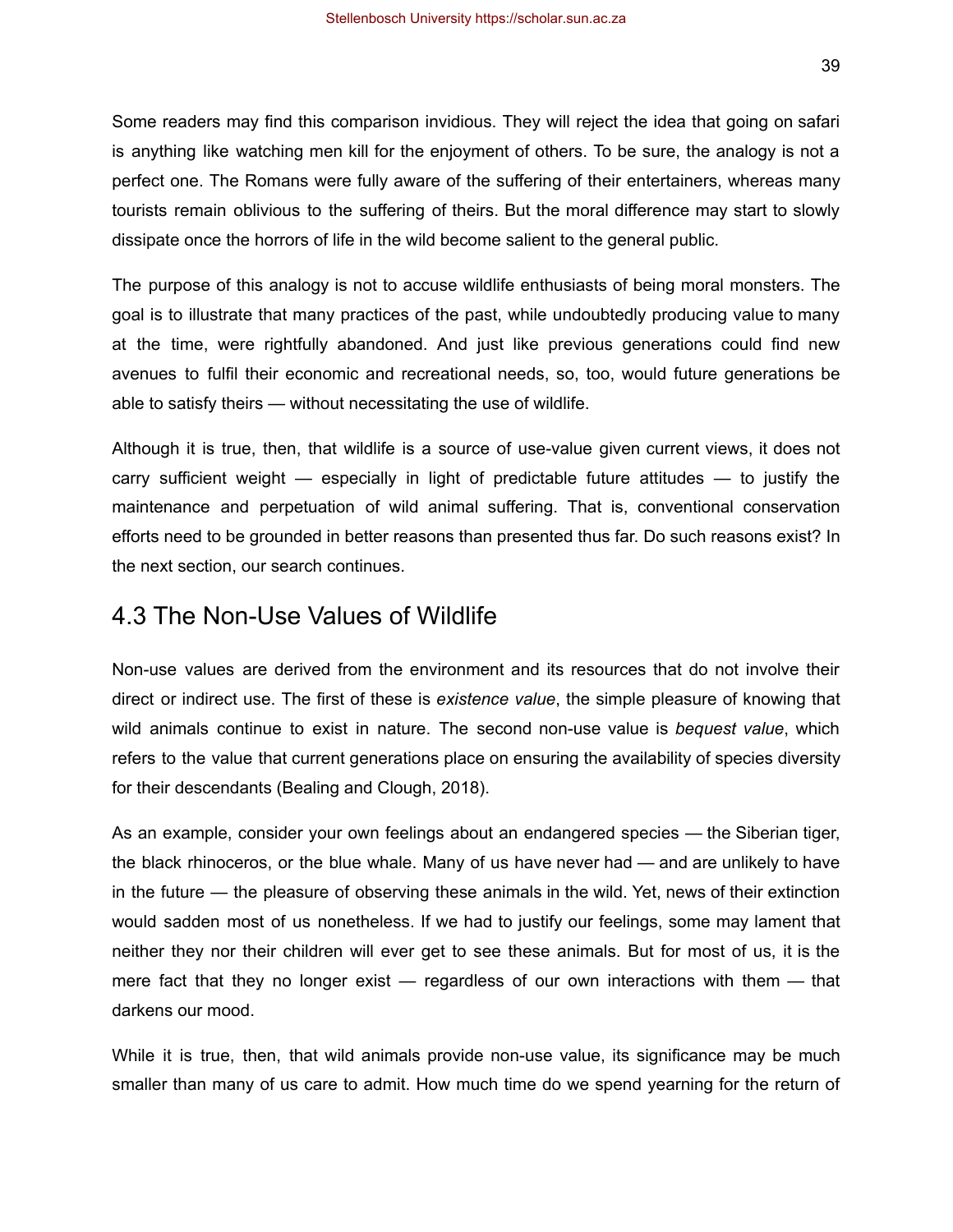the woolly mammoth? Who among us mourns the long-lost sabre-toothed tiger? The dodo still elicits some sympathy, perhaps. But, given its common invocation in popular culture — i.e. "dead as a dodo", "going the way of the dodo" — this may be more a product of hip-signalling than genuine concern about the bird's demise. It should not be considered speculative that future generations will adopt similar attitudes toward species on the brink of extinction today.

It must also be remembered that many of our feelings about the status of wild species are intertwined with an idyllic — and mistaken — view of nature. Much of our desire to keep species from going extinct is rooted in altruism, believing that animals in the wild have good lives because they are free. Therefore, it is possible that once the extent of wild animal suffering becomes widely accepted, existence value will be replaced by existence *disvalue* — that is, the painful realisation that wild animals continue to live in a state of despair.

So far, much of our focus in this chapter has been on the psychological value of wildlife. In the following two sections, attention will be paid to the material benefits that species conservation has to offer.

## <span id="page-40-0"></span>4.4 The Options-Value of Wildlife

In environmental studies, options-value refers to the importance of preserving species diversity for the sake of future benefits to humans. The agricultural economist Alan Randall (1991) summarises this argument as follows:

- First premise: Wild species have proven useful to humans in the past.
- Second premise: Most wild species have not yet been evaluated for their potential benefits.
- Third premise: New technologies may unlock new uses of wild species.
- First conclusion: There is a high probability that both known and unknown species will, at some point, prove useful.
- Second conclusion: We must conserve wild species to maximize expected value.

We can put aside any discussions about the expected values that are financial, recreational, aesthetic, or non-use, for these were covered earlier. One other oft-cited reason for maintaining species diversity is its potential medicinal benefits. Although this argument is most commonly made in reference to plant diversity, some pharmaceuticals require the use of animals too. Consider the Chinese hamster, whose ovarian cells are used to generate recombinant protein therapeutics to treat a variety of diseases (Wurm, 2004). Then there is also the shellfish, who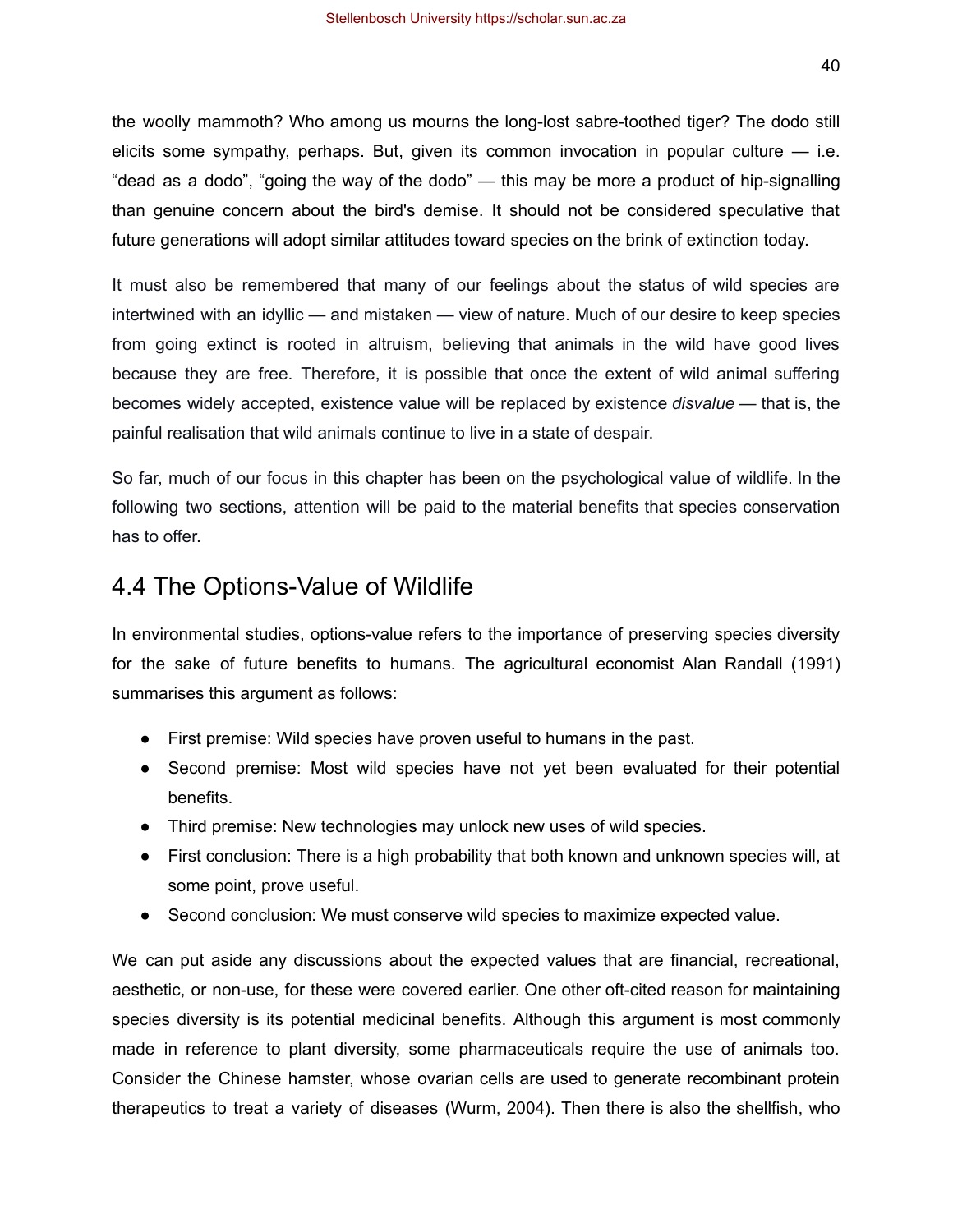aids the production of glucosamine, omega-3 fatty acids, and calcium (National Research Council, 1999). There are other such instances, too, no doubt, but are any of these individually or cumulatively — sufficient to justify the conservation of wildlife as we know it? As the American biologist David Ehrenfeld points out, pharmaceutical companies can produce new drugs faster and cheaper in laboratories by using computer modelling and genetic engineering. Researchers no longer need to "waste time and money slogging around in the jungle" in search of rare species with medicinal qualities (Ehrenfeld, 1988: 213, as cited in Randall, 1991). Another shortcoming of this rationale is that many wild animals do not appear to possess the type of value advocated for here. Should the rhinoceros be preserved because of the aphrodisiac powers of its horn? Must we protect the elephant due to the healing properties of its tusk? No serious person would propose such pseudo-scientific nonsense. But this poses a problem for conservationists: Most wild species do not possess any homocentric value at all.

Many conservationists are sceptical of the options-value argument themselves. They rightly worry that any justification for conserving wild species expressed in instrumentalist terms runs the risk of being rendered irrelevant once new information emerges from the lab — that is, that we do not need wildlife to achieve our goals. A great number of environmentalists, of course, believe in the *intrinsic* value of nature and all it encompasses, and only reluctantly invoke instrumental arguments so as to appeal to economists, policy-makers, and the general public. What we have here is a meta-instrumental argument, of sorts: an instrumental argument for instrumental reasons.

If wholly dependent on the options-value theory, then conservation of wildlife is on shaky ground. Can a firmer footing be found elsewhere? In the next section, we will explore one final instrumental argument.

### <span id="page-41-0"></span>4.5 The Insurance-Value of Wildlife

In their 1981 book, *Extinction*, the American biologist Paul Ehrlich and his wife, Anne Howland Ehrlich, make the case for the insurance-value of species diversity by positing a statistical argument. They do so via their "rivet popper" hypothesis, which draws an analogy between the richness of species and rivets of an aeroplane. The removal of one rivet may not prove disastrous, but each consequent removal increases the likelihood of the plane coming apart. Similarly, every time a species goes extinct, the probability of the next extinction unravelling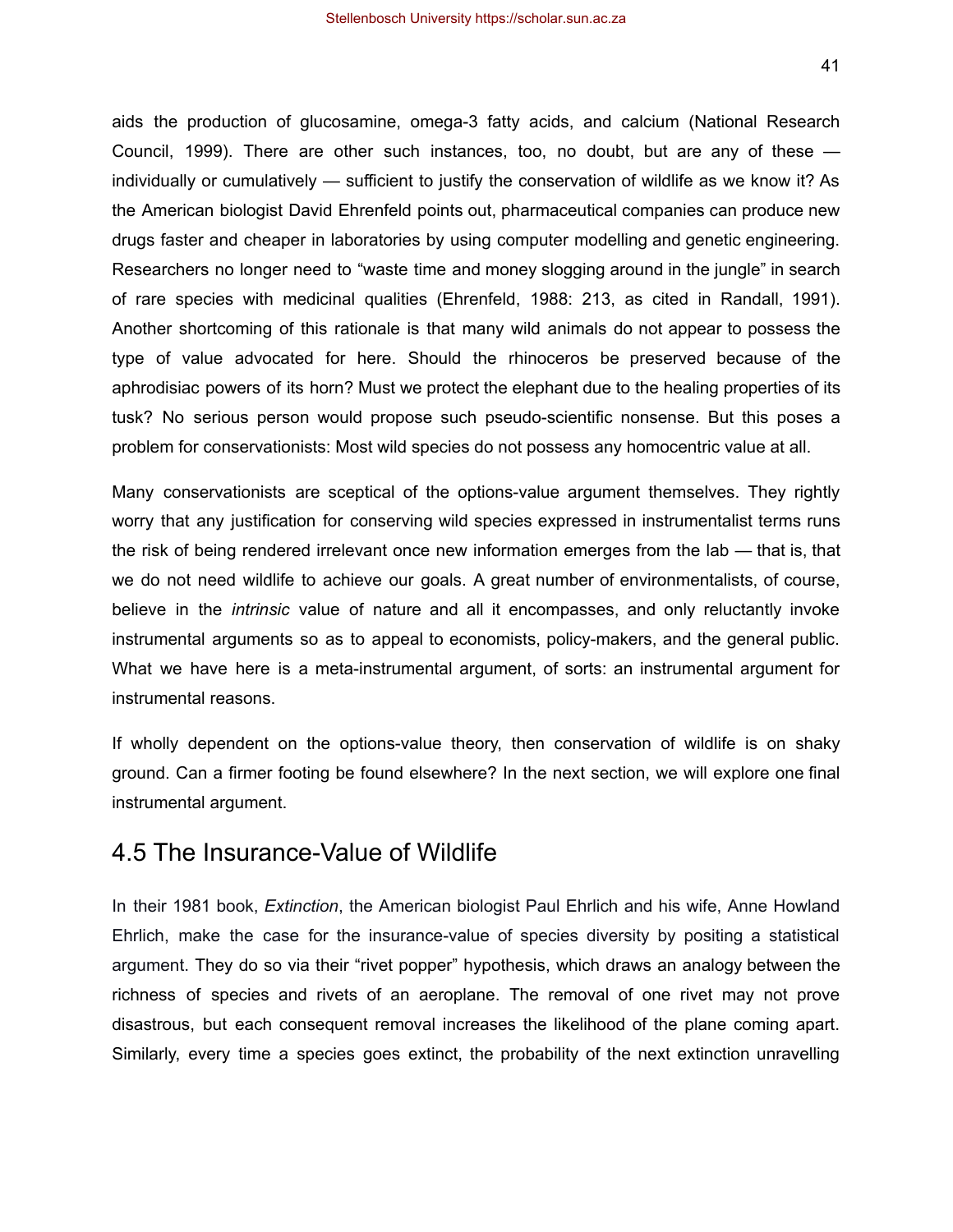42

whole ecosystems increases. In short, we must preserve wild species as insurance against future ecological collapse (Faith,  $2021$ <sup>3</sup>.

Scientific consensus is that humans need functioning ecosystems to thrive. We need clean water, fertile soil, pollinated plants, and fresh air to breathe. How vital is wildlife in creating these life-sustaining elements? As I tried to show in Chapter 3, conceiving of abstract communities as single entities can be a problem on both theoretical and ethical grounds. My use of the term "wildlife" throughout this thesis, then, could be construed as questionable given my own views. To be sure, wild animals are not a monolith. My regular referencing of "wildlife" was only ever used as a shorthand, which, thus far, has served us well. But when it comes to examining the roles of wild animals in maintaining ecosystems, we need to be specific which wild animals we are talking about. Bees, beetles, and ants pollinate plants; birds and bats spread seeds; mammals fertilise our soil. Many wild animals clearly play their part in maintaining ecosystems. But how many of them do? And insofar as they do, is it a necessary one?

Many vegetables and legumes, including tomatoes, peppers, eggplants, green beans, and peanuts, are self-pollinating (Albert, 2015), whereas crops such as wheat, rice, corn, rye, barley, and oats are pollinated by gusts of wind (FDCE, 2020). Seeds can be spread using technology, as is the case in everyday agricultural practices. As for fertile soil? Synthetic fertilisers can take care of that.

Even if we grant that *some* wild animals — e.g. pollinators — are, indeed, necessary for functioning ecosystems, many wild species remain whose instrumental purpose is far from self-evident. Do we really need rhinos, pandas, and sloths to fertilise our land? In Chapter 2, we spoke of the role of predators controlling the population of their prey. But to claim that we need wild species A for the sake of wild species B in a discussion about the value of wildlife would be to beg the question.

Let us return to the analogy introduced at the beginning of this section. By positing the "rivet-hypothesis", the Ehrlichs present us with a wager of Pascalian proportions<sup>4</sup>. Having

<sup>&</sup>lt;sup>3</sup> It should be noted that Paul Ehrlich had a terrible record of predicitng the impact of human action on the environment. In 1969 he famously claimed that "If I were a gambler, I would take even money that England will not exist in the year 2000". In the 1980s, he participated in a bet with businessman Julian Simon wherein Ehrlich made grim predictions about the future availability of natural resources, all of which turned out to be false (Regis, 1997).

<sup>4</sup> In the 17th century, the French philosopher and mathematician Blaise Pascal made a statistical argument for living as though God exists. If God exists, a person would enjoy infinite bliss and avoid eternal damnation. If God does not exist, a person would only sacrifice *finite* bliss — the pleasure that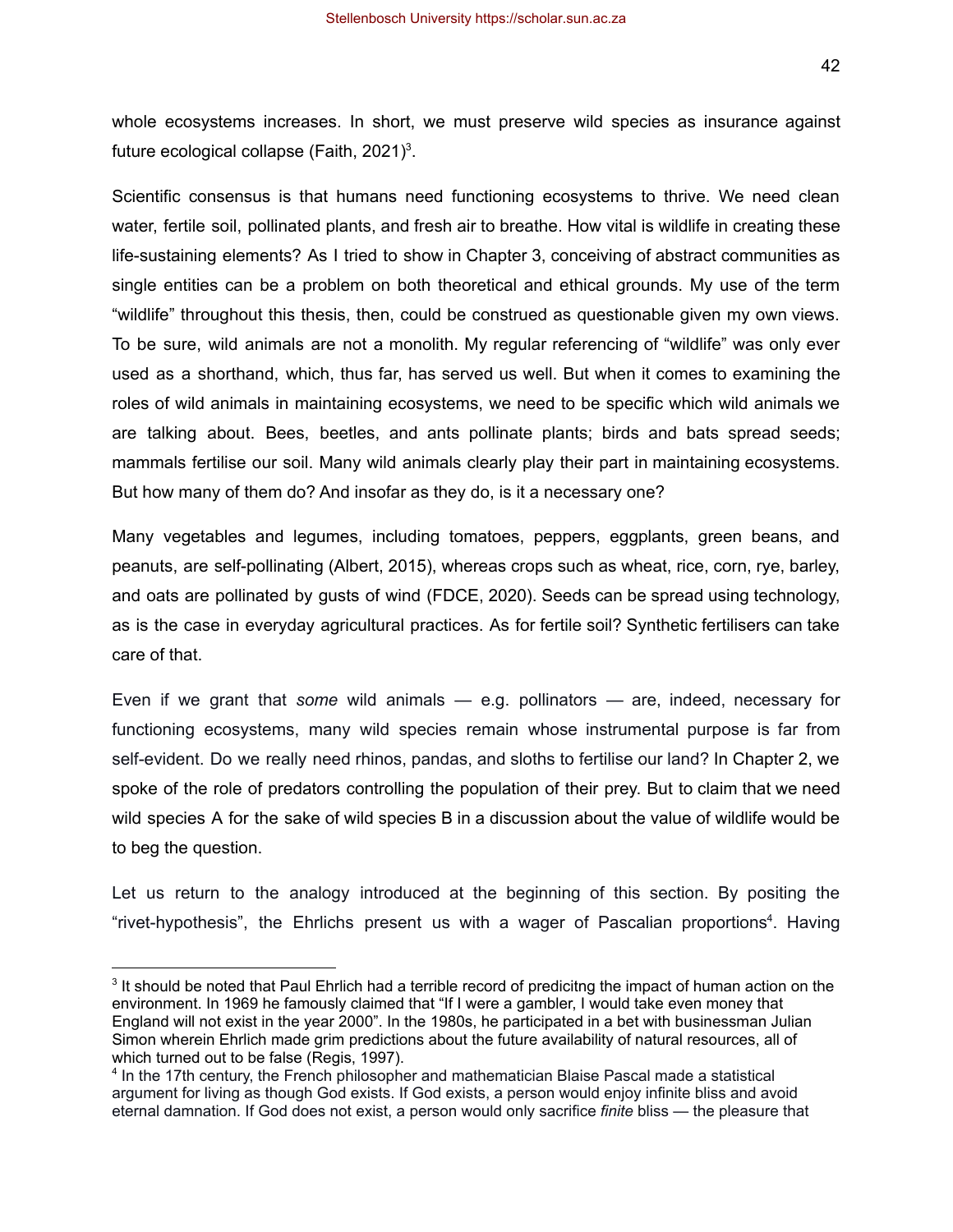heightened the stakes to the extent that they have — ecological collapse — we appear to be left with no choice but to preserve all wild species at almost any cost. Yet, we know that species extinction is an ongoing occurrence, with approximately 98% of all species to have walked the Earth no longer being with us (Begum, 2021). Habitats have changed throughout the eons, causing species to adapt or die. But the idea that the species *homo sapiens* could not survive or even thrive — with far fewer wild species appears unconvincing and ignorant of the power of modern technology. Could the extinction of the polar bear trigger a domino effect and ultimately bring humanity to its knees? To advance such a paranoid theory in earnest would be akin to fearing eternal damnation for skipping church on a Sunday.

The impact that the disappearance of *all* wildlife would have on the biosphere is, of course, a question that requires serious scientific inquiry — our brief excursion into empirical territory was by no means exhaustive. And, while it is certainly not conclusive, the theory that *some* wild species may be necessary for functioning ecosystems appears prudent. Yet, the stronger claim that *any* loss of wild species brings us one step closer to ecological catastrophe is almost certainly false. Therefore, I want us to tentatively conclude that many — if not most — wild animals are not essential in supporting human life.

In the concluding section of this chapter, I will offer some final thoughts on the instrumental value of wildlife.

## <span id="page-43-0"></span>4.6 Concluding Remarks

The purpose of this chapter has not been to trivialise species extinction. Species dying involves the loss of individual lives, which is rarely swift and entails pain and suffering in the process. The goal was to challenge the notion that wildlife is vital to human flourishing, a view commonly endorsed by conservationists and nature lovers around the world. After closer examination, however, many of wildlife's supposed benefits are either not as great as many would have us believe or not best realised via traditional conservation methods. Although it is true that wildlife is a source of much value — economic, aesthetic, recreational, existence, and medicinal — for many people, most of these do not carry sufficient weight to justify the maintenance and perpetuation of wild animal suffering. History and technological progress also suggest that much of the value produced by wildlife today can be achieved through different means in the future.

comes in indulging in ungodly vices. It follows, therefore, that we should seek to believe in God to maximise our expected value (Hajek, 2017).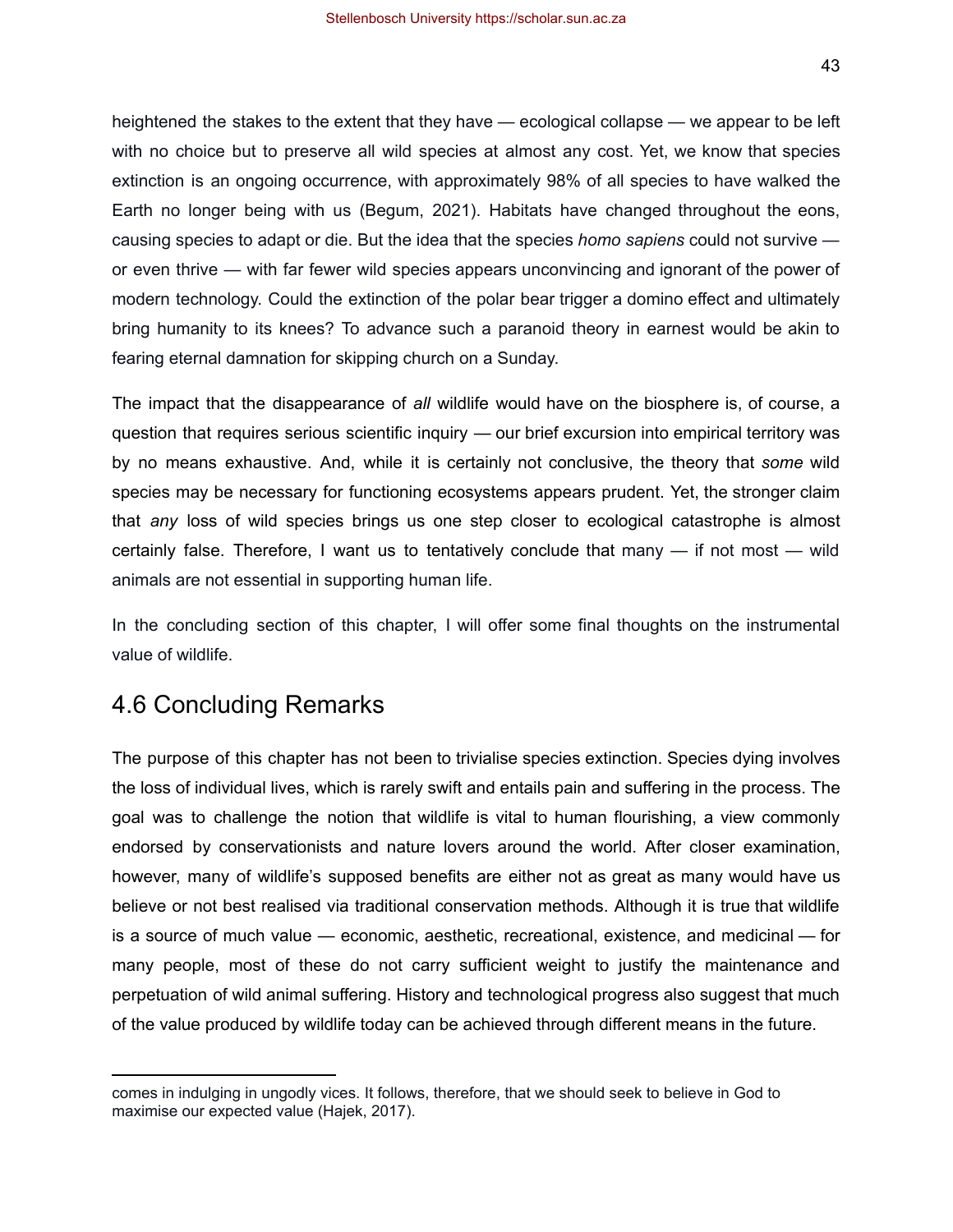The strongest case for conserving wildlife lies in its role in maintaining functioning ecosystems. To be sure, not all wild animals play a vital part. For example, the black rhinoceros or the Siberian tiger, for all their beauty, could go the way of the dodo without threatening ecological collapse. Yet, other wild species — e.g. pollinators — may, indeed, be essential.

Let us return to the question posed at the beginning of this chapter, "Does wildlife have instrumental value?" In short, we can answer this question with a qualified "yes." But, as we have discussed throughout this chapter, its value is not significant enough to justify the dominant view that wildlife *as we know it* ought to be maintained or — worse — expanded.

What, then, should our approach towards wildlife be? The answer to this question will be the focus of the next chapter.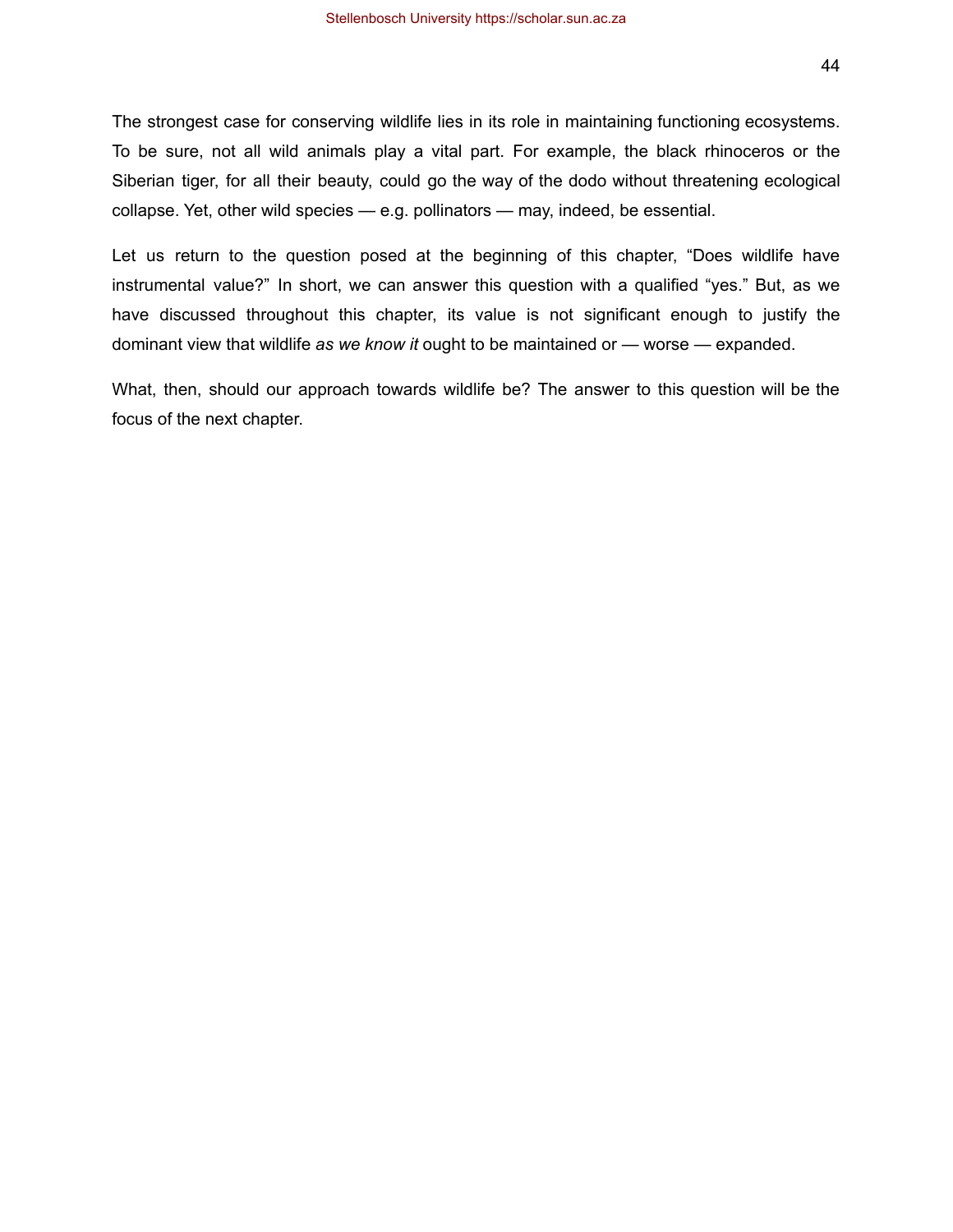# <span id="page-45-0"></span>5 A Case for Weak Wildlife Antinatalism

## <span id="page-45-1"></span>5.1 Introduction

Let us take stock of what we have discussed thus far. To start, we demonstrated that nature is a hostile place. In addition to the suffering inflicted upon prey by their predators, many wild animals are victims of disease, starvation, parasitism, and other forms of violence. Animals are sentient beings and most reasonable people agree that they are worthy of at least some moral consideration, and that therefore this suffering ought to be an issue of serious moral concern. Given the sheer number of wild animals roaming the planet — some estimates suggest over a trillion mammals — it follows that we are in the midst of a moral emergency. Yet, popular opinion is that wildlife ought to be preserved in its natural state — that is, in a state of despair. Can this consensus be justified?

To answer this question, we had to conduct an investigation into the value of wildlife. Firstly, we examined the claim that wildlife has intrinsic value. Although we acknowledged that individual animals have intrinsic value in the sense that they are worthy of moral consideration, our investigation led to the conclusion that neither their *lives* nor the *species* they form a part of can be said to be intrinsically valuable. Secondly, we considered whether wildlife has instrumental value. Here, we emerged with three conclusions:

- 1. Wildlife's use, non-use, and options-value are not sufficient to offset the disvalue experienced by animals in the wild.
- 2. Much of its value can be realised through different means especially in the future.
- 3. *Some* wildlife may be necessary for functioning ecosystems and, in turn, for human flourishing.

Given our findings, what should our approach to wildlife be? It is now time to suggest a new path forward.

## <span id="page-45-2"></span>5.2 Wildlife Antinatalism

In a 2017 essay, the philosopher Magnus Vinding proposed a controversial alternative to traditional attitudes toward wildlife, namely that it may be best for wild animals not to be born at all (Vinding, 2017). While Vinding's theory may strike many of us as deeply unsettling and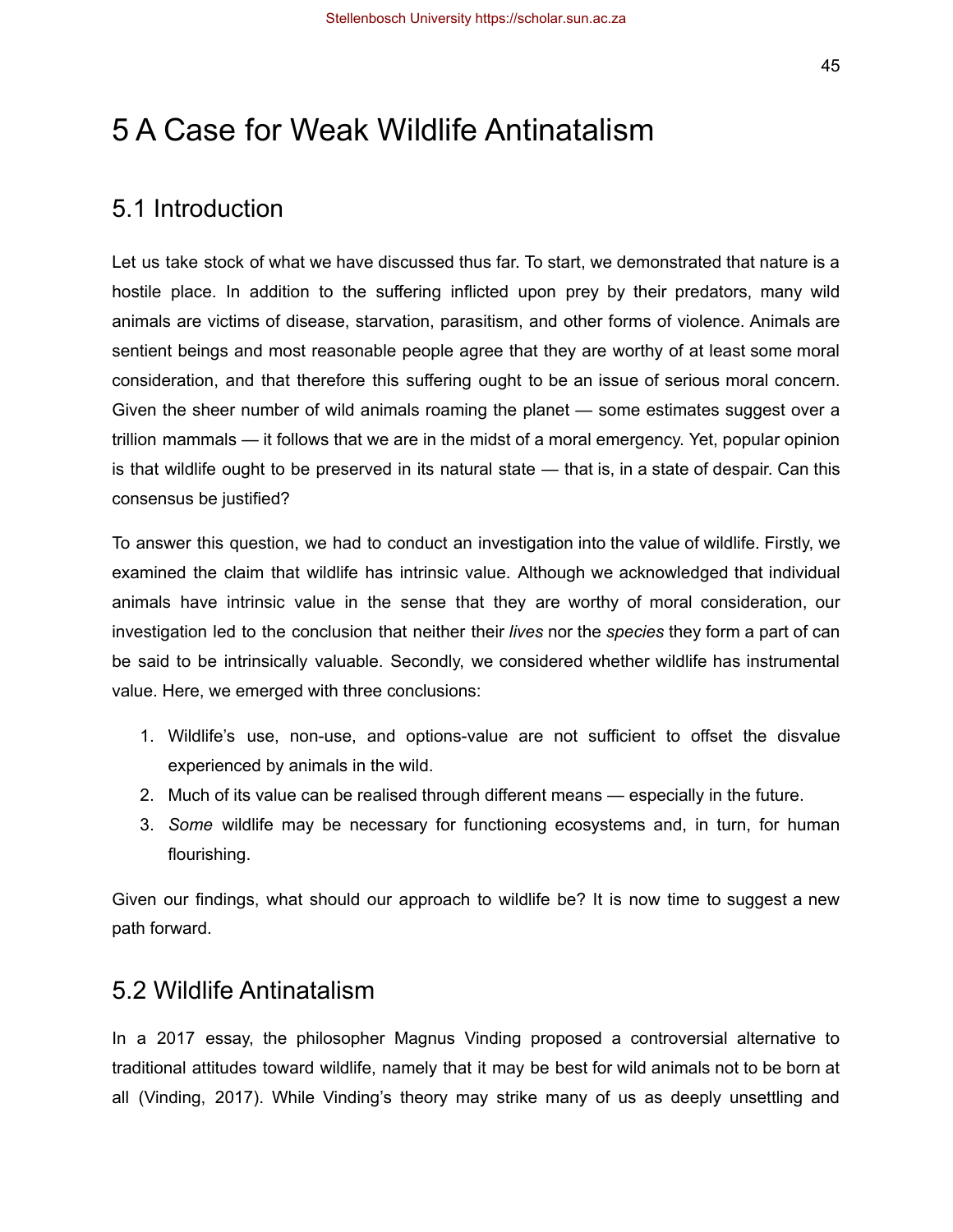counterintuitive, it cannot be dismissed out of hand. In the remainder of this chapter, I will offer a further defence of his view with the addition of a few caveats.

Vinding's argument is based on the concept of *antinatalism*, the ethical theory that creating life is morally bad. In recent years, antinatalism has been popularised by the philosopher David Benatar, but is not a new idea. In Ecclesiastes, it is written that "most fortunate of all are those who are not yet born" (Ecclesiastes, 4:3), while Buddhist teachings tell us that "life is suffering." Since then, philosophers such as Arthur Schoppenhauer, Emil Cioran, and Hermann Vetter have expressed similar views (Benatar, 2017).

Most antinatalists, including some of the scholars listed above, adopt what is described as a suffering-focused ethics. Suffering-focused ethics prioritises the prevention of suffering over the creation of happiness (Vinding, 2018). This prioritisation, however, is not merely a pragmatic consideration. For example, many hedonistic utilitarians may *appear* to prioritise the alleviation of suffering too. After all, utilitarianism's most famous contemporary proponent, the philosopher Peter Singer, is primarily concerned with reducing the harms associated with extreme poverty and factory farming. But Singer's prioritisation can be explained by the fact that much bigger gains can be made when helping those who are worst off. For example, a donation of \$1000 dollars does a lot more for a family living in a war-torn country in Africa than it would for Hollywood starlets residing in Beverly Hills. Similarly, the evils of factory farming could be curbed by a simple adjustment to our dietary choices. Many antinatalists, on the other hand, prioritise suffering alleviation over the creation of happiness for *normative* reasons. They believe there are morally significant asymmetries between pain and pleasure, which are laid out below.

(1) Benatar argues that "the absence of pain is good, even if that good is not enjoyed by anyone", whereas "the absence of pleasure is not bad unless there is somebody for whom this absence is a deprivation" (Benatar, 2006). This asymmetry is best captured in population ethics, where some theorists believe that, while we do not have an obligation to bring about happy lives, we do have an obligation to avoid creating unhappy ones (Vinding, 2018).

(2) The magnitude of pain and pleasure is asymmetrical. For example, if we were offered ten years of maximum pleasure for the cost of ten years of hellish torture, most of us would reject such a proposal (Vinding, 2018).

(3) Lastly, there is an asymmetry in the prevalence of pain and pleasure experienced throughout our lives. Pleasures are often fleeting while pain often endures; injury can happen in an instant, but recovery is often slow; desires are often never satisfied and if they are, it is only after long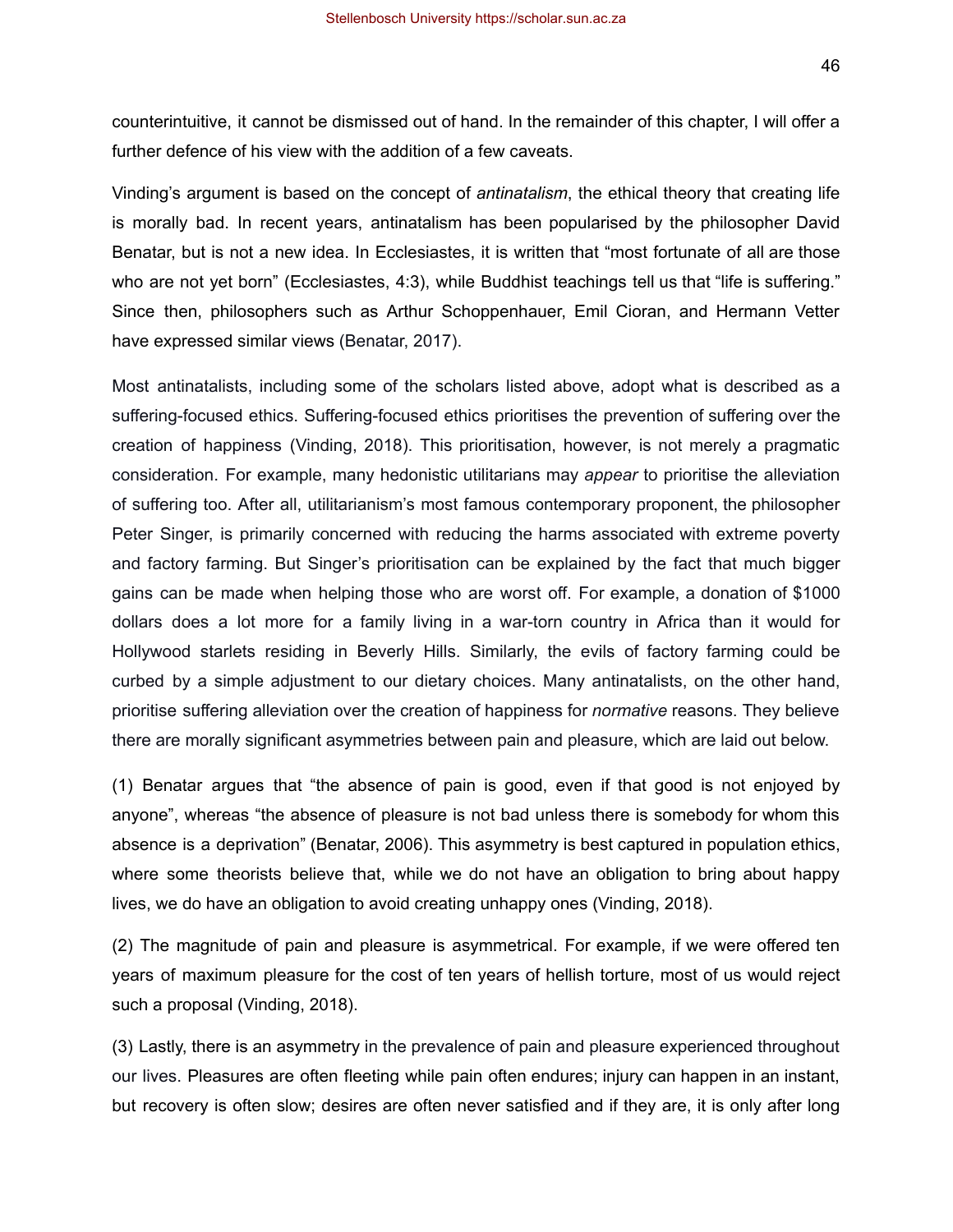47

periods of dissatisfaction (Benatar, 2017). In short, life is disvaluable because it contains more negative experiences than positive ones.

It is important to note that one need not accept all of these asymmetries as true to be sympathetic to the idea of *wildlife* antinatalism. For example, asymmetry (1), the idea that "the absence of pleasure is not bad unless there is somebody for whom this absence is a deprivation" is fiercely contested. Many people, of course, do believe that the absence of pleasure is bad, and that we, therefore, have a duty to create happy lives. Pronatalist attitudes are common to most of the world's religions<sup>5</sup> and even some secular movements. Many proponents of effective altruism<sup>6</sup>, for example, consider the continuance of the human race their main priority (Ord, 2020). They do so not because they believe the species *homo sapiens* to be intrinsically valuable, but because its extinction would cancel out future happy lives.

As for asymmetry (2), it is not clear that we would refuse an offer to receive pain and pleasure in equal measure. Humans run marathons, climb Mount Everest, and cross the Atlantic on tiny sailboats with limited supplies. They put themselves through hours and even weeks of torment just to revel in the joy of accomplishment. Similarly, a failed romantic relationship can take years to overcome, yet many of us still think it better to "have loved and lost than never to have loved at all." Readers can come to their own conclusions if asymmetries (1) and (2) hold up to scrutiny. For our purposes, however, the only relevant asymmetry is (3), the difference in the *quantity* of pain and pleasure in the life of wild animals.

As discussed in Chapter 2, the majority of wild animals experience a surplus of suffering throughout their lives. To therefore conclude that it may be best for them not to be born is reasonably straightforward. Consider our attitudes toward *human* procreation in countries suffering from high rates of child mortality. There is a well-established correlation between family planning and lower rates of infant mortality (Potts, 1990), making access to contraceptives and safe abortions morally urgent. Similarly, when prospective parents choose to abort their fetus after discovering it to carry a life-threatening — and life-worsening — genetic disorder such as cystic fibrosis, muscular dystrophy, or hemophilia, many would view their choice as altruistic given that the child would be destined to lead a life of significant distress.

<sup>5</sup> For example, Roman Catholicism prohibits contraception and Orthodox Judaism forbids use of the condom or any male methods that prevent insemination. Classical Islam, Hinduism, and Confucianism, while more permissive regarding use of birth control, share the traditional religious bias in favor of marriage and large families (Green, 1995).

 $6$  Effective altruism is a philosophy and social movement that advocates the use of evidence and reasoning to determine the most effective ways to do good.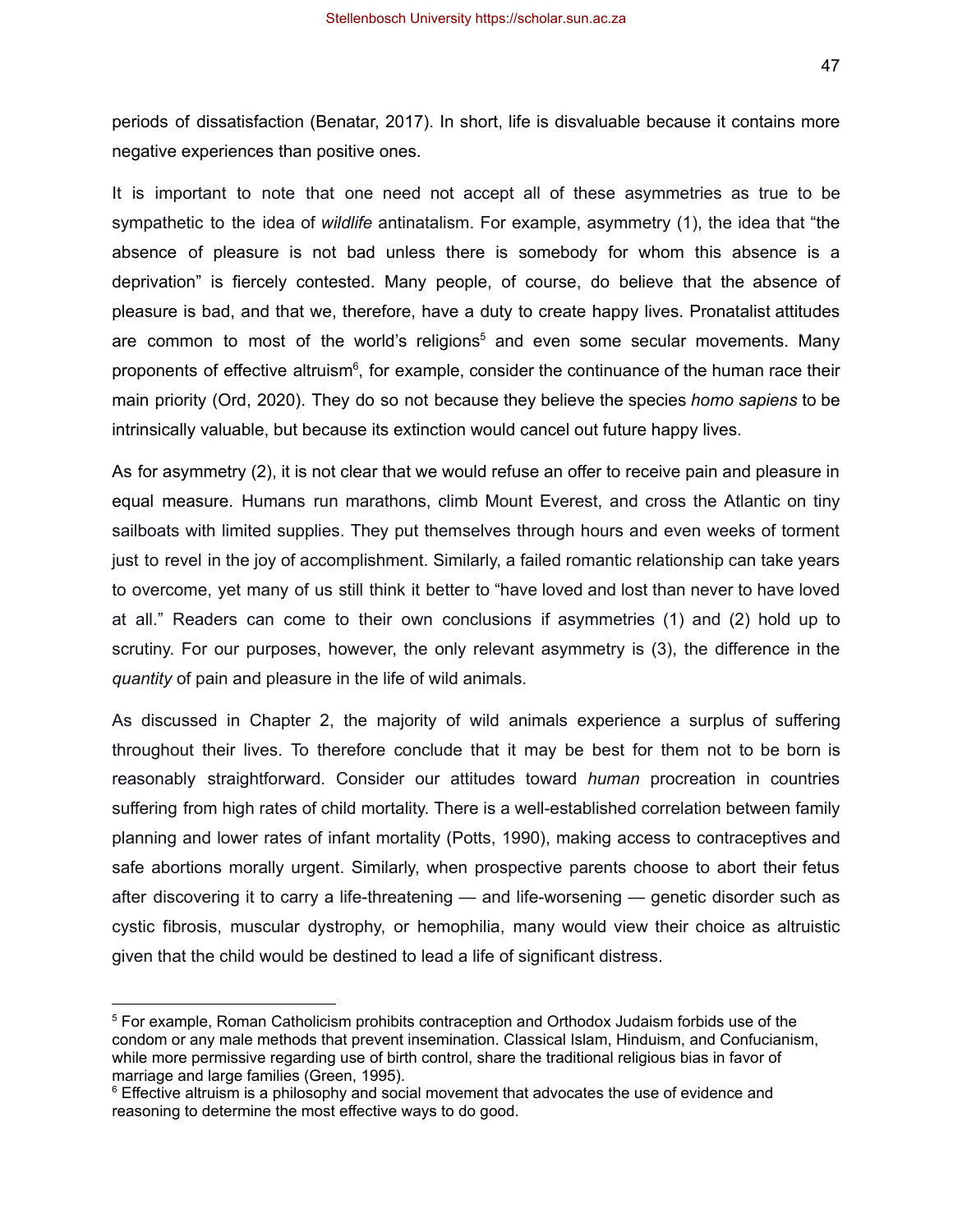Infant mortality and prospects of a disease-ridden life are, of course, much more common among wild animals — as are severe injury, rape, parastic infections and death at the jaws of a predator. To suggest that we should be indifferent to this tragic state of affairs would be needlessly discriminatory and contradictory to a sentientist ethic — even if it is only weakly held. Preventing such lives from coming into existence may, then, be one of the best strategies to alleviate tremendous amounts of suffering.

A common hindrance to embracing wildlife antinatalism is the belief that their lives or the species they form a part of are intrinsically valuable — two ideas I have tried to refute in Chapter 3. More challenging to the antinatalism thesis is wildlife's instrumental value. As we have already discussed, the existence of some wild animals may indeed be necessary for functioning ecosystems. This should give us reason for pause given our adoption of a sentientist ethic, which requires us to consider the interests and wellbeing of *all* sentient beings. In the next section, I will propose a more balanced way forward.

## <span id="page-48-0"></span>5.3 Weak Wildlife Antinatalism

Wildlife antinatalism would lead to the loss of all wild animals. Although deeply counterintuitive, it is a world with much less suffering than the current state of affairs. Theoretically, then, it is an idea that should elicit sympathy. But to keep this discussion restricted to the domain of theoretical inquiry would be to do it a disservice. For theoretical arguments may be too easy to dismiss on practical grounds by those who find the idea of wildlife antinatalism unsettling. Given the vital role some wild animals play in maintaining the biosphere and consequently human wellbeing, it is unlikely that any proposal for *strong* wildlife antinatalism would be entertained outside philosophical circles. What is needed is a version of wildlife antinatalism that is feasible in practice without threatening the future of sentient beings altogether. Hence, my case for *weak* wildlife antinatalism.

Before elaborating on the benefits of the *weak* version, we need to answer the following questions. What makes it weak? And how would it be implemented? It is weak in three senses. Firstly, *strong* antinatalism may require embracing all three asymmetries related to pain and pleasure. As I have argued, however, we have good reasons to doubt asymmetries (1) and (2). The only asymmetry that I am willing to endorse is (3), that is, most wild animals experience a surplus of negative experiences throughout their lives. The second sense in which it is weak is that I reject the notion that wild animals reproducing is bad *in principle*. It is possible that life in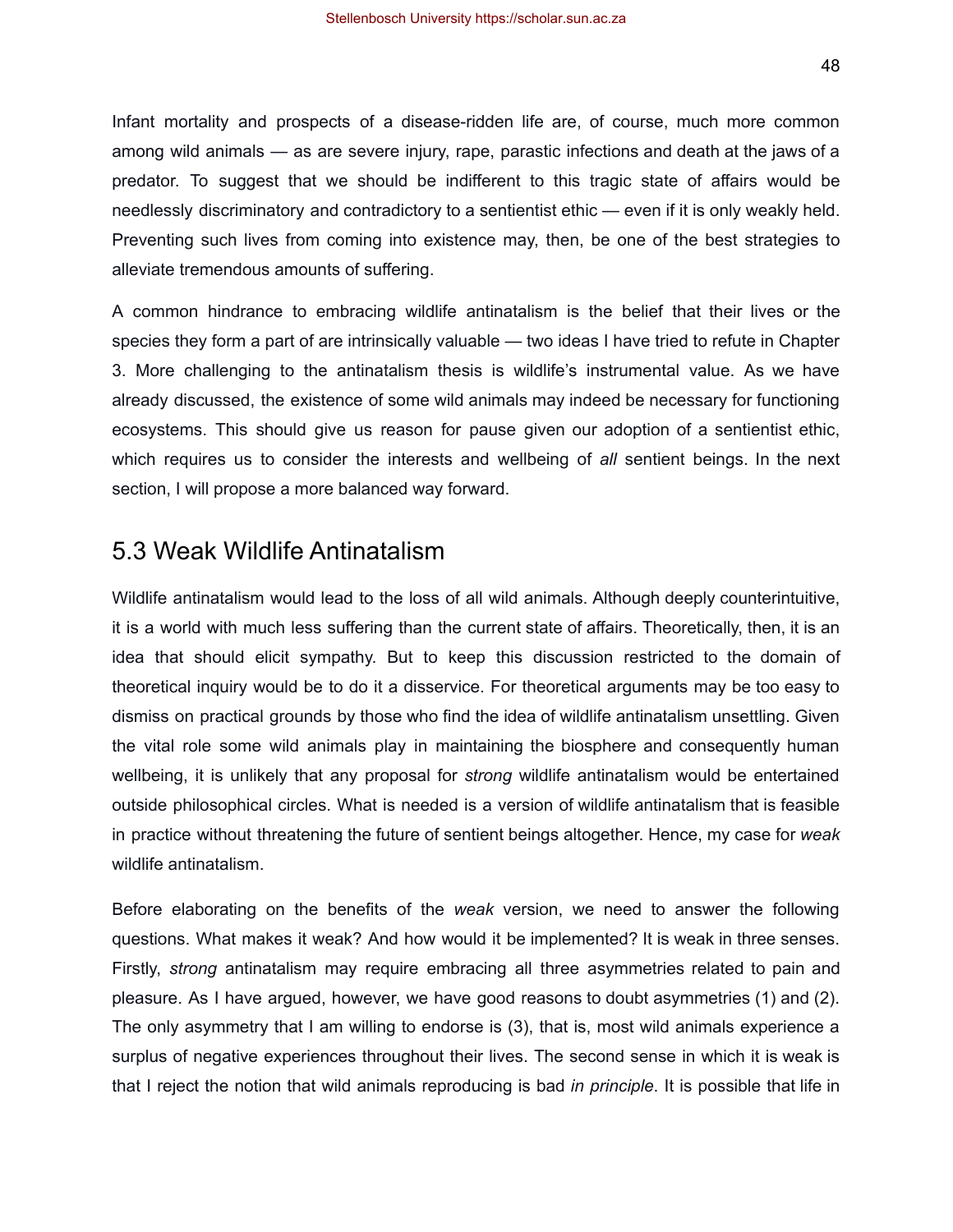nature may one day be a lot less cruel. Advances in gene-editing technology could "veganise nature" by turning traditional predators into herbivores. Surveillance and medical capabilities will undoubtedly improve too, which would enable the locating and rescuing of trapped or injured animals. To be sure, this scenario is far-fetched. My goal is not to defend interventions of this kind — although I am sympathetic to them — but to merely point out that we can conceive of circumstances that could make living in nature pleasant. Thirdly, and somewhat relatedly, on the weak view, antinatalism would not apply to all wildlife. Assuming it is true that some wild animals play a significant role in functioning ecosystems, then their extinction could be detrimental to the flourishing of sentient beings left behind. Furthermore, if the number of wild animals is drastically reduced, it may be possible to monitor them and intervene when necessary, meaning even instrumentally fungible animals could be left to procreate.

Let us now turn to the other question: How would weak wildlife antinatalism be implemented? Here, it is tempting to assert that my proposal for weak wildlife antinatalism is merely theoretical and that any practical concerns are for others to investigate. But to propose any theoretical arguments for real-world problems in earnest, we must have *some* idea for how to go about its implementation. At the very least, we must show it to be technically conceivable. Fortunately for us, fertility regulation for wildlife is already underway.

For example, immunocontraception involves the use of an animal's immune system to prevent it from fertilising offspring. Immunocontraceptives, such as porcine zona pellucida and gonadotropin-releasing hormone vaccines, have already been successfully administered to over 85 different wildlife species, including wild horses, urban deer, bison, and African elephants (Kirkpatrick et al., 2011). Recent advances in gene-editing technology, such as CRISPR, could also be used to curb the populations of wild species by editing their genetic codes to favour male offspring (Grunewald, 2019).

To be sure, a lot more research is necessary before wildlife fertility regulation and similar proposals can — and should — be implemented on a global scale. Any rushed intervention could produce undesirable knock-on effects and may do more harm than good. Yet, given the existence of immunocontraceptives, we can at least begin to challenge the utility of cruel and misguided practices such as culling and the introduction of predators to reduce the populations of particular species.

Some of the benefits of *weak* wildlife antinatalism have already been alluded to, but for the sake of clarity, a summary is warranted.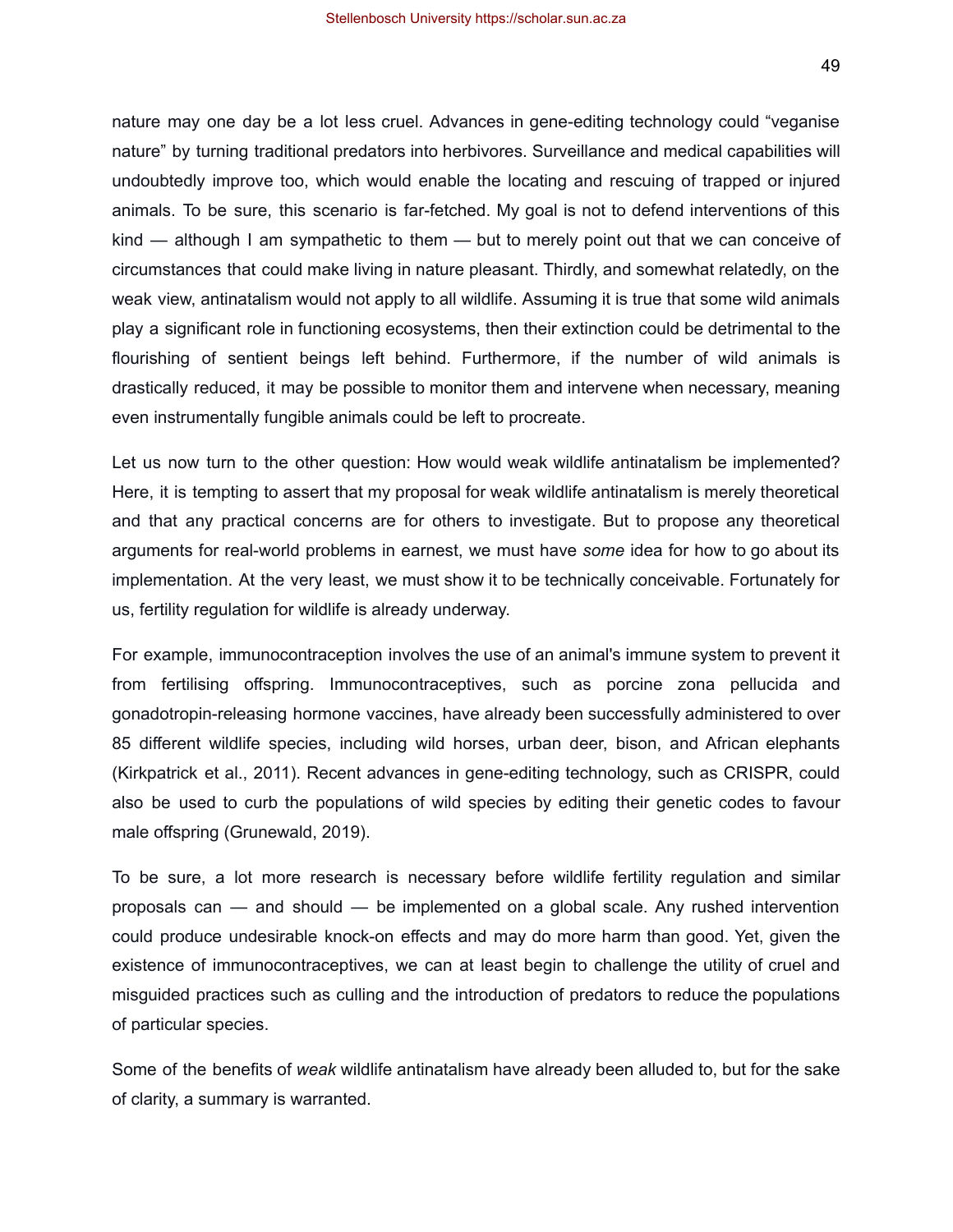- 1. By preventing most wild animals from being born, a tremendous amount of suffering would be avoided.
- 2. Ecosystems would continue to function which is necessary for the wellbeing of sentient beings. We need clean water, fertile soil, pollinated plants, and fresh air to breathe.
- 3. If the number of wild animals is reduced drastically, it may be possible to perform the required interventions to make their lives net-positive.
- 4. Other instrumental values, such as recreational, aesthetic, economic, existence, can be preserved, albeit at a lesser scale. This would allow many humans to continue benefiting — that is, contribute positively to their wellbeing — from much of what wildlife has to offer.

While undoubtedly complex, weak wildlife antinatalism appears scientifically feasible. Setting aside, for a moment, the technical challenges of such an ambitious project, its biggest obstacles will most likely be earning public support and political will. Attachment to nature is deep and widespread, meaning any proposal to drastically reduce — if not outright drive to extinction any wild species would be met with fierce opposition. In the next section, I will address some possible objections.

## <span id="page-50-0"></span>5.4 Responding to Objections

*1. If life for wild animals is so bad that they are better off not being born, does it not follow that we may have an obligation to kill those who are already alive?*

This and related objections are common whenever the topic of antinatalism is raised. After all, if non-existence is superior to existence, then death appears to be a logical remedy. But this is to confuse the position of antinatalism with that of pro-mortalism, the philosophical position that it is always better to cease sentient existence rather than continue it.

The distinction between these two philosophies can be captured by the difference between *a life worth starting* and *a life worth continuing*. As Benatar points out, the "judgement that an impairment is so bad that it makes life not worth continuing is usually made at a much higher threshold than the judgement that an impairment is sufficiently bad to make life not worth beginning" (Benatar, 2006). As an example, Benatar asks us to consider a life without a limb. Most of us would not deem such a life so bad as to be worth ending it. Yet the same people — Benatar believes — would also think it best not to bring such a person into existence (Benatar, 2006).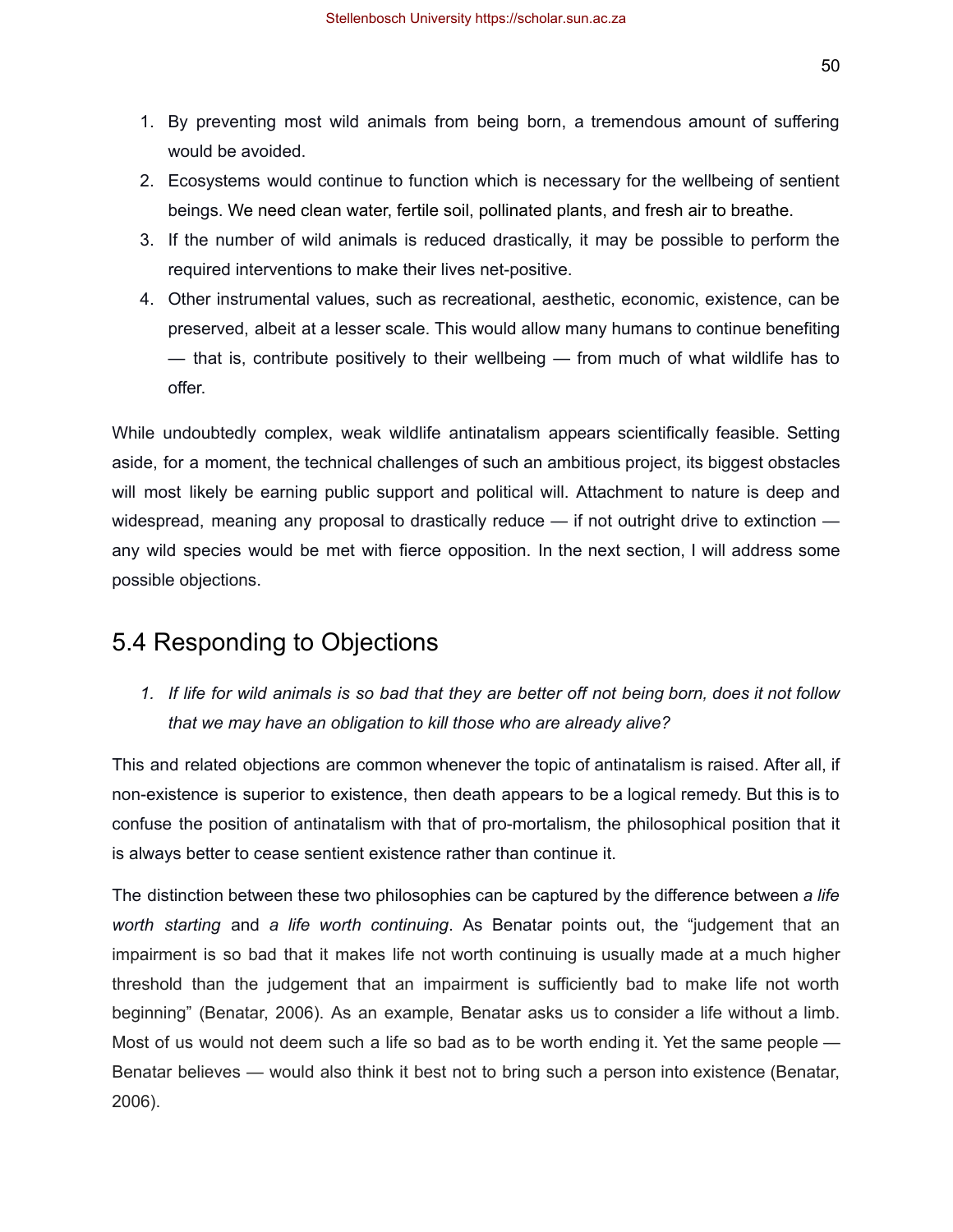Benatar's criteria for what makes a life worth starting may be unusually high. Imagine a wealthy couple that discovers their fetus to be missing a limb. Given the advances in modern medicine and prosthetic technologies, it is not unreasonable to assume that these prospective parents could provide their child with a life worth starting. Nevertheless, it is possible to conceive of a life that does fit the description of *not worth starting* but still *worth continuing*. To provide a more convincing example, we would have to adjust some of the circumstances that a handicapped person is born into. Consider a disabled child in a war-torn, poverty-stricken country. Without access to adequate healthcare, good education, and nutritious food, it should not be controversial to suggest that it would have been best if the child's parents made use of contraceptives. Yet, it does not follow that the child should be killed in a misguided act of compassion. Firstly, alternative interventions exist that could reduce the child's suffering, as is evidenced by the many nonprofits dedicated to improving the lives of those in third world countries. Secondly, and more importantly, most of us consider death bad and as something to be desperately avoided. For once we are born, many of us develop an interest in our own future — a future that death would thwart. This is another key point in the favour of the antinatalist position, in that, never being born is the only way of avoiding death.

The badness of death deserves closer consideration. The Epicureans, for example, only thought of the death of a person as being bad for the loved ones left behind (Benatar, 2017). Death could not be bad for the dead themselves for they are not around to lament their deadness. Given sentientism's emphasis on sentience — that is, the capacity to *feel* — as the primary criterion for moral consideration, some might argue that it should yield a similar conclusion as that of the Epicureans. But sentientism is not an exclusively hedonistic endeavour. As discussed in Chapter 1, sentientism can accommodate multiple normative theories, including those that consider interest-deprivation as bad for reasons other than it being experience-denying. Once moral status is granted to a being on account of its sentience, its interests ought to be considered morally significant, which include its interest in avoiding death.

Do wild animals have such an interest? Here, the problem of other minds is at its most glaring — how can we know what other beings feel, sense, and desire? When it comes to having an interest in avoiding pain, we can assume animals have that interest in common with humans without much contestation. But the claim that animals have an interest in *living* is considered controversial in some circles. The argument is that only humans have the cognitive architecture to understand that they are alive and, therefore, only they can desire to be alive. Non-human animals are not rational self-conscious beings capable of seeing themselves existing over time.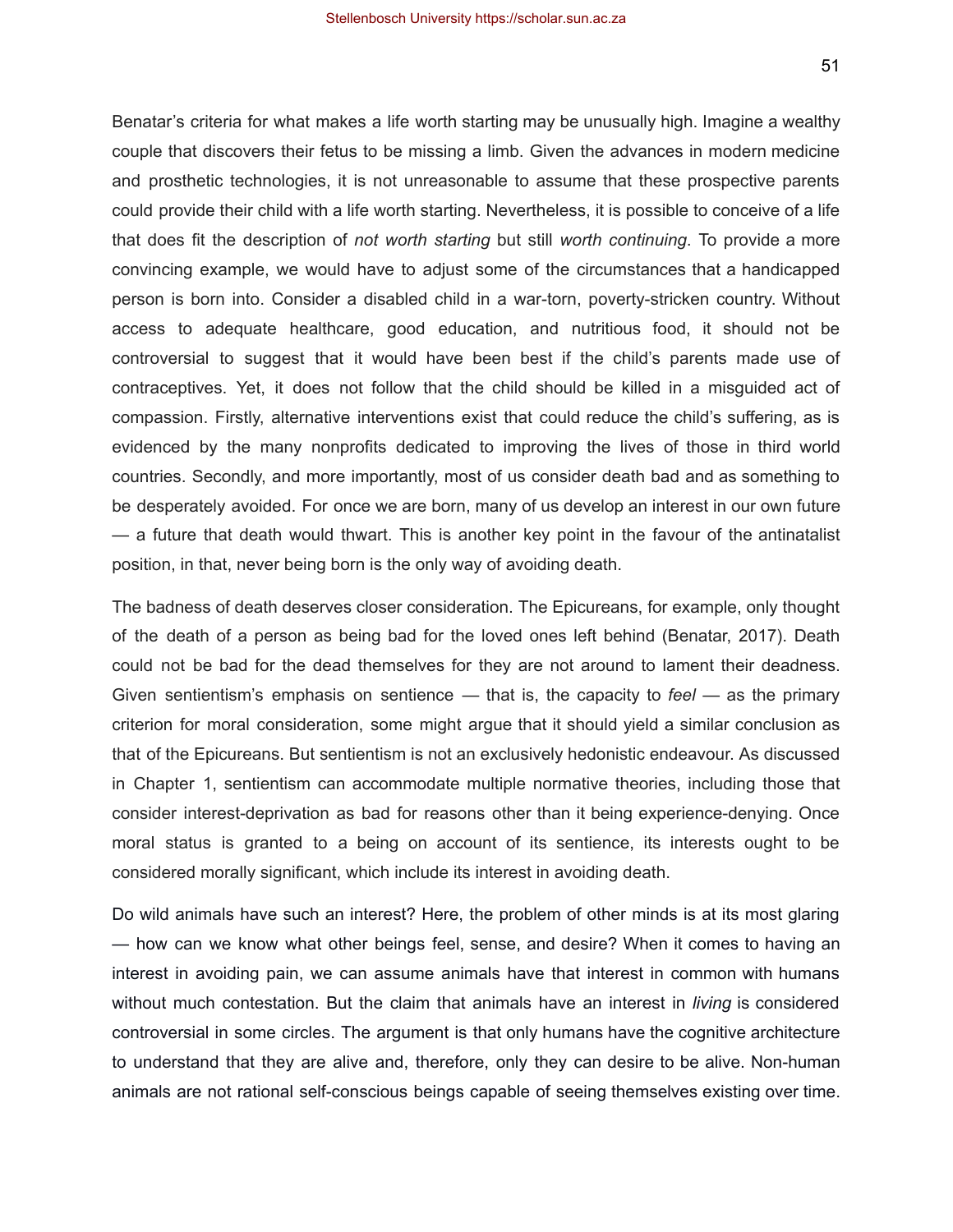The argument continues that, without an awareness of one's own future, one cannot be said to have an interest in it. It follows, therefore, that non-human animals are not harmed by death, because no interest is denied. But the claim that one needs to be aware of a condition in order to benefit from or be harmed by it is fiercely contested. For example, I can unbeknownst to me have inherited five million US dollars from a distant aunt I never knew. If the lawyers overseeing her estate kept this a secret from me and found a dubious way of bestowing the money to themselves, then I could be said to be harmed, even if I were oblivious to the entire affair. But, even if one were to grant the premise that awareness is necessary for harm to occur, to claim that animals do not possess such self-awareness is misplaced. In his book *Practical Ethics*, the philosopher Peter Singer refers to such an argument as "an example of a pitfall to which philosophers of previous generations were especially prone: reaching conclusions from the armchair on a topic that demands investigation in the real world" (Singer, 2011: 97). Many animals of course do exhibit behaviour suggestive of self-awareness and forethought. Consider the squirrel that buries his nuts for future use or the cat meowing in anticipation of getting fed. Work done by the primatologist Frans de Waal also shows that many animals engage in complex social and even "moral" behaviour, from working as a team to acquire food to exhibiting signs of having a sense of fairness (de Waal, 2011). Although we may never know for certain that animals have an interest in their own future, there is enough evidence to suggest that we should treat them as if they do without us incurring charges of anthropomorphisation.

That is not to say an animal *always* has an interest in continuing to live. As is the case with some illness-stricken pets, there may be situations in the wild in which death may be preferable to life. But to choose death over life is to choose the lesser of two evils, which still acknowledges the badness of death (Benatar, 2017). Evaluating the lives of wild animals does, of course, require *some* speculation. Nevertheless, given our investigation into what life is like in nature in Chapter 2, it appears reasonable to conclude that, while most wild animals may live lives that were not worth starting, they may not be so bad as to be not worth continuing.

In addition to the badness of death to the dead, death can also be bad for those who survive. Many wild animals, like humans, have the capacity to form close bonds and mourn the loss of family members. Animal grief is a well-studied phenomenon and has been observed among many animals, including elephants, wolves, and chimpanzees (Cormier, 2018). It could still be argued that this would not be a consideration if we killed entire family groups. But do we really want to create a culture that considers the mass-killing of animals "for the greater good" as unproblematic? Here, I would suggest that cultivating a healthy attitude for respect for life would,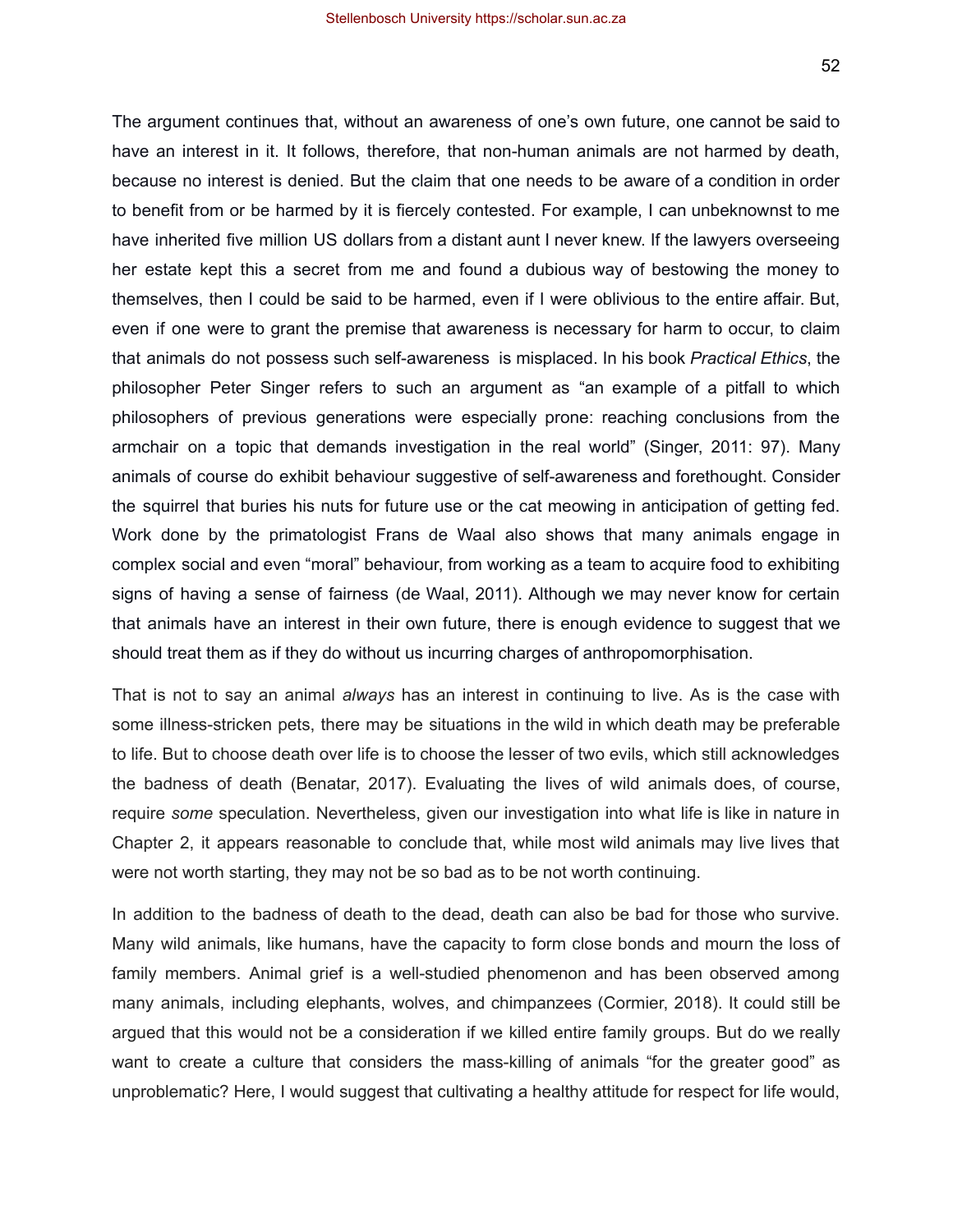*2. The practical implications of any form of wildlife antinatalism would require the forced sterilisation of wild animals. Would this not be an infringement on their liberties and contradict a sentientist ethic? What gives us the right to do so?*

Most of us consider liberty to be fundamental to living a happy life. By including animals in our circle of moral consideration — as sentientism propels us to do — it would appear that we ought to extend liberty to animals too. But the concept of liberty is a tricky thing. Except for strident libertarians, few among us would value liberty above all else. Most of us recognise that there are circumstances where we are justified in overriding the personal freedoms of others, as is the case when parents deny their children's desire to eat candy for breakfast, lunch, and dinner. The Covid-19 pandemic has also taught us that some infringements on liberty — such as mask-wearing mandates and lockdowns — may occasionally be necessary in the case of moral emergencies. Wild animal suffering is, so I have argued, such an emergency.

To be sure, forced sterilisation is a much more serious infringement on liberty than curbing the sweet tooth of a child or requiring people to cover their mouths while an infectious virus is on the loose. Most of us would not, for example, accept forced sterilisation for humans who were destined to create lives not worth starting. While drawing an analogy to humans is often useful by revealing unjustified anthropocentric bias, to do so here is misplaced. Humans are more aware of their surroundings than animals, and any public policy that would override their personal autonomy to such an extent would cause fear and chaos to permeate society. The philosopher Magnus Vinding, who has faced similar objections, also points out that, in the case of humans, we would not have to act by force (Vinding, 2017). Instead, we would implement policies that promote family planning.

There are related arguments lurking here, ones that oppose most — if not all — forms of wildlife interventionism. At your next dinner party, propose the idea of intervening in nature — never mind wildlife antinatalism — to reduce wild animal suffering and you are likely to be met with ridicule and looks of confusion. "Wild animals suffering is natural", "leave nature alone", or "we have no right to interfere in the lives of wild animals" will undoubtedly be uttered by someone at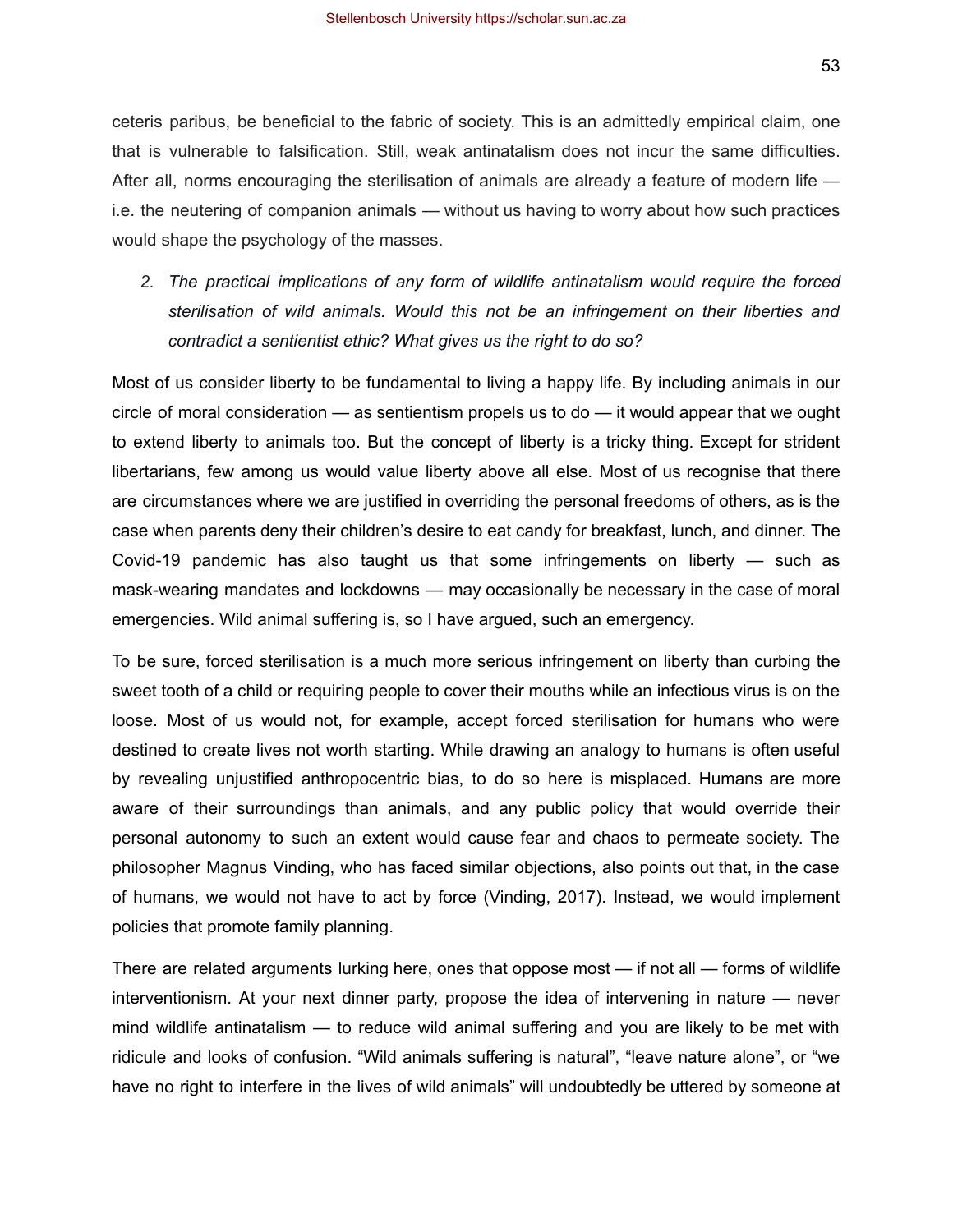54

the table. Whether couched in a defence of liberty or a misguided attachment to nature, such arguments should hold no sway.

The human analogy *is* constructive in this case. Think of a distant country in which thousands of people die annually from starvation and easily preventable disease. Most of us find the idea that we should not do something about their suffering because their deaths are "natural" morally abhorrent. So too are we appalled by the suggestion that we should let them be "free" to resolve their own struggles. Not only do we have a right to act, but most of us would consider it an obligation. Given that the situation of wild animals in nature is arguably worse than any war-torn, poverty-stricken country is for humans, we should view intervening in wildlife as not merely justifiable but as morally urgent.

Reasonable people can, however, still disagree about the manner in which we should intervene, the topic of which brings us to our final objection.

*3. By drawing analogies to humans — as you have done — you seem to be implying that human lives that are likely to be characterised by more suffering than pleasure should also be prevented.*

While *I* consider the claim that we should avoid bringing bad *human* lives into existence to be self-evident, there may be some who disagree. It could be argued that a life with a surplus of negative experiences may still be worth starting because suffering gives life meaning. Consider the soldier in the trenches defending his country or the Paralympian who overcame his handicap to win a gold medal. While it may be true that some people can find meaning in their struggle, many do not. Think of the homeless man roaming the streets in urine-stained clothes or the child rummaging through garbage looking for food. Are those meaningful experiences? That is not to say such individuals should not be treated with dignity — they should. But we should be sceptical of the claim that suffering produces meaningful experiences as a matter of principle. Furthermore, those that *do* attribute meaning to their suffering may only do so as a way of coping with it — that is, as a way to lessen it. If that is the case, those who espouse the virtues of suffering may just be closeted hedonists.

There may be other reasons to think that human lives are worth starting regardless of their quality. Perhaps human lives are intrinsically valuable because they are rational beings or possess God-given souls. But to examine whether *human* lives contain any such intrinsically valuable properties — or if such properties are, indeed, intrinsically valuable — would be beyond the scope of this thesis. The purpose of drawing analogies to examples involving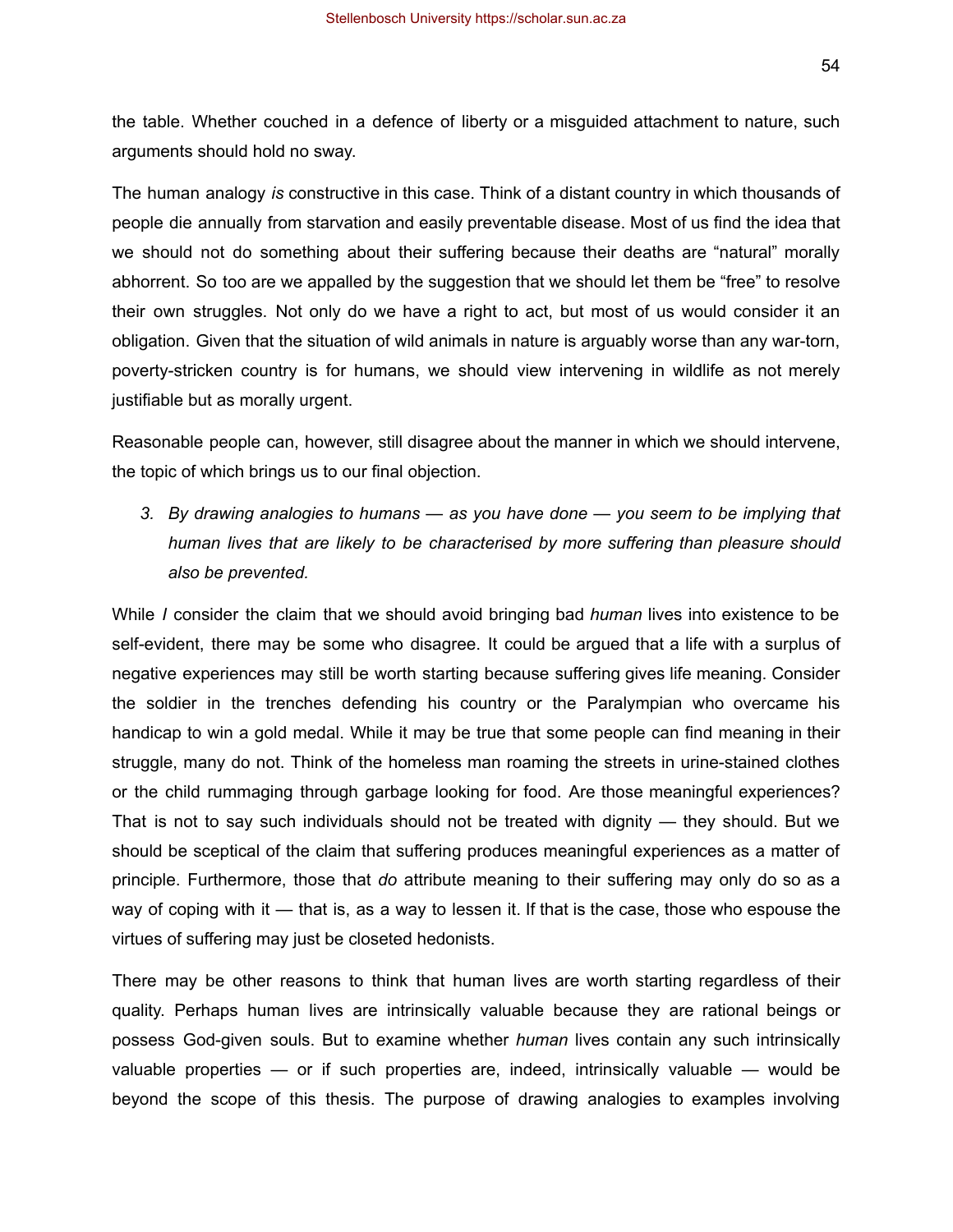humans was not to start a separate debate about the value of human life; the goal was to illustrate that many of us *already* think that some human lives are better off not coming into existence and that this attitude should be extended to wild animals. Even if the claim that it would be best for some human lives not to come into existence is rarely made explicit, many endorsements of "family planning" — be it via contraceptives, easy access to abortions, or even norms that encourage waiting until marriage to have children — is an implicit acknowledgement of that premise.

However, it must be noted that, even if readers continue to reject the claim that human lives that are likely to experience a surplus of suffering should be prevented, doing so should have little bearing on whether one accepts the claim of this thesis: that most *wild animals* are better off never having been. Analogies are useful tools in making certain propositions more salient, but the case for weak wildlife antinatalism does not hinge on anyone accepting similar examples involving humans. Instead, I trust the arguments that I have presented thus far — i.e. the hostility of nature, wildlife's lack of intrinsic value, wildlife's fungible instrumental value — will suffice.

*4. Even if we grant that animals suffering in nature is something we ought to prevent, it is not clear that weak wildlife antinatalism is the best solution.*

Nature is complex and more research on this topic may, indeed, reveal that other interventions are better suited to tackle the problem of wild animal suffering. But progress is often made through conjecture and falsification. The current consensus on what our attitudes towards wildlife should be — to preserve and expand it — is deeply flawed. It often justifies the presence of vast amounts of suffering by nothing more than pithy appeals to nature "as it should be". Weak wildlife antinatalism, I have argued, would be an improvement on the status quo because it addresses the problem of wild animal suffering. Other scholars would, then, be encouraged to critique the idea of weak wildlife antinatalism and put forward a conjecture that corrects for its flaws — whatever they may be.

However, it is difficult to imagine any successful intervention in nature that would not involve some form of mass fertility regulation programmes. As is the case with companion animals already, sterilisation is considered a key component of animal welfare practices. Most of us recognise the problem of stray cats and dogs roaming the streets, getting into fights and being run over by cars. The lesson here is that, if they cannot be looked after, it may be best for them not to be born. Weak wildlife antinatalism extends this attitude to wild animals.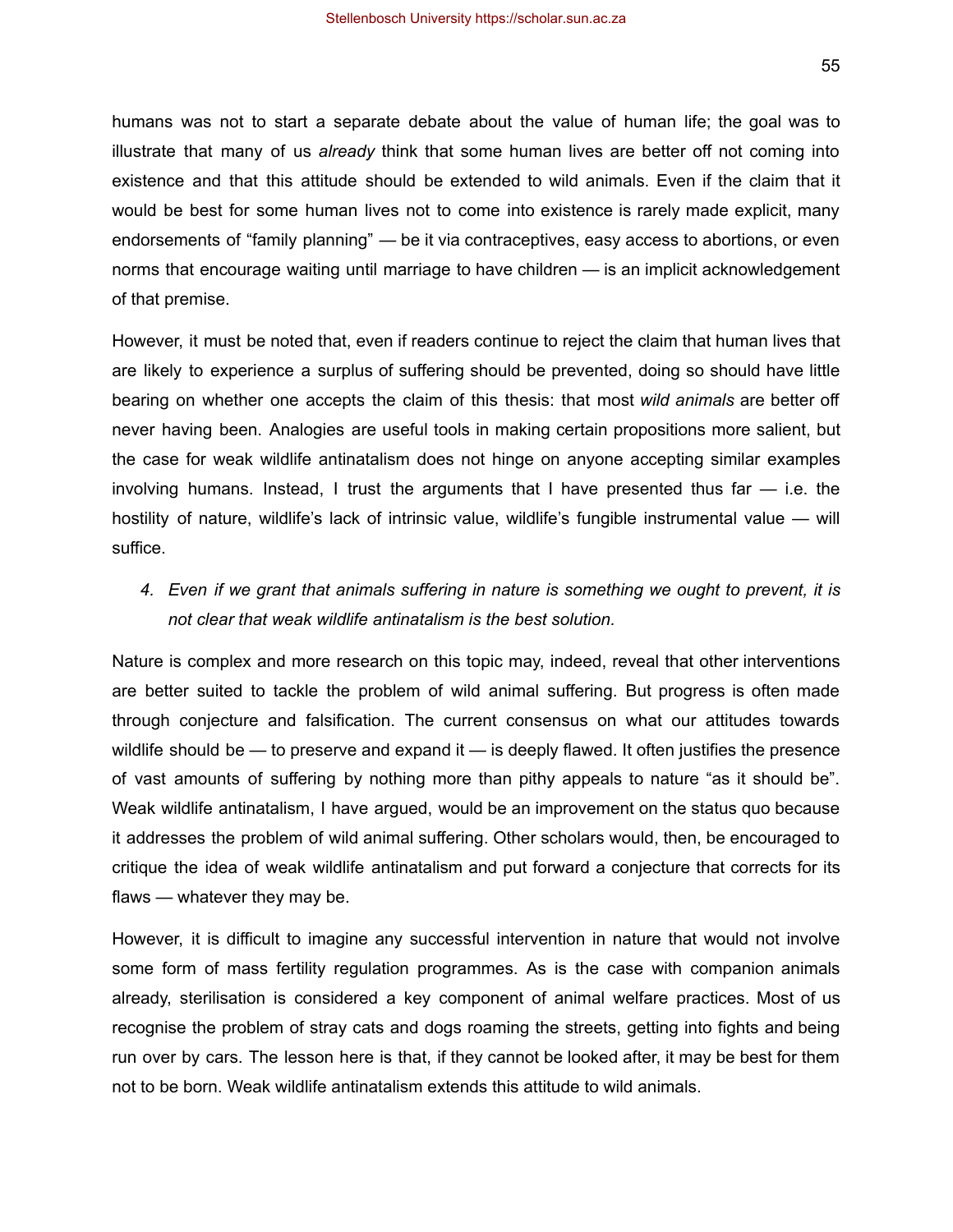<span id="page-56-0"></span>After critiquing traditional attitudes towards wildlife throughout this thesis, the purpose of this chapter was to suggest a new path forward. Here, I proposed the concept of weak wildlife antinatalism, which leans on the work of the philosopher Magnus Vinding, who explored a stronger version of this idea in an essay in 2017.

At its core, weak wildlife antinatalism proposes the controversial idea that it may be best for most wild animals not to be born. Unlike conventional theories of antinatalism, however, it does not have a negative view of existence *in principle*. Many sentient beings, including animals, throughout the world, do, of course, enjoy blissful lives. Think of a dog chasing a ball in the sun or a cat sleeping on a soft chair next to the fireplace. For wild animals, however, life is often riddled with injury, disease, and premature death. Weak wildlife antinatalism may, thus, be one of our best available strategies to prevent much of this suffering.

Troubled by such a conclusion, there will be those that will scrutinise this idea further: If existence for wild animals is so bad, does it not follow that we ought to kill them? Would forced sterilisation not be an infringement on the animals' freedom? Is weak wildlife antinatalism the best way to reduce suffering in nature? Do my arguments not apply to humans too?

While all of these questions are warranted, none of them proves fatal to my thesis. Death can be shown to be an inferior solution to non-existence than never having been, a restriction on liberty may be justified in this case, and any proposal to improve the welfare of wild animals is likely to involve some kind of fertility regulation. As for the question of whether my arguments suggest weak antinatalism should count for humans too, we need not settle that debate here to accept the case that it pertains to wildlife.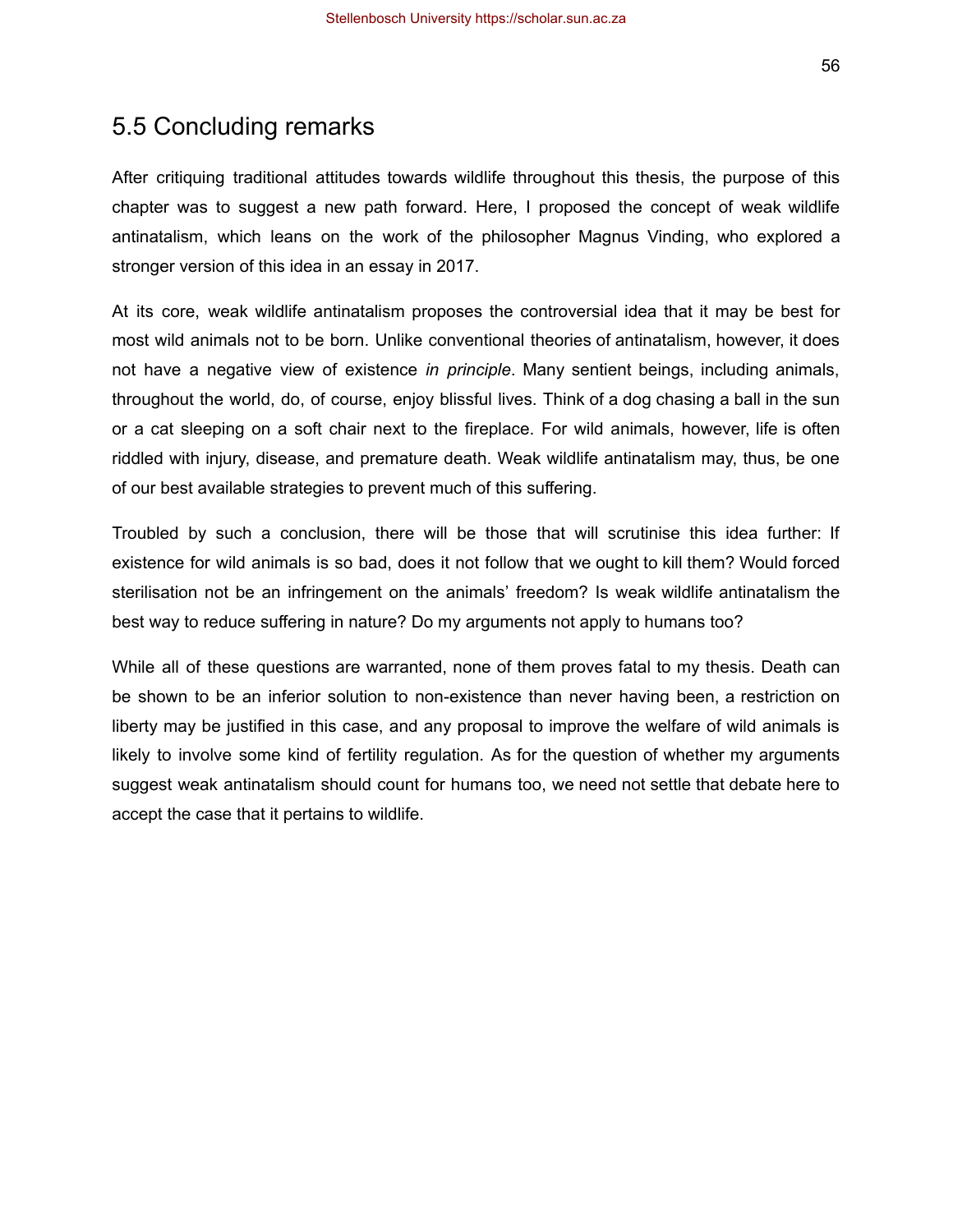## <span id="page-57-0"></span>6 Conclusion

"The total amount of suffering per year in the natural world is beyond all decent contemplation. During the minute it takes me to compose this sentence, thousands of animals are being eaten alive; others are running for their lives, whimpering with fear; others are being slowly devoured from within by rasping parasites; thousands of all kinds are dying of starvation, thirst and disease." - Richard Dawkins, River Out of Eden (Dawkins, 1995)

We are in the midst of a moral emergency. Every day, billions of animals around the globe are victims of extreme suffering. Those of us who are sympathetic to the wellbeing of animals will be quick to think of the evils of intensive animal agriculture, where many animals are subjected to cruel slaughtering methods, mutilation without pain relief, death from dehydration, and other horrors. Occasionally we are exposed to video footage that reveals such brutal events, making us regret our past — or current — dietary choices. However, most animal suffering does not occur on factory farms: it happens in nature.

Life in the wild is savage. Animals suffer and die from predation, parasitism, infectious diseases, infanticide, and a myriad of other causes. Yet, as the popularity of rewilding initiatives and other conservation programmes suggest, public consensus appears to be that this state of affairs is morally desirable.

The purpose of this thesis was to challenge this notion and investigate whether wildlife should be conserved at all.

To aid this investigation, this thesis examined three ancillary questions:

- 1. What is life like in the wild?
- 2. Does wildlife have intrinsic value?
- 3. Does wildlife have instrumental value?

In Chapter 2, I considered what life is like for wild animals in the wild. My investigation into the state of nature led me to conclude that life in the wild is characterised by a surplus of negative experiences. Predation, intraspecies conflict, extreme weather, parasitism, and infectious diseases are all sources of tremendous amounts of physical and mental anguish. Still, it could be argued that to show that suffering exists in nature is not enough to prove that it outweighs all positive experiences. Human lives are full of misery too — poverty, illness, war — but that does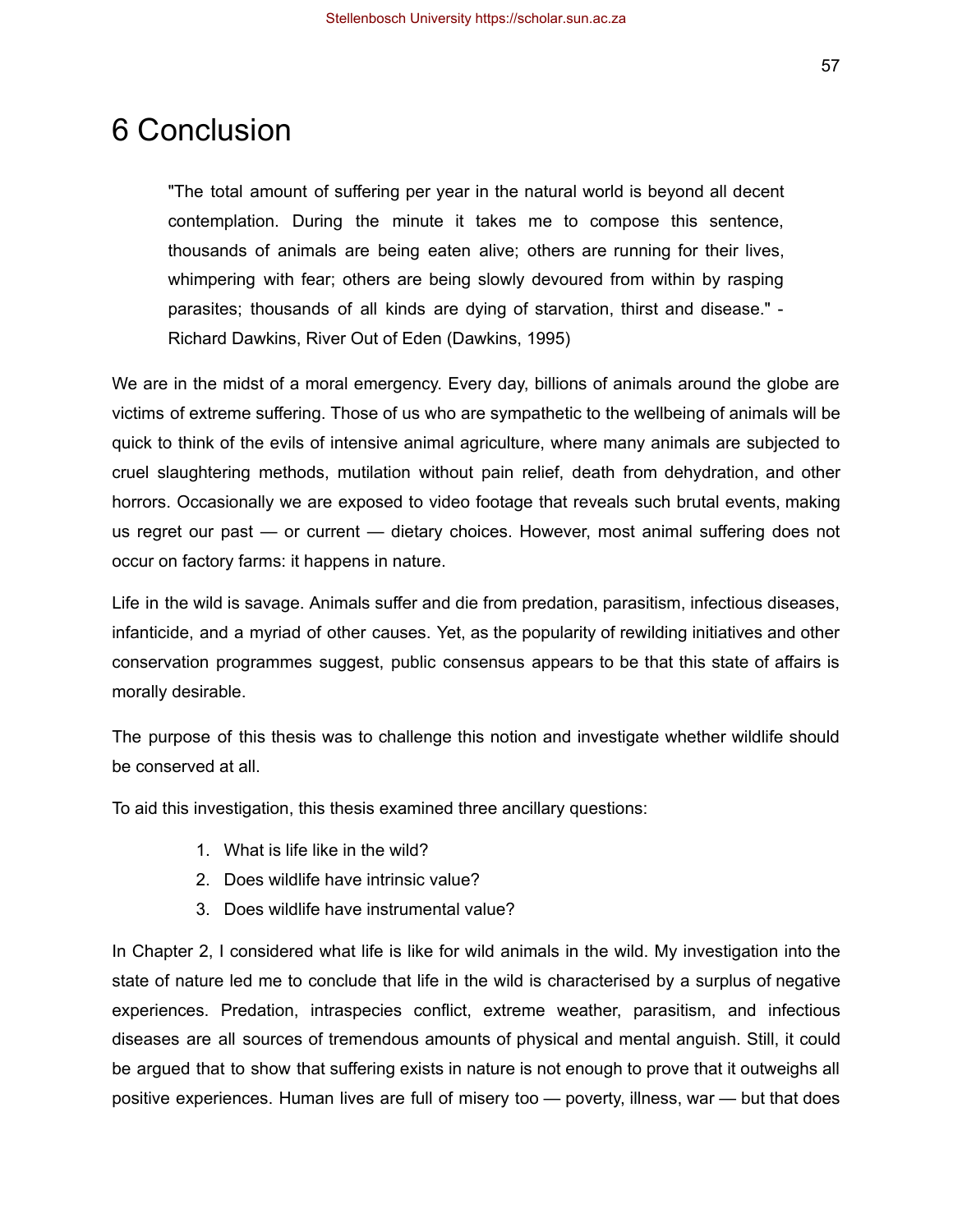not mean that the human race is in a state of disvalue. But this analogy fails to account for the fact that most of humanity has managed to escape a Hobbsian state of nature, whereas wild animals are trapped in nature — left to their own devices without means to cure illness and violent conflicts. A closer look at wild animals' reproductive strategies also reveals that an extremely high rate of infant mortality is par for the course. If humans were faced with similar circumstances, we would recognise it for the moral emergency that it is.

Conventional wildlife conservation efforts could, thus, be described as the mere perpetuation of misery. Yet, even if one grants the premise that wild animals live bad lives, some may still argue that wildlife must be conserved because it has other valuable properties.

This led me to investigate the second question noted above in Chapter 3, namely, whether wildlife can be deemed to have intrinsic value. In this chapter, I first considered whether wild animals lives — at the level of the individual — have intrinsic value. Given that we have already established that wild animals endure an excess of *disvaluable* experiences, the only way for wild animal lives to be intrinsically valuable is if they possess some other intrinsically valuable property. We examined two candidates applicable to wild animal life that seemed to be the most plausible candidates: consciousness and the concept of life as a "teleological center" as argued for by the philosopher Paul Taylor. Upon closer examination, however, neither of these properties proved sufficient in bestowing intrinsic value on the lives of wild animals. While I argue that wild animals have intrinsic value in the sense that they are worthy of moral consideration, I concluded that their *lives* cannot be claimed to have value *in and of themselves*.

Second, I examined whether wild *species* are intrinsically valuable. Here, I began by considering the idea that species *diversity* has intrinsic value. But to make the claim that we ought to value diversity for its own sake is a difficult philosophical task. Diversity could, after all, be achieved by *artificially* increasing the total number of species. Yet, whenever a species goes extinct, it is unlikely that biodiversity champions would find solace in the fact that scientists could offset this loss by creating a new species in a lab.

Next, we investigated the claim that whole species should be the object of direct moral concern. The main arguments in defence of that thesis that we considered were Holmes Rolston III's idea of species being a teleological entity and Lawrence Johnson's case for species as rational agents with interests. Neither argument was convincing. In the case of Rolston, he made use of teleological reasoning where it does not belong, while Johnson failed to show that the interests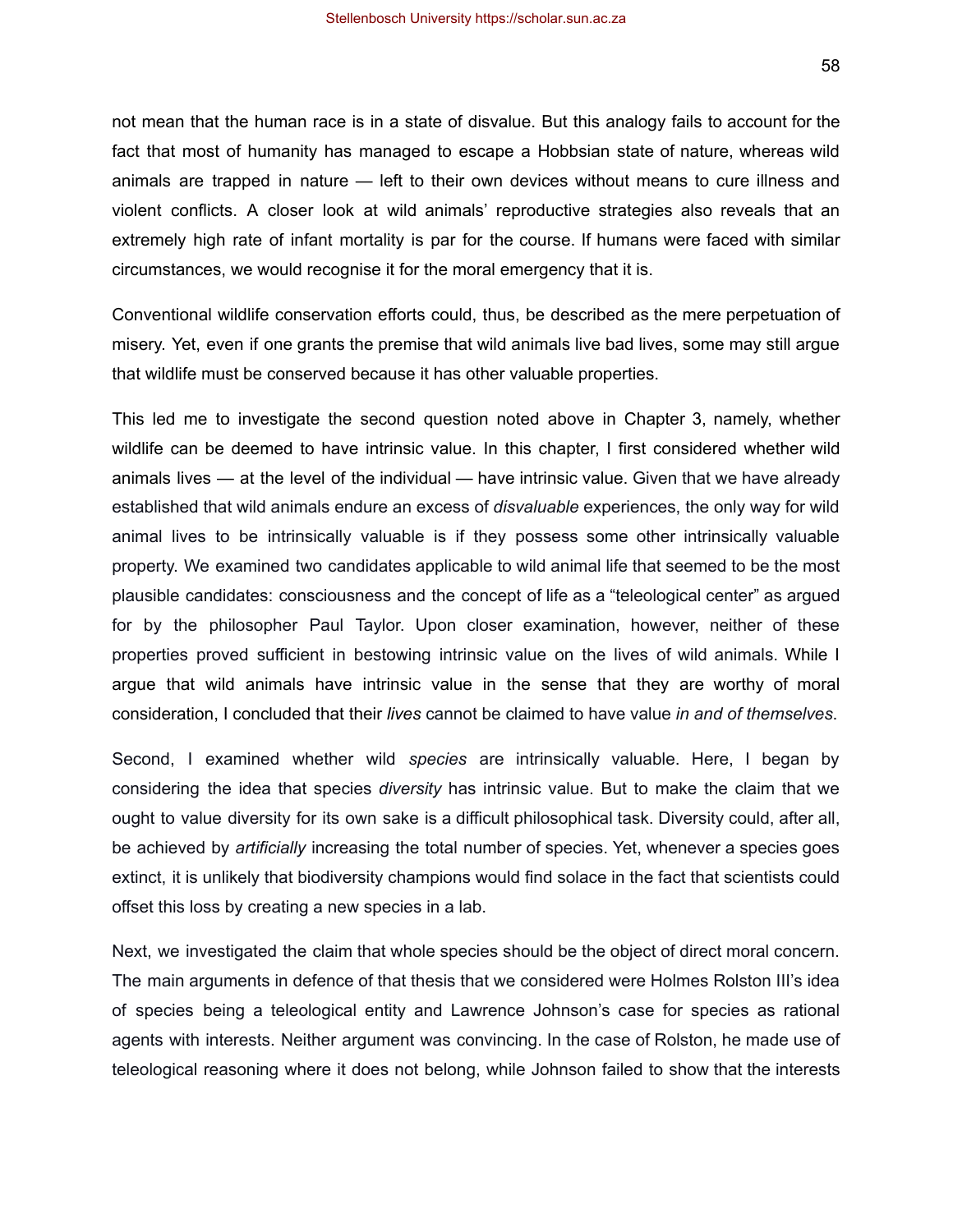59

of species are morally significant. This led us to conclude that wild species are not intrinsically valuable.

In Chapter 4, I turned to the third question identified above, that is, whether wildlife has instrumental value. This proved to be a complex inquiry, because when examining the way in which wildlife impacts human flourishing, we enter the realm of empirical investigation. However, this did not preclude us from commenting on the issue. A closer inspection of wildlife's supposed benefits revealed that many of them are fungible or not best realised via traditional conservation methods. Although it is true that wildlife is a source of much value — economic, aesthetic, recreational, existence, and medicinal — for many people, most of these do not carry sufficient weight to justify the conservation of wildlife at its current scale.

The strongest case for preserving wildlife lies in its role in maintaining functioning ecosystems, for which the existence of some wild animals is probably necessary. While I thus acknowledged that wildlife does have instrumental value, I concluded that the dominant view that wildlife *as we know it* ought to be conserved or expanded is misguided.

Having answered the ancillary questions to this thesis, I then proposed a new path forward that is in line with a sentientist ethic — the moral framework adopted for this thesis. Here, I proposed the concept of weak wildlife antinatalism, which is the idea that it may be best for most wild animals not to be born. The argument for weak wildlife antinatalism can be stated as follows:

- First premise: Sentient beings, including wild animals, matter morally.
- Second premise: The lives of wild animals are characterised by a surplus of disvaluable experiences.
- Third premise: Wildlife has no intrinsic value.
- Fourth premise: Wildlife has limited instrumental value.
- Conclusion: Preventing future generations of wild animals from coming into existence would decrease the amount of disvalue in the universe.

In short, weak wildlife antinatalism may be one of our best available strategies in reducing tremendous amounts of suffering. While such a proposal will strike many as deeply unsettling, it is both theoretically feasible and morally desirable. To be sure, more research is required and we should not intervene in nature before doing our due diligence. However, the biggest obstacle to such and similar interventions will not be technical, but sociopolitical. A deep reverence for wildlife is widespread, and any form of wildlife interventionism is likely to be met with fierce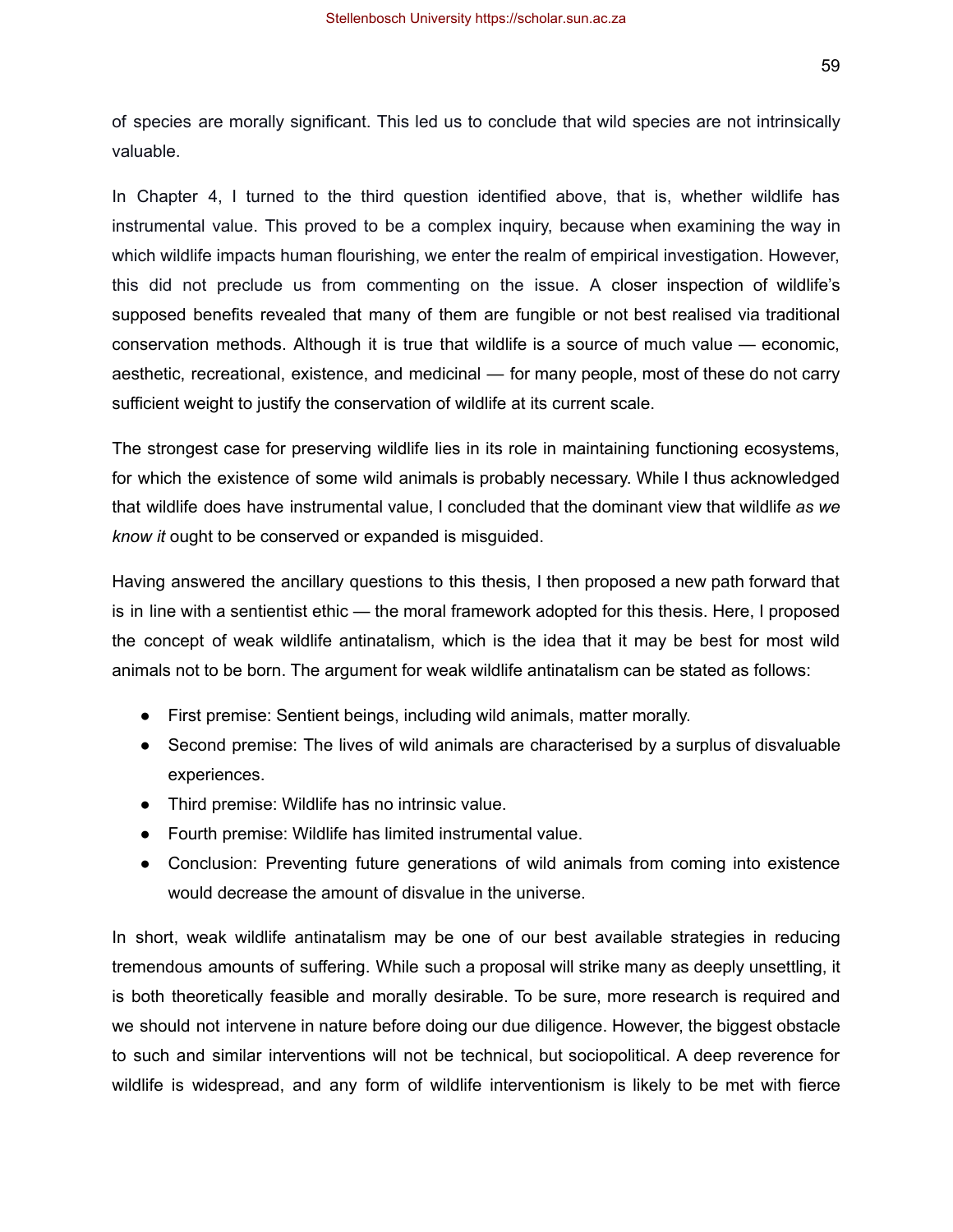resistance. Well-intentioned as these objections may be, they only serve to legitimise unspeakable cruelty. As the philosopher David Pearce (1996) notes, "The conservatism of the tender-minded is understandable; but profoundly reactionary. If triumphant, its living victims will continue to be sacrificed on the altar of a Mother Nature whose existence in rose-tinted guise has no place outside the romantic imaginations of its creators." If we want to prevent the suffering of wild animals, it will be necessary to disabuse people of their stubborn attachment to nature, as well as to open up their minds to counterintuitive — and controversial — proposals to intervene in it. The goal of this thesis has been to lend intellectual support to this project.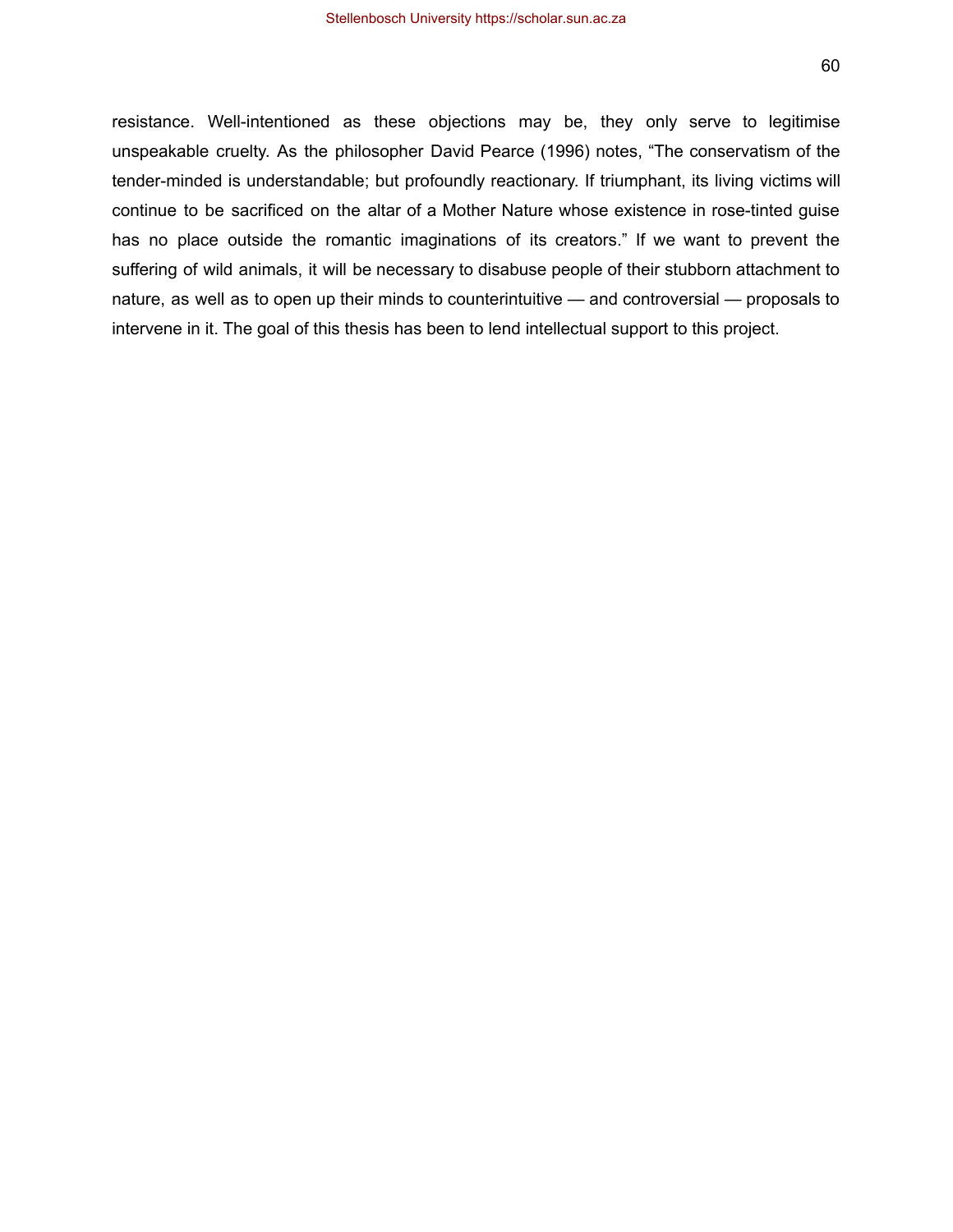## <span id="page-61-0"></span>7 References

- Albert, S. 2015. *Self-Pollinating Vegetables* [Online]. Available: <https://harvesttotable.com/self-pollinating-vegetables/> [2021, September 19]
- Animal Ethics, 2020. *Introduction to wild animal suffering: A guide to the issues, Oakland: Animal Ethics* [Online]. Available: <https://www.animal-ethics.org/introduction-wild-animal-suffering> [2021, August 13]
- Begum, T. 2021. *What is mass extinction and are we facing a sixth one?* [Online]. Available: [https://www.nhm.ac.uk/discover/what-is-mass-extinction-and-are-we-facing-a-sixth-one.h](https://www.nhm.ac.uk/discover/what-is-mass-extinction-and-are-we-facing-a-sixth-one.html) [tml](https://www.nhm.ac.uk/discover/what-is-mass-extinction-and-are-we-facing-a-sixth-one.html) [2021, August 22]
- Benatar, D. 2006. *Better Never to Have Been: The Harm of Coming into Existence* [Kindle version]. Available: [https://www.amazon.com/Better-Never-Have-Been-Existence-ebook-dp-B000TODSCY/d](https://www.amazon.com/Better-Never-Have-Been-Existence-ebook-dp-B000TODSCY/dp/B000TODSCY/ref=mt_other?_encoding=UTF8&me=&qid=) [p/B000TODSCY/ref=mt\\_other?\\_encoding=UTF8&me=&qid=](https://www.amazon.com/Better-Never-Have-Been-Existence-ebook-dp-B000TODSCY/dp/B000TODSCY/ref=mt_other?_encoding=UTF8&me=&qid=) [2021, February 16]
- Benatar, D. 2017. *Kids? Just say no* [Online]. Available: <https://aeon.co/essays/having-children-is-not-life-affirming-its-immoral> [2021, June 7]
- Benatar, D. 2017. *The Human Predicament: A Candid Guide to Life's Biggest Questions* [Kindle version] Available: [https://www.amazon.com/Human-Predicament-Candid-Biggest-Questions-ebook-dp-B07](https://www.amazon.com/Human-Predicament-Candid-Biggest-Questions-ebook-dp-B071XX2QVJ/dp/B071XX2QVJ/ref=mt_other?_encoding=UTF8&me=&qid=) [1XX2QVJ/dp/B071XX2QVJ/ref=mt\\_other?\\_encoding=UTF8&me=&qid=](https://www.amazon.com/Human-Predicament-Candid-Biggest-Questions-ebook-dp-B071XX2QVJ/dp/B071XX2QVJ/ref=mt_other?_encoding=UTF8&me=&qid=) [2021, May 10]
- Benedictow, O. 2005. *The Black Death: The Greatest Catastrophe Ever* [Online]. Available: <https://www.historytoday.com/archive/black-death-greatest-catastrophe-ever> [2021, August 11]
- Biblica. 1978: New International Version. [Online]. Available: <https://www.biblegateway.com/passage/?search=Isaiah%2065%3A25&version=NIV> [2021, February 21]
- Bull, J.W. & Maron, M. 2016. How humans drive speciation as well as extinction. *Proceedings of the Royal Society. B, Biological sciences*. 283(1833):20160600–.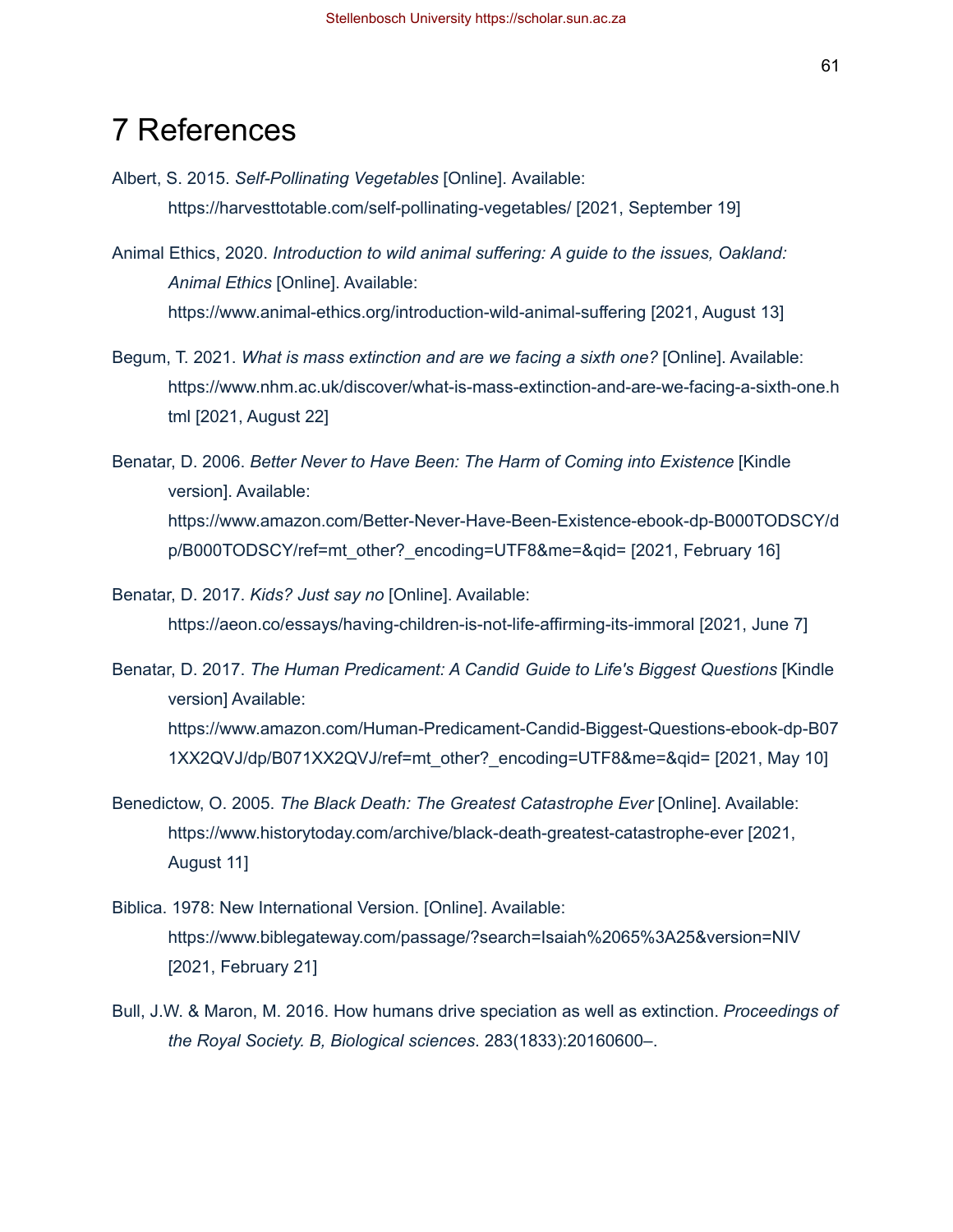- Burch-Brown, J., Archer, A. 2017. In defence of biodiversity. *Biology & philosophy* [Electronic], 32(5962). Available: [https://www.researchgate.net/publication/319904363\\_In\\_defence\\_of\\_biodiversity](https://www.researchgate.net/publication/319904363_In_defence_of_biodiversity) [2021, August 17]
- Callicott, J.B. 2021. The Land Ethic and the Earth Ethic(s). *Ethics, Policy & Environment.* [Electronic]. Available: <https://www.tandfonline.com/doi/full/10.1080/21550085.2021.1904532> [2021 May, 15]
- Cassidy, K.A., Smith, D.W., Mech, L.D., Macnulty, D.R., Stahler, D.R., Metz, M.C. 2016. *Territoriality and Inter-Pack Aggression in Gray Wolves: Shaping a Social Carnivore's Life History* [Online]. Available: [https://www.nps.gov/yell/learn/ys-24-1-territoriality-and-inter-pack-aggression-in-gray-wol](https://www.nps.gov/yell/learn/ys-24-1-territoriality-and-inter-pack-aggression-in-gray-wolves-shaping-a-social-carnivores-life-history.htm) [ves-shaping-a-social-carnivores-life-history.htm](https://www.nps.gov/yell/learn/ys-24-1-territoriality-and-inter-pack-aggression-in-gray-wolves-shaping-a-social-carnivores-life-history.htm) [2021, July 23]
- Clough, P., Bealing, M. 2018. What's the use of non-use values? [Wellington]: NZIER [Online]. Available: [https://www.treasury.govt.nz/sites/default/files/2018-08/LSF-whats-the-use-of-non-use-va](https://www.treasury.govt.nz/sites/default/files/2018-08/LSF-whats-the-use-of-non-use-values.pdf) [lues.pdf](https://www.treasury.govt.nz/sites/default/files/2018-08/LSF-whats-the-use-of-non-use-values.pdf) [2021, August 21]
- Clutton-Brock, T.H., Parker, G.A. 1995. Sexual coercion in animal societies. *Animal Behaviour* [Electronic], 49(5). Available: <https://www.sciencedirect.com/science/article/pii/S0003347285701662> [2021, July 27]
- Cope, R.B. 2014. *Overview of Smoke Inhalation.* [Online]. Available: [https://www.merckvetmanual.com/toxicology/smoke-inhalation/overview-of-smoke-inhala](https://www.merckvetmanual.com/toxicology/smoke-inhalation/overview-of-smoke-inhalation) [tion](https://www.merckvetmanual.com/toxicology/smoke-inhalation/overview-of-smoke-inhalation) [2021, August]
- Cormier, Z. 2018. *The truth about animal grief* [Online]. Available: <https://www.bbcearth.com/news/the-truth-about-animal-grief> [2021, September 27]
- Dawkins, R. 1995. *River Out of Eden: A Darwinian View of Life.* New York: Basic Books.
- Department of Environmental Conservation. 2021. *Brain Worm* [Online]. Available: <https://www.dec.ny.gov/animals/72211.html> [2021, August 13]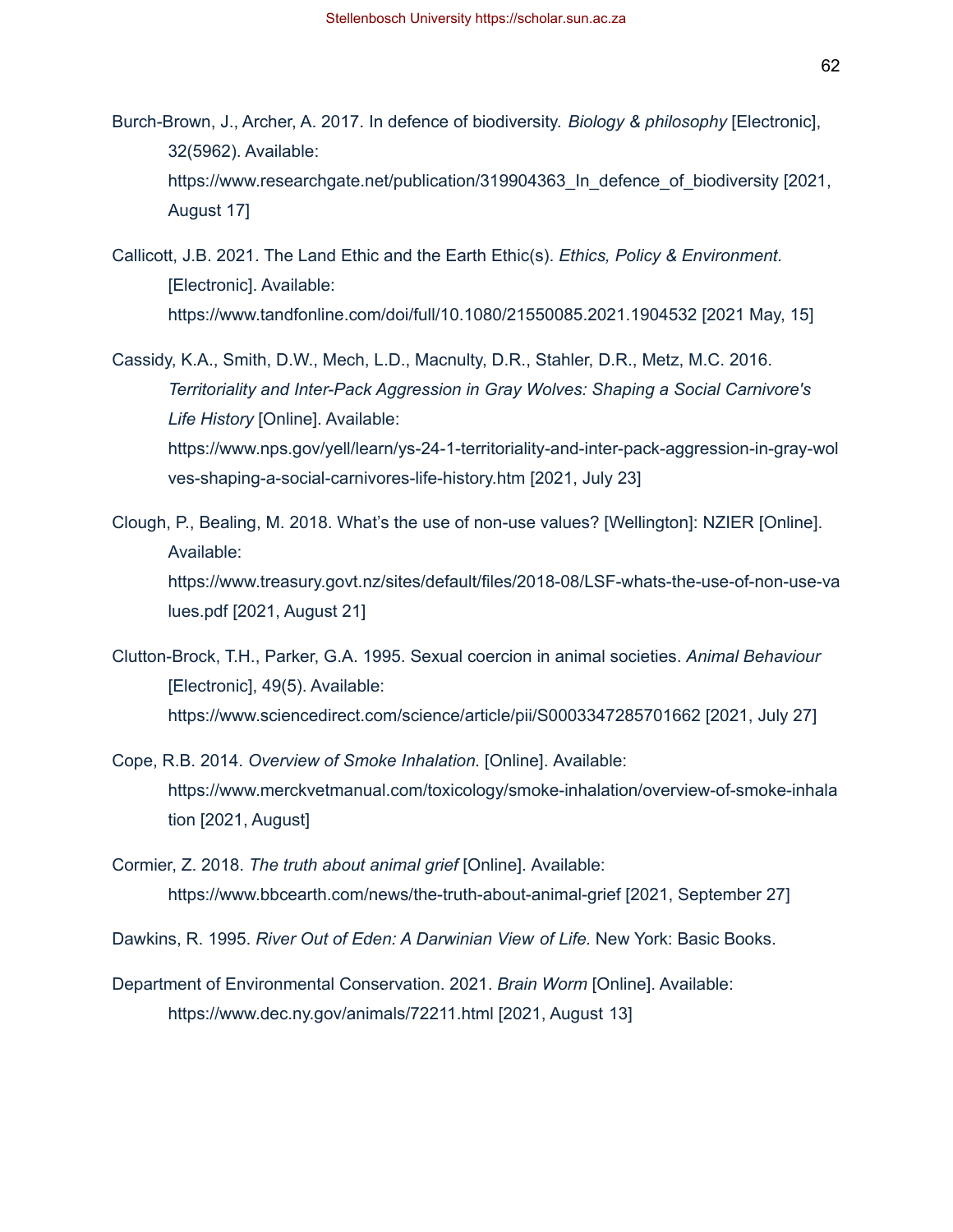De Waal, F. 2011. *Moral behaviour in animals.* [Video file]. Available: [https://www.ted.com/talks/frans\\_de\\_waal\\_moral\\_behavior\\_in\\_animals?language=en](https://www.ted.com/talks/frans_de_waal_moral_behavior_in_animals?language=en) [2021, September 22]

Diamond, J. 2005. *Guns, Germs & Steel.* London: Vintage Random House.

- Dvorsky, G. 2013. *9 Predators With The Most Brutal Hunting Techniques* [Online]. Available: <https://gizmodo.com/9-predators-with-the-most-brutal-hunting-techniques-510100768> [2021, July 15]
- Ehrenfeld, D. 1988. Why put a value on biodiversity, in E.O. Wilson (ed.) *Biodiversity.* Washington: National Academy Press.
- Ellig, T. 2009. *Greater Yellowstone elk suffer worse nutrition and lower birth rates due to wolves* [Online}. Available: [https://web.archive.org/web/20090923152708/http://www.montana.edu/cpa/news/nwvie](https://web.archive.org/web/20090923152708/http://www.montana.edu/cpa/news/nwview.php?article=7324) [w.php?article=7324](https://web.archive.org/web/20090923152708/http://www.montana.edu/cpa/news/nwview.php?article=7324) [2021, July 15]
- Faith, D.P. 2021. *Biodiversity. In the Stanford Encyclopedia of Philosophy.* [Online]. Available: <https://plato.stanford.edu/entries/biodiversity/> [2021, October 10]
- FDCE. 2020. Wind Pollination Isn't Enough [Online]. Available: <https://fdcenterprises.com/wind-pollination-isnt-enough/> [2021, September 12]
- Getz, L.L. 1960. A Population Study of the Vole, Microtus pennsylvanicus. *The American Midland Naturalist* [Electronic], 64(2), Available:<https://doi.org/10.2307/2422671> [2021, September, 17]
- *Gladiators, Chariots, and the Roman Games*. 2021. [Online]. Available: <https://www.ushistory.org/civ/6e.asp> [2021, September 9]
- Green, R.M. 1995. *Population Ethics: III. Religious Traditions: A. Introduction* [Online]. Available: [https://www.encyclopedia.com/science/encyclopedias-almanacs-transcripts-and-maps/p](https://www.encyclopedia.com/science/encyclopedias-almanacs-transcripts-and-maps/population-ethics-iii-religious-traditions-introduction) [opulation-ethics-iii-religious-traditions-introduction](https://www.encyclopedia.com/science/encyclopedias-almanacs-transcripts-and-maps/population-ethics-iii-religious-traditions-introduction) [2021, July 24]
- Grunewald, S. 2019. CRISPR's Creatures: Protecting Wildlife in the Age of Genomic Editing. *UCLA journal of environmental law & policy.* 37(1):1–.
- Harrington, F.H., & Mech, L.D. 1979. Wolf Howling and Its Role in Territory Maintenance. *Behaviour* [Electronic], 68(3-4). Available:<http://www.jstor.org/stable/4533952>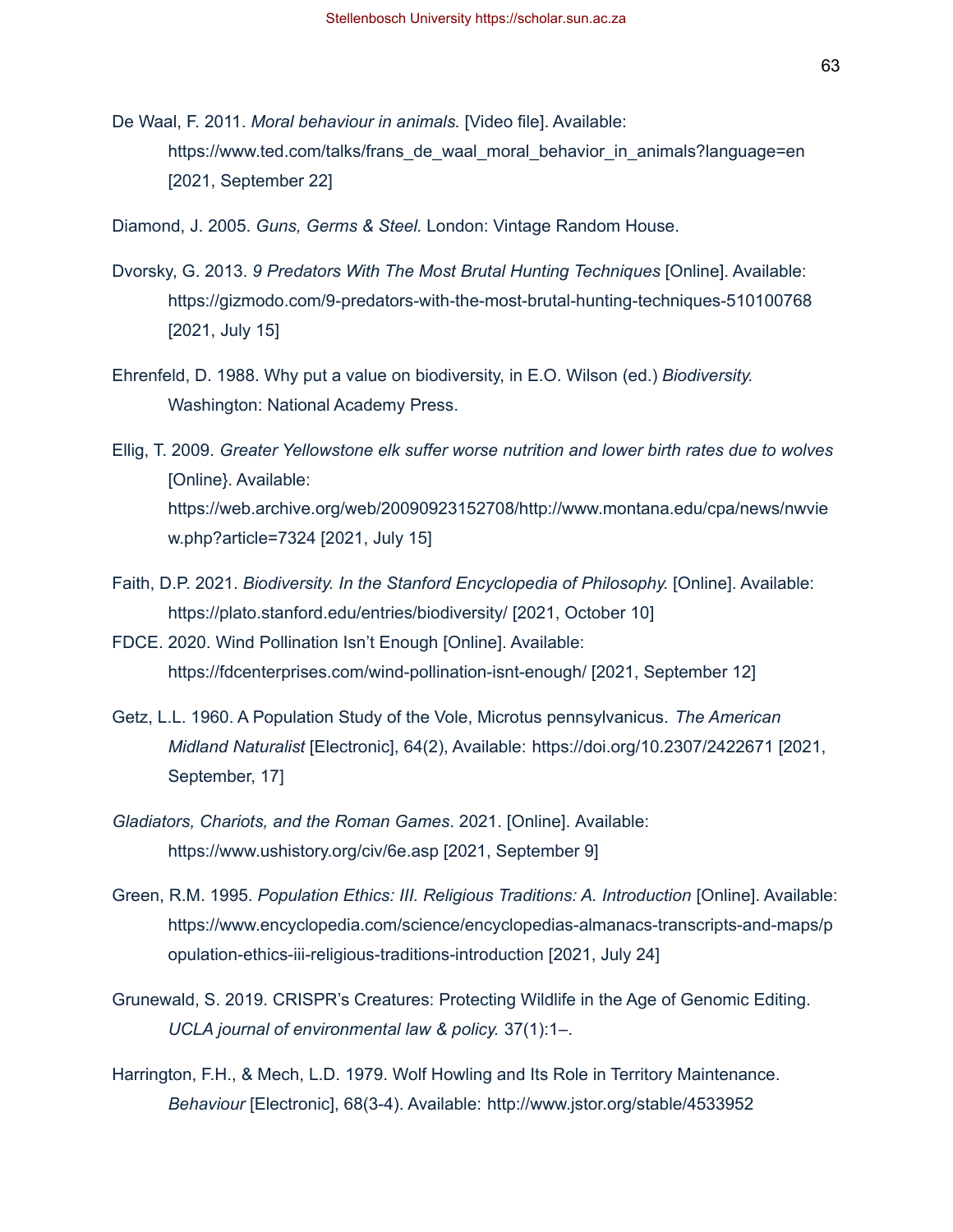Hobbes, T. 2008. *Leviathan* (J. C. A. Gaskin, Ed.). Oxford: Oxford University Press.

- Horta, O. 2015. The Problem of Evil in Nature: Evolutionary Bases of the Prevalence of Disvalue. *Relations Beyond Anthropocentrism* [Electronic], 3(1). Available: <https://www.ledonline.it/index.php/Relations/article/view/825> [2021, July 19]
- Humane Society. 2021. *Animal cruelty and neglect FAQ* [Online]. Available: <https://www.humanesociety.org/resources/animal-cruelty-and-neglect-faq> [2021, July, 18]
- How Wolves Change Rivers, 13 February 2014. [Video file]. Available: <https://youtu.be/ysa5OBhXz-Q> [2021, July 10]
- Hrdy, S. B. 1979. Infanticide among animals: A review, classification, and examination of the implications for the reproductive strategies of females. *Ethology and Sociobiology* [Electronic], 1(1). Available: <https://www.sciencedirect.com/science/article/abs/pii/0162309579900049> [2021, October 10]
- Johannsen, K. 2021. *Wild Animal Ethics*. New York: Routledge.
- Johnson, L.E. 1991. *A morally deep world : an essay on moral significance and environmental ethics.* Cambridge, England: Cambridge University Press.
- Keller, D.R. 2009. Deep Ecology, in J.B. Callicott and R. Frodeman (eds.) *Encyclopedia of Environmental Ethics and Philosophy.* Detroit: Macmillan Reference USA [Online]. Available: [https://go.gale.com/ps/i.do?p=GVRL&u=27uos&id=GALE|CX3234100082&v=2.1&it=r&si](https://go.gale.com/ps/i.do?p=GVRL&u=27uos&id=GALE%7CCX3234100082&v=2.1&it=r&sid=bookmark-GVRL&asid=30a01227) [d=bookmark-GVRL&asid=30a01227](https://go.gale.com/ps/i.do?p=GVRL&u=27uos&id=GALE%7CCX3234100082&v=2.1&it=r&sid=bookmark-GVRL&asid=30a01227) [2021, June 16]
- Kirkpatrick, J.F., Lyda, R.O. & Frank, K.M. 2011. Contraceptive Vaccines for Wildlife: A Review: Contraceptive Vaccines for Wildlife. *American journal of reproductive immunology* (1989). 66(1):40–50.
- Korsgaard, C. 2011. Interacting with Animals: A Kantian Account *,* in T.L Beauchamp & R. G. Frey (eds.) *The Oxford Handbook of Animal Ethics.* Oxford: Oxford University Press. 91-118.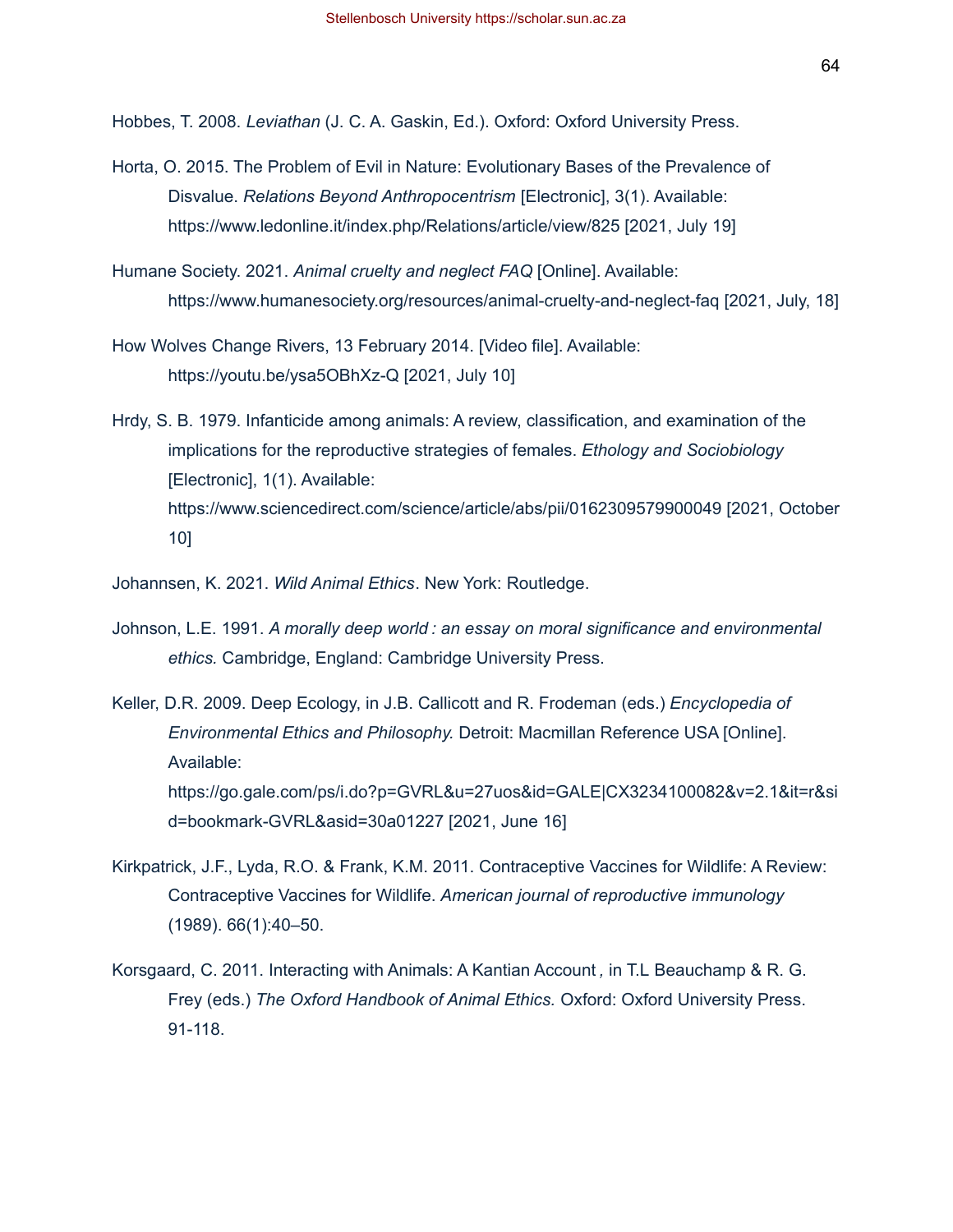- Leffer, L. 2020. *New insect species made via genetic engineering* [Online]. Available: <https://scienceline.org/2020/12/new-insect-species-made-via-genetic-engineering/> [2021, August 21]
- Main, D. 2013. *Becoming King: Why So Few Male Lions Survive to Adulthood* [Online]. Available:<https://www.livescience.com/41572-male-lion-survival.html> [2021, May 19]

Minteer, B.A. 2009. Anthropocentrism, in J.B. Callicott and R. Frodeman (eds.) *Encyclopedia of Environmental Ethics and Philosophy.* Detroit: Macmillan Reference USA [Online]. Available: [https://go.gale.com/ps/i.do?p=GVRL&u=27uos&id=GALE|CX3234100027&v=2.1&it=r&si](https://go.gale.com/ps/i.do?p=GVRL&u=27uos&id=GALE%7CCX3234100027&v=2.1&it=r&sid=bookmark-GVRL&asid=af5df810) [d=bookmark-GVRL&asid=af5df810](https://go.gale.com/ps/i.do?p=GVRL&u=27uos&id=GALE%7CCX3234100027&v=2.1&it=r&sid=bookmark-GVRL&asid=af5df810) [2021, June 21]

Mossa, T. 2013. *Lion hunter Melissa Bachman isn't the problem. South African law is.* [Online]. Available: [https://www.theguardian.com/commentisfree/2013/nov/23/melissa-bachman-lion-hunting](https://www.theguardian.com/commentisfree/2013/nov/23/melissa-bachman-lion-hunting-internet-backlash)

[-internet-backlash](https://www.theguardian.com/commentisfree/2013/nov/23/melissa-bachman-lion-hunting-internet-backlash) [2021, March 5]

Naess, A. 973. The shallow and the deep, long‐range ecology movement. A summary∗. *Inquiry* [Electronic], 16(1–4). Available: <https://www.tandfonline.com/doi/abs/10.1080/00201747308601682> [2021 May, 15]

Nagel, T. 1979. *Mortal Questions.* Cambridge: Cambridge University Press.

Nelson, M.P. 2009. Holism, in J.B. Callicott and R. Frodeman (eds.) *Encyclopedia of Environmental Ethics and Philosophy.* Detroit: Macmillan Reference USA [Online]. Available: [https://go-gale-com.ez.sun.ac.za/ps/retrieve.do?resultListType=RELATED\\_DOCUMENT](https://go-gale-com.ez.sun.ac.za/ps/retrieve.do?resultListType=RELATED_DOCUMENT&userGroupName=27uos&inPS=true&contentSegment=&prodId=GVRL&isETOC=true&docId=GALE%7CCX3234100154) [&userGroupName=27uos&inPS=true&contentSegment=&prodId=GVRL&isETOC=true&](https://go-gale-com.ez.sun.ac.za/ps/retrieve.do?resultListType=RELATED_DOCUMENT&userGroupName=27uos&inPS=true&contentSegment=&prodId=GVRL&isETOC=true&docId=GALE%7CCX3234100154) [docId=GALE|CX3234100154](https://go-gale-com.ez.sun.ac.za/ps/retrieve.do?resultListType=RELATED_DOCUMENT&userGroupName=27uos&inPS=true&contentSegment=&prodId=GVRL&isETOC=true&docId=GALE%7CCX3234100154) [2021, 15 June]

# Ord, T. 2020. *The Precipice: Existential Risk and the Future of Humanity* [Kindle version]. Available:

[https://www.amazon.com/Precipice-Existential-Risk-Future-Humanity-ebook/dp/B07V9G](https://www.amazon.com/Precipice-Existential-Risk-Future-Humanity-ebook/dp/B07V9GHKYP/ref=sr_1_1?crid=2U7SPEU4YAK5B&dchild=1&keywords=the+precipice&qid=1635164555&s=books&sprefix=the+prec%2Cstripbooks-intl-ship%2C286&sr=1-1)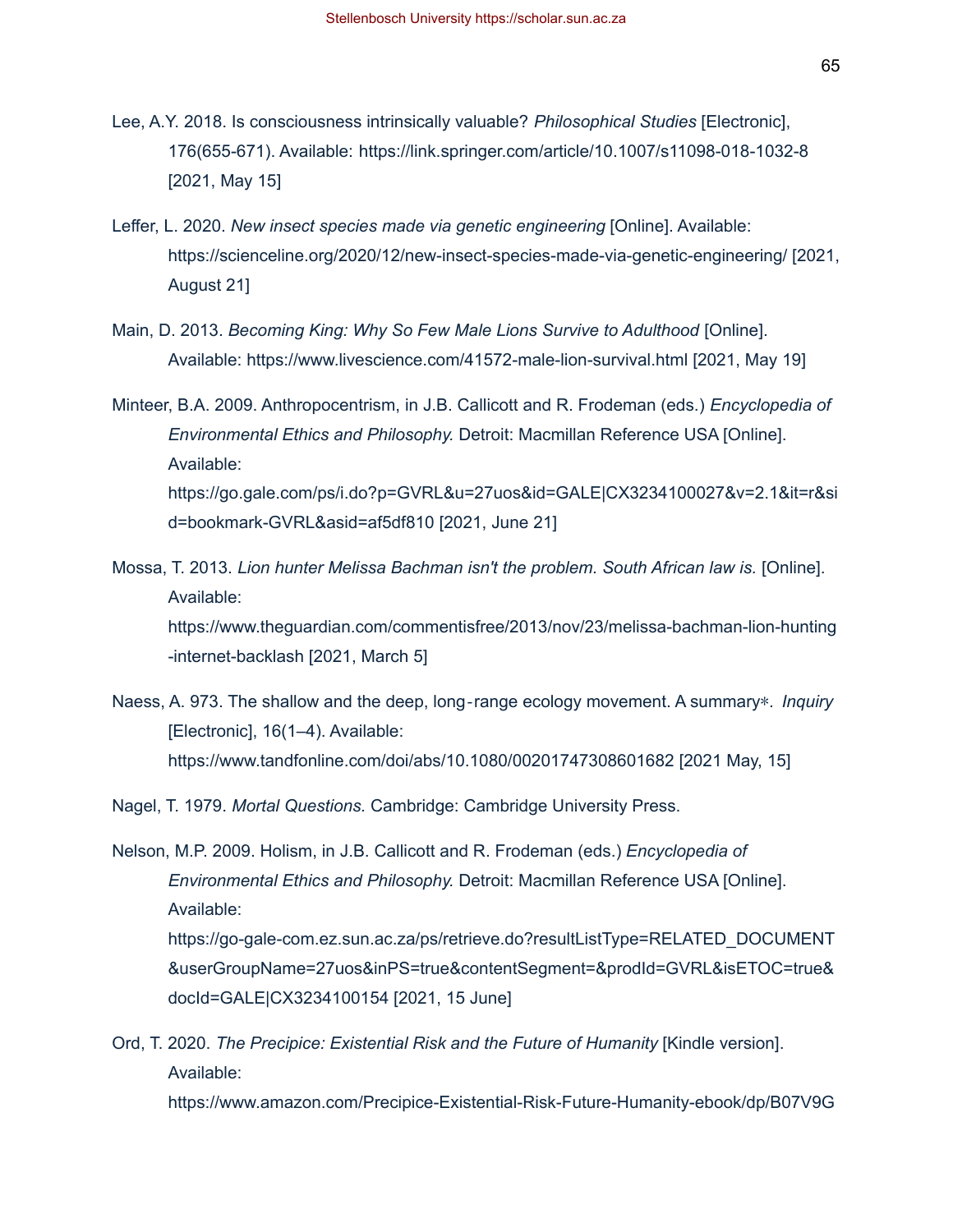[HKYP/ref=sr\\_1\\_1?crid=2U7SPEU4YAK5B&dchild=1&keywords=the+precipice&qid=163](https://www.amazon.com/Precipice-Existential-Risk-Future-Humanity-ebook/dp/B07V9GHKYP/ref=sr_1_1?crid=2U7SPEU4YAK5B&dchild=1&keywords=the+precipice&qid=1635164555&s=books&sprefix=the+prec%2Cstripbooks-intl-ship%2C286&sr=1-1) [5164555&s=books&sprefix=the+prec%2Cstripbooks-intl-ship%2C286&sr=1-1](https://www.amazon.com/Precipice-Existential-Risk-Future-Humanity-ebook/dp/B07V9GHKYP/ref=sr_1_1?crid=2U7SPEU4YAK5B&dchild=1&keywords=the+precipice&qid=1635164555&s=books&sprefix=the+prec%2Cstripbooks-intl-ship%2C286&sr=1-1) [2021, September 30]

- Otter Love, 11 July 2015. [Video File]. Available:<https://youtu.be/3vwgnd53q-4> [2021, October 9]
- PBS. 2016. *Brain Parasite Turns Moose Into Zombie.* [Video file]. Available: [https://youtu.be/-\\_MxDcY\\_osw](https://youtu.be/-_MxDcY_osw) [2021, July 25]
- Pearce, D. 1996. The Post-Darwinian Transition [Online]. Available: <https://www.hedweb.com/animals/c5.htm> [2021, October 20]
- Pearce, D. 2007. *The Abolitionist Project.* [Online]. Available: <https://www.hedweb.com/abolitionist-project/index.html> [2021, February 21]
- Pearce, D. 2015. *The Hedonistic Imperative* [Kindle version]. Available: <https://www.amazon.com/Hedonistic-Imperative-David-Pearce-ebook/dp/B00SW3PKHA> [2019 May 1
- Peglar, T. 2021. *1995 Reintroduction of Wolves in Yellowstone* [Online]. Available: <https://www.yellowstonepark.com/park/conservation/yellowstone-wolves-reintroduction/> [2021, July 10]
- Pinker, S. 2018. *Enlightenment Now*. New York: Penguin Random House.
- Potts, M.1990. Family planning is crucial to child survival. *Network Research Triangle Park NC.* [Electronic], 11(4). Available:<https://pubmed.ncbi.nlm.nih.gov/12283718/> [2021, September 29]
- Randall, A. 1991. The Value of Biodiversity. *Ambio* [Electronic], *20*(2). Available: <https://www.jstor.org/stable/4313778> [2021, September 18]
- Regan, T. 2004. *The Case for Animal Rights.* Berkeley: The University of California Press.
- Regis, E. 1997. *The Doomslayer* [Online]. Available: https://www.wired.com/1997/02/the-doomslayer-2/ [2022, January 25]
- Rolston, H. 1988. *Environmental ethics : duties to and values in the natural world*. Philadelphia, Pa: Temple University Press.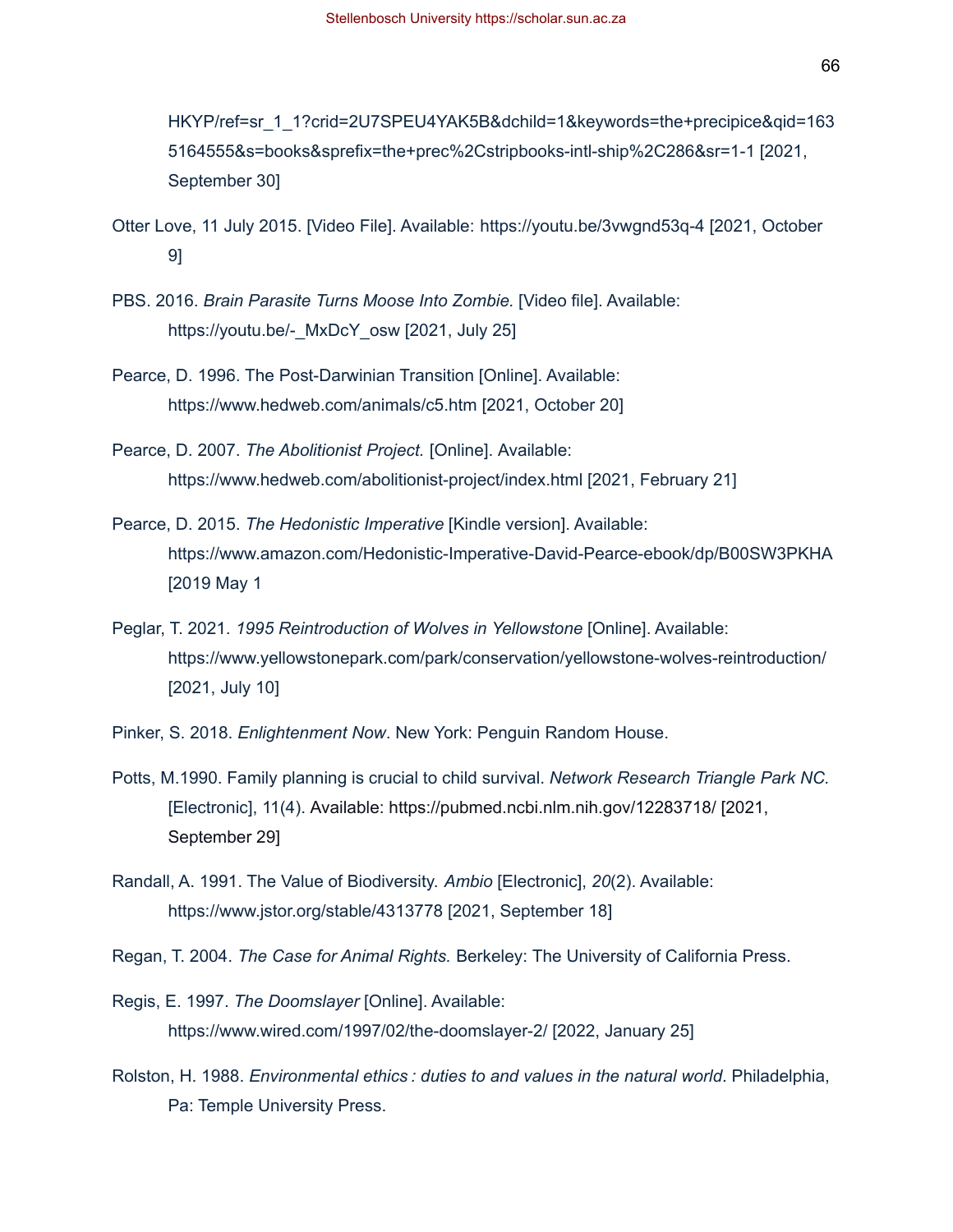Santana, C. 2014. Save the planet: eliminate biodiversity. *Biology & philosophy*. 29(6):761–780.

- Seager, W.E. 2001. Consciousness, value and functionalism. *Psyche* [Electronic], 7(20). Available:<https://philpapers.org/rec/SEACVA> [2021, May 15]
- Sebo, J. 2020. The Moral Problem of Other Minds. *The Harvard Review of Philosophy* [Electronic], 25. Available: [https://www.pdcnet.org/harvardreview/content/harvardreview\\_2018\\_0025\\_0051\\_0070](https://www.pdcnet.org/harvardreview/content/harvardreview_2018_0025_0051_0070) [2021 March 3]
- Shahbandeh, M. 2021. *Number of chickens worldwide from 1990 to 2019*. [Online]. Available: <https://www.statista.com/statistics/263962/number-of-chickens-worldwide-since-1990/> [2021, March 11]

Singer, P. 2011. *Practical ethics*. 3rd ed. ed. New York: Cambridge University Press.

- Suzuki, J., Nishio, Y., Kameo, Y. et al. 2015. Canine distemper virus infection among wildlife before and after the epidemic. *J Vet Med Sci* [Electronic], 77(11). Available: <https://pubmed.ncbi.nlm.nih.gov/26074342/> [2021, June 15]
- Taylor, P.W. 1986. *Respect for nature : a theory of environmental ethics.* Princeton, N.J: Princeton University Press.
- Tchakarov, V. 2020. *The Truth About Roman Gladiators and the Different Fighter Classes* [Online]. Available: <https://curiosmos.com/the-truth-about-roman-gladiators-and-the-different-fighter-classes/> [2021, August 29]

*Telos*. 2021. [Online]. Available:<https://philosophyterms.com/telos/> [2021, July 10]

- The heavy, forced mating of Elephant Seals, 12 May 2016. [Video File]. Available: [https://youtu.be/T0XwCB\\_6Kbc](https://youtu.be/T0XwCB_6Kbc) [2021, October 9]
- Trommler, F., Hammann, M. 2020. The relationship between biological function and teleology: Implications for biology education. *Evolution: Education and Outreach* [Electronic]13(11). Available: <https://evolution-outreach.biomedcentral.com/articles/10.1186/s12052-020-00122-y> [2021, August 1]